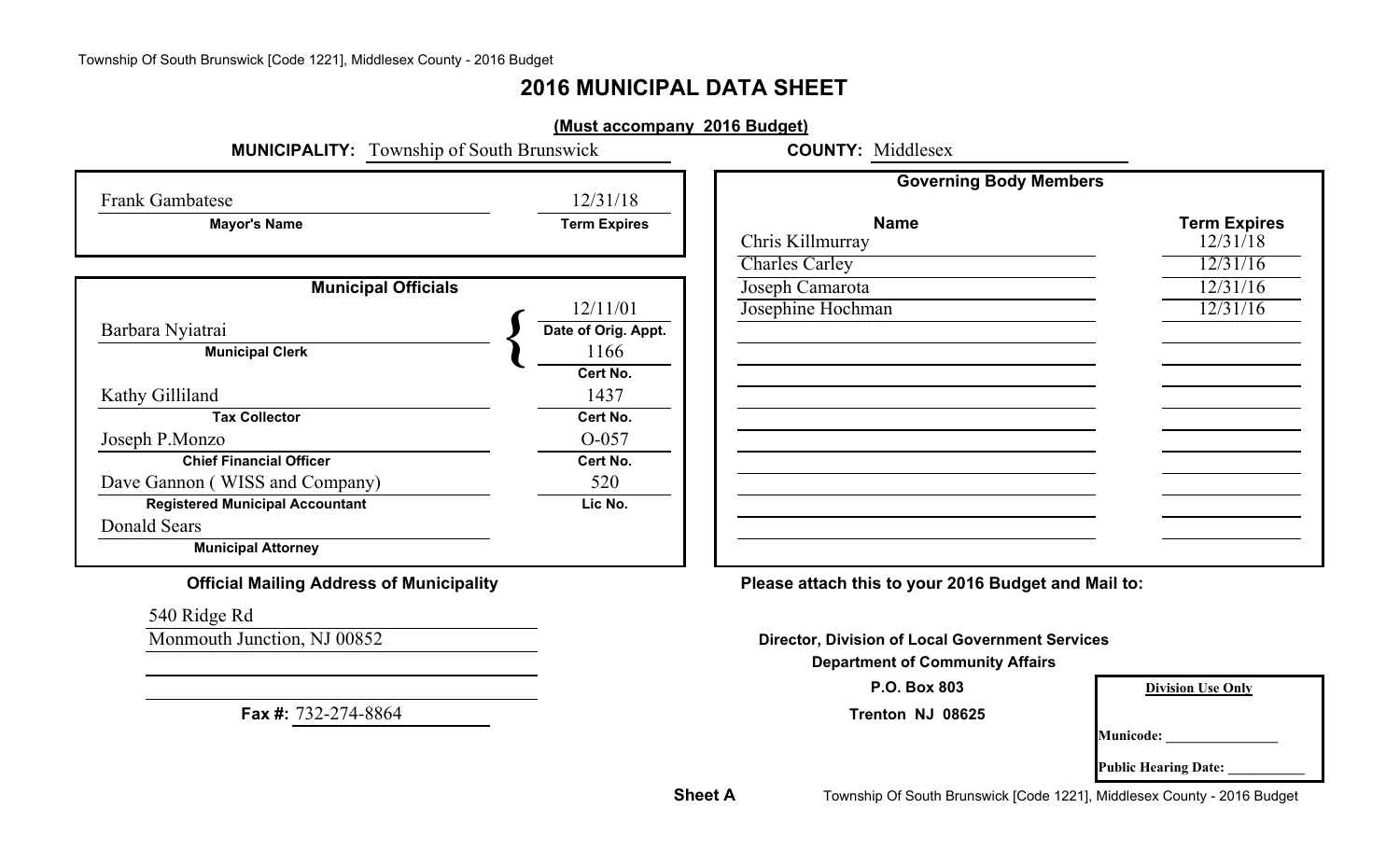# **2016 MUNICIPAL BUDGET**

| Municipal Budget of the Township                                                                                                                                                                                                                                                                                                     |                                                                                                 | 0f     | <b>South Brunswick</b>                                                                                                        |              |                                          | , County of Middlesex                                      |      |     |                                |                                                                                  | for the Fiscal Year 2016.                                                                                                                                                                                                                                                                  |  |
|--------------------------------------------------------------------------------------------------------------------------------------------------------------------------------------------------------------------------------------------------------------------------------------------------------------------------------------|-------------------------------------------------------------------------------------------------|--------|-------------------------------------------------------------------------------------------------------------------------------|--------------|------------------------------------------|------------------------------------------------------------|------|-----|--------------------------------|----------------------------------------------------------------------------------|--------------------------------------------------------------------------------------------------------------------------------------------------------------------------------------------------------------------------------------------------------------------------------------------|--|
| hereof is a true copy of the Budget and Capital Budget approved by resolution of the Governing Body on the                                                                                                                                                                                                                           | It is hereby certified that the Budget and Capital budget annexed hereto and hereby made a part |        |                                                                                                                               |              |                                          |                                                            |      |     | 540 Ridge Rd                   |                                                                                  | <b>Clerk</b>                                                                                                                                                                                                                                                                               |  |
| 8th<br>day of                                                                                                                                                                                                                                                                                                                        | March                                                                                           |        | , 2016                                                                                                                        |              |                                          |                                                            |      |     |                                |                                                                                  | Address                                                                                                                                                                                                                                                                                    |  |
| and that public advertisement will be made in accordance with the provisions of N.J.S. 40A:4-6 and                                                                                                                                                                                                                                   |                                                                                                 |        |                                                                                                                               |              |                                          |                                                            |      |     |                                | Monmouth Junction, NJ08882                                                       |                                                                                                                                                                                                                                                                                            |  |
| N.J.A.C. 5:30-4.4(d).                                                                                                                                                                                                                                                                                                                |                                                                                                 |        |                                                                                                                               |              |                                          |                                                            |      |     |                                |                                                                                  | <b>Address</b>                                                                                                                                                                                                                                                                             |  |
|                                                                                                                                                                                                                                                                                                                                      | Certified by me, this                                                                           | 8th    |                                                                                                                               | day of       | March                                    |                                                            | 2016 |     | 732-329-4000                   |                                                                                  |                                                                                                                                                                                                                                                                                            |  |
|                                                                                                                                                                                                                                                                                                                                      |                                                                                                 |        |                                                                                                                               |              |                                          |                                                            |      |     |                                |                                                                                  | <b>Phone Number</b>                                                                                                                                                                                                                                                                        |  |
| It is hereby certified that the approved Budget annexed hereto and hereby made a part<br>is an exact copy of the original on file with the Clerk of the Governing Body, that all additions<br>are correct, all statements contained herein are in proof and the total of anticipated revenues<br>equals the total of appropriations. |                                                                                                 |        |                                                                                                                               |              |                                          |                                                            |      |     |                                | equals the total of appropriations and the budget is in full compliance with the | It is hereby certified that the approved Budget annexed hereto and hereby made a part<br>is an exact copy of the original on file with the Clerk of the Governing Body, that all additions<br>are correct, all statements contained herein are in proof, the total of anticipated revenues |  |
| Certified by me, this                                                                                                                                                                                                                                                                                                                | 8th                                                                                             | day of | March                                                                                                                         |              | , 2016                                   | Local Budget Law, N.J.S. 40A:4-1 et seq.                   |      |     |                                |                                                                                  |                                                                                                                                                                                                                                                                                            |  |
|                                                                                                                                                                                                                                                                                                                                      |                                                                                                 |        | 354 Eisenhower Parkway                                                                                                        |              |                                          | Certified by me, this                                      |      | 8th |                                | day of                                                                           | March                                                                                                                                                                                                                                                                                      |  |
| Registered Municipal Accountant                                                                                                                                                                                                                                                                                                      |                                                                                                 |        |                                                                                                                               | Address      |                                          |                                                            |      |     |                                |                                                                                  |                                                                                                                                                                                                                                                                                            |  |
| Livingston, NJ 07039                                                                                                                                                                                                                                                                                                                 |                                                                                                 |        | 973-994-9400                                                                                                                  |              |                                          |                                                            |      |     | <b>Chief Financial Officer</b> |                                                                                  |                                                                                                                                                                                                                                                                                            |  |
| Address                                                                                                                                                                                                                                                                                                                              |                                                                                                 |        |                                                                                                                               | Phone Number |                                          |                                                            |      |     |                                |                                                                                  |                                                                                                                                                                                                                                                                                            |  |
|                                                                                                                                                                                                                                                                                                                                      |                                                                                                 |        |                                                                                                                               |              |                                          | DO NOT USE THESE SPACES                                    |      |     |                                |                                                                                  |                                                                                                                                                                                                                                                                                            |  |
|                                                                                                                                                                                                                                                                                                                                      |                                                                                                 |        |                                                                                                                               |              |                                          |                                                            |      |     |                                |                                                                                  |                                                                                                                                                                                                                                                                                            |  |
|                                                                                                                                                                                                                                                                                                                                      |                                                                                                 |        |                                                                                                                               |              |                                          |                                                            |      |     |                                |                                                                                  |                                                                                                                                                                                                                                                                                            |  |
|                                                                                                                                                                                                                                                                                                                                      |                                                                                                 |        |                                                                                                                               |              |                                          |                                                            |      |     |                                |                                                                                  |                                                                                                                                                                                                                                                                                            |  |
|                                                                                                                                                                                                                                                                                                                                      | <b>CERTIFICATION OF ADOPTED BUDGET</b>                                                          |        |                                                                                                                               |              | Do Not Advertise This Certification Form |                                                            |      |     |                                |                                                                                  | <b>CERTIFICATION OF APPROVED BUDGET</b>                                                                                                                                                                                                                                                    |  |
| It is hereby certified that the amount to be raised by taxation for local purposes has been compared<br>with the approved Budget previously certified by me and any changes required as a condition to<br>such approval have been made. The adopted budget is certified with respect to the foregoing only.                          |                                                                                                 |        |                                                                                                                               |              |                                          | of law, and approval is given pursuant to N.J.S. 40A:4-79. |      |     |                                |                                                                                  | It is hereby certified that the Approved Budget made part hereof complies with the requirements                                                                                                                                                                                            |  |
|                                                                                                                                                                                                                                                                                                                                      |                                                                                                 |        | <b>STATE OF NEW JERSEY</b><br><b>Department of Community Affairs</b><br>Director of the Division of Local Government Services |              |                                          |                                                            |      |     |                                | <b>STATE OF NEW JERSEY</b>                                                       | <b>Department of Community Affairs</b><br>Director of the Division of Local Government Services                                                                                                                                                                                            |  |
| Dated:                                                                                                                                                                                                                                                                                                                               | 2016                                                                                            | By:    |                                                                                                                               |              |                                          | Dated:                                                     |      |     | 2016                           | By:                                                                              |                                                                                                                                                                                                                                                                                            |  |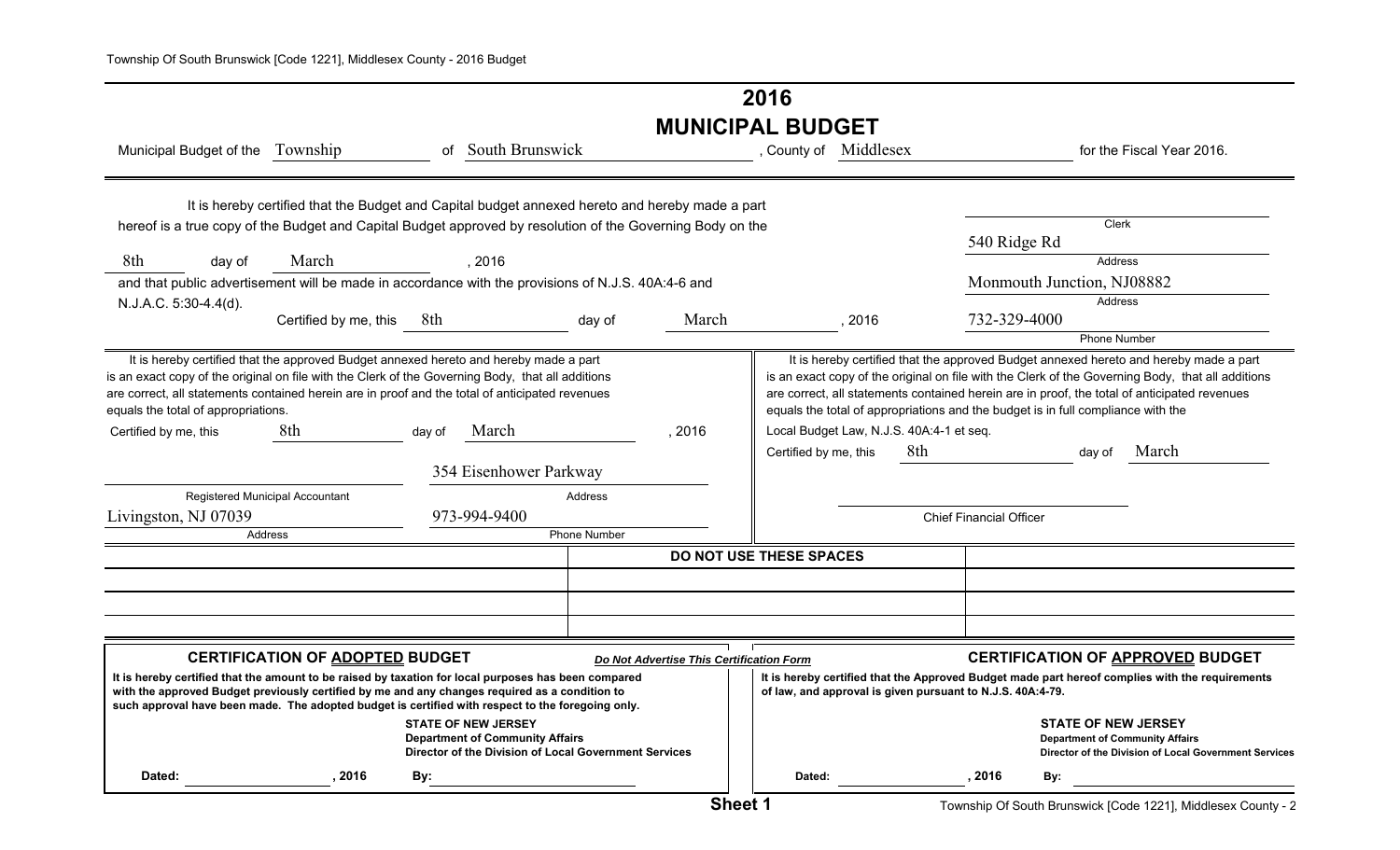# **MUNICIPAL BUDGET NOTICE**

#### **Section 1.**

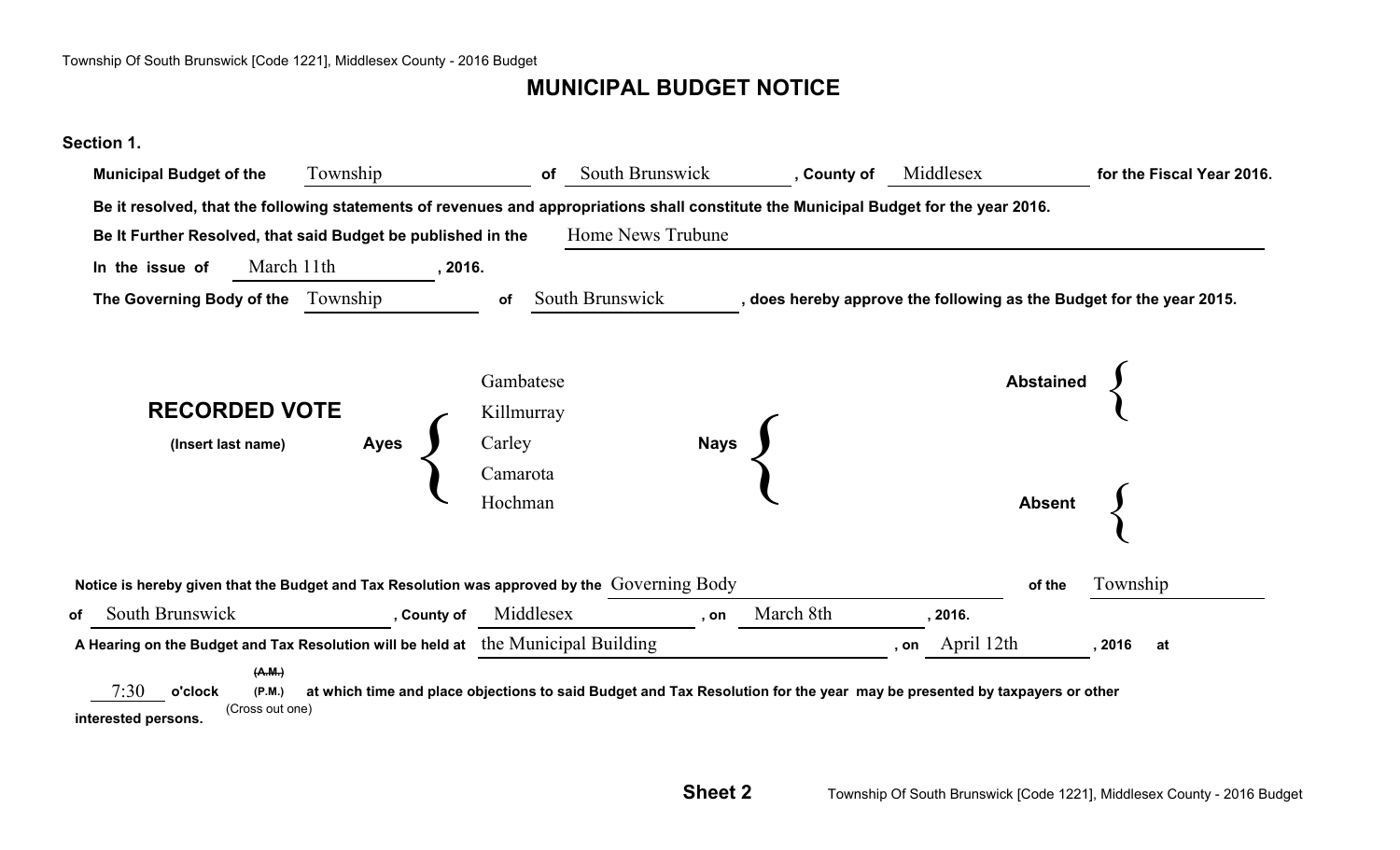#### **EXPLANATORY STATEMENT SUMMARY OF CURRENT FUND SECTION OF APPROVED BUDGET**

|                                                                                                                                                               |                                                        |                          |              | <b>YEAR 2016</b> |
|---------------------------------------------------------------------------------------------------------------------------------------------------------------|--------------------------------------------------------|--------------------------|--------------|------------------|
| General Appropriations For: (Reference to item and sheet number should be omitted in advertised budget)                                                       |                                                        |                          |              | XXXXXXXXX.XX     |
| 1. Appropriations within "CAPS" -                                                                                                                             |                                                        |                          |              | XXXXXXXXX.XX     |
| (a) Municipal Purposes {(Item H-1, Sheet 19)(N.J.S. 40A:4-45.2)}                                                                                              |                                                        |                          |              | 40,341,048.29    |
| 2. Appropriations excluded from "CAPS"                                                                                                                        |                                                        |                          |              | XXXXXXXXX.XX     |
| (a) Municipal Purposes {(Item H-2, Sheet 28)(N.J.S. 40A:4-45.3 as amended)}                                                                                   |                                                        |                          |              | 10,203,574.49    |
| (b) Local School District Purposes in Municipal Budget (Item K, Sheet 29)                                                                                     |                                                        |                          |              | 0.00             |
| Total General Appropriations excluded from "CAPS" (Item O, Sheet 29)                                                                                          |                                                        |                          |              | 10,203,574.49    |
| 3. Reserve for Uncollected Taxes (Item M, Sheet 29) - Based on Estimated                                                                                      | 99.0% Percent of Tax Collections                       |                          |              | 1,810,644.93     |
| 4. Total General Appropriations (Item 9, Sheet 29)                                                                                                            | <b>Building Aid Allowance</b><br>for Schools-State Aid | $2016 - $$<br>$2015 - $$ | 0.00<br>0.00 | 52, 355, 267. 71 |
| 5. Less: Anticipated Revenues Other Than Current Property Tax (Item 5, Sheet 11)<br>(i.e. Surplus, Miscellaneous Revenues and Receipts from Delinquent Taxes) |                                                        |                          |              | 19,640,016.99    |
| 6. Difference: Amounts to be Raised by Taxes for Support of Municipal Budget (as follows)                                                                     |                                                        |                          |              | XXXXXXXXX.XX     |
| (a) Local Tax for Municipal Purposes Including Reserve for Uncollected Taxes (Item 6(a), Sheet 11)                                                            |                                                        |                          |              | 29,821,799.72    |
| (b) Addition to Local District School Tax (Item 6(b), Sheet 11)                                                                                               |                                                        |                          |              | 0.00             |
| (c) Minimum Library Tax                                                                                                                                       |                                                        |                          |              | 2,893,451.00     |
|                                                                                                                                                               |                                                        |                          |              |                  |
|                                                                                                                                                               |                                                        |                          |              |                  |
|                                                                                                                                                               |                                                        |                          |              |                  |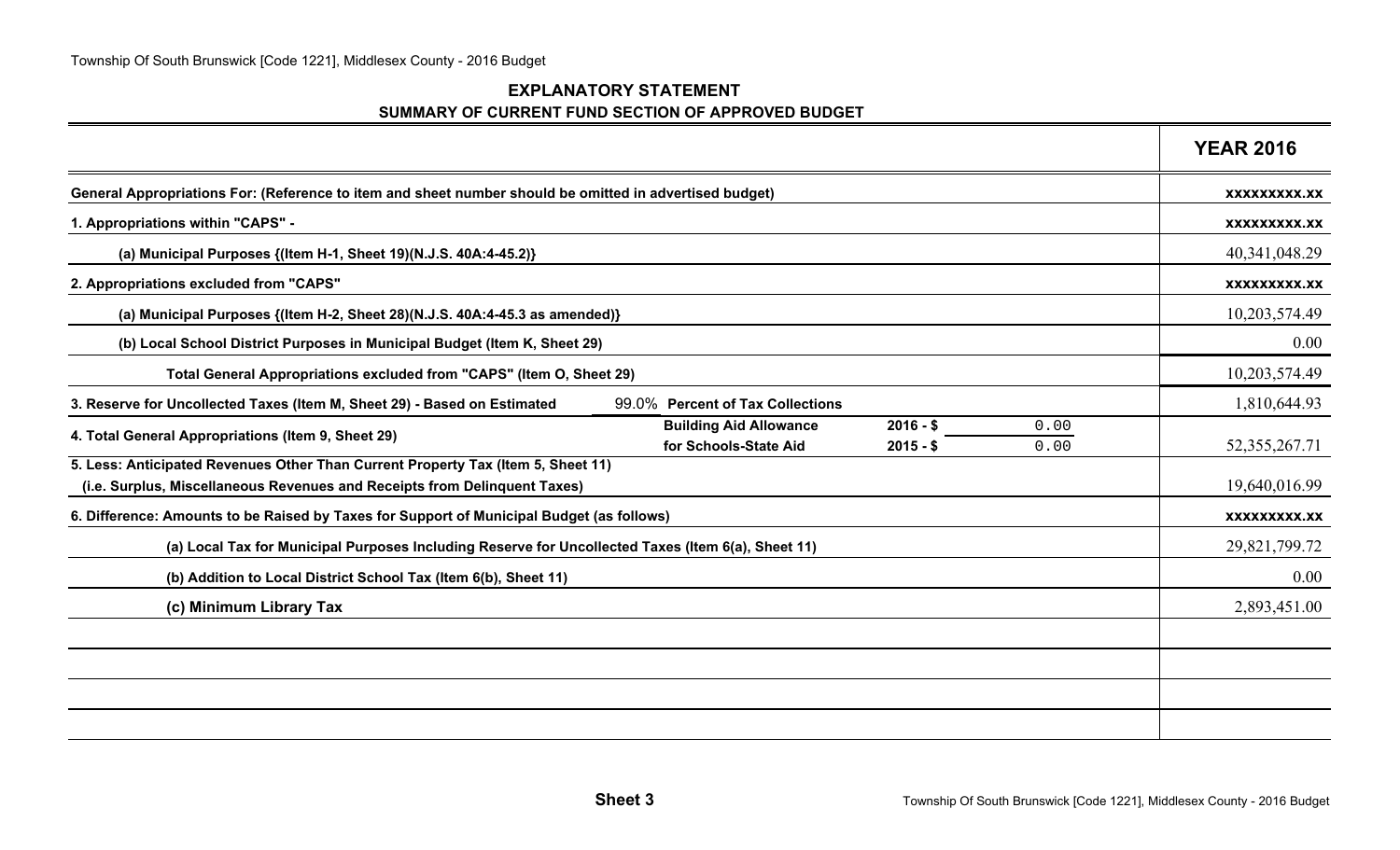## **EXPLANATORY STATEMENT - (Continued)**

#### **SUMMARY OF 2015 APPROPRIATIONS EXPENDED AND CANCELED**

|                                                                                      | <b>General Budget</b> | <b>Water and Sewer Utility</b> | Second<br><b>Utility</b> | Third<br><b>Utility</b> | Fourth<br><b>Utility</b> |
|--------------------------------------------------------------------------------------|-----------------------|--------------------------------|--------------------------|-------------------------|--------------------------|
| <b>Budget Appropriations - Adopted Budget</b>                                        | 50,018,775.43         | 25,353,700.00                  | 0.00                     | 0.00                    | 0.00                     |
| Budget Appropriations Added by N.J.S. 40A:4-87                                       | 359,676.07            | 0.00                           | $0.00\,$                 | 0.00                    | 0.00                     |
| <b>Emergency Appropriations</b>                                                      | 375,000.00            | 0.00                           | $0.00\,$                 | 0.00                    | 0.00                     |
| <b>Total Appropriations</b>                                                          | 50,753,451.50         | 25,353,700.00                  | $0.00\,$                 | 0.00                    | 0.00                     |
| Expenditures:<br>Paid or Charged (Including Reserve for<br><b>Uncollected Taxes)</b> | 50, 263, 336. 18      | 24,962,201.32                  | $0.00\,$                 | 0.00                    | 0.00                     |
| <b>Reserved</b>                                                                      | 490,090.40            | 362,070.30                     | 0.00                     | 0.00                    | 0.00                     |
| <b>Unexpended Balances Cancelled</b>                                                 | 24.92                 | 29,428.38                      | $0.00\,$                 | 0.00                    | 0.00                     |
| <b>Total Expenditures and Unexpended</b>                                             |                       |                                |                          |                         |                          |
| <b>Balances Cancelled</b>                                                            | 50,753,451.50         | 25,353,700.00                  | $0.00\,$                 | 0.00                    | 0.00                     |
| Overexpenditures *                                                                   | 0.00                  | 0.00                           | 0.00                     | 0.00                    | 0.00                     |

 **\* See Budget appropriation Items so marked to the right of column "Expended 2015 Reserved."**

**Explanation of Appropriations for "Other Expenses"**

**The amounts appropriated under the title of "Other Expenses" are for operating costs other than "Salaries & Wages"**

**Some of the items included in "Other Expenses" are:**

**Materials, supplies and non-bondable equipment;**

**Repairs and maintenance of buildings, equipment, roads, etc.,**

**Contractual services for garbage and trash removal, fire hydrant service, aid to volunteer fire companies, etc.;**

**Printing and advertising, utility services, Insurance and many other items essential to the services rendered by municipal government.**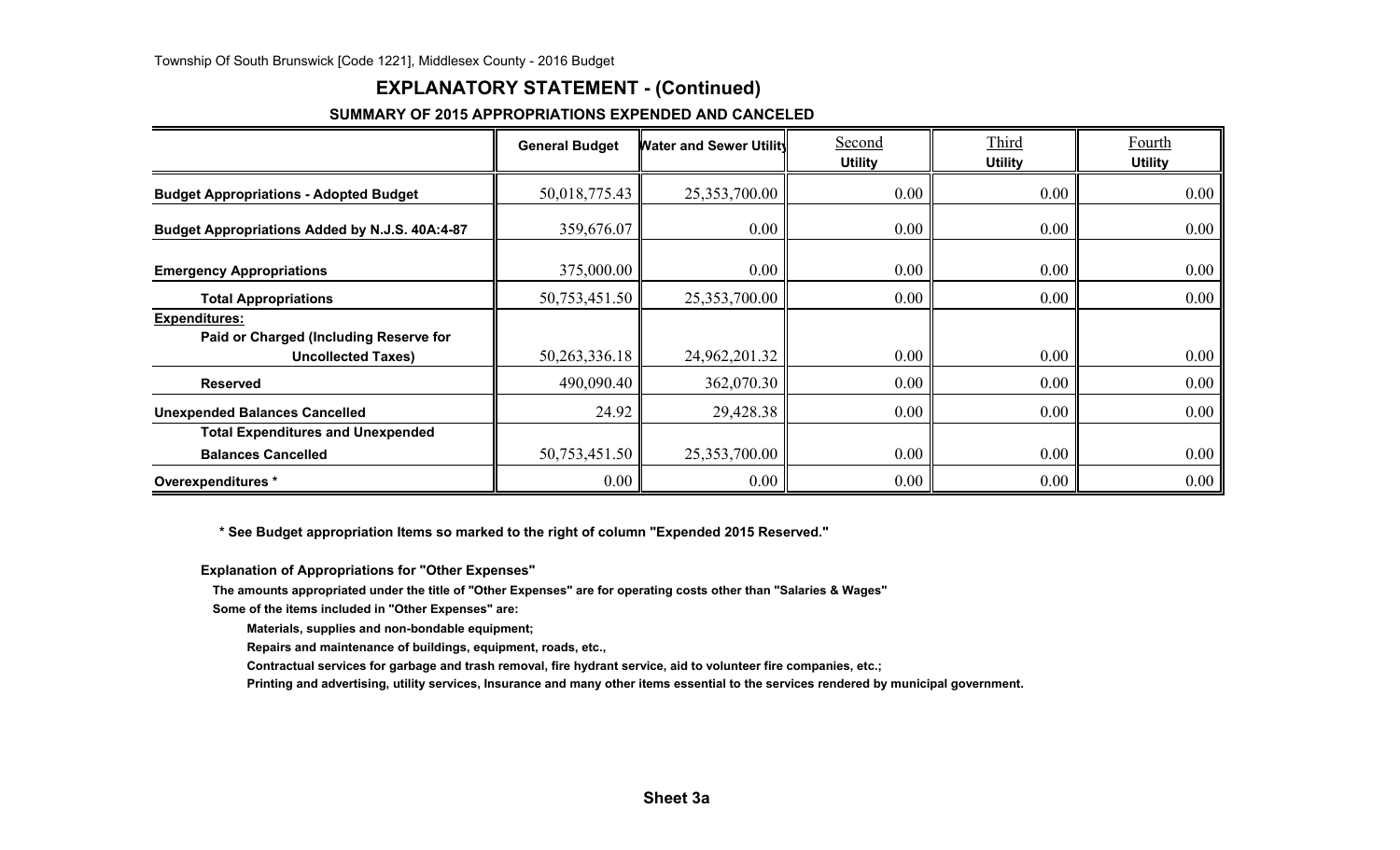|                                             |                   | <b>BUDGET MESSAGE</b>                                                 |                  |                         |
|---------------------------------------------|-------------------|-----------------------------------------------------------------------|------------------|-------------------------|
| <b>CALCULATION OF THE 2016 SPENDING CAP</b> |                   |                                                                       |                  |                         |
|                                             |                   | 2016 Levy Cap Calculation                                             |                  |                         |
|                                             |                   | Prior Year Amount to be Raised by Taxation for Municipal Purposes     |                  | \$29,328,665            |
| 2015 Budget (adopted)                       | 50,018,775.00     |                                                                       |                  |                         |
|                                             |                   | Less: Prior Year Deferred Charges: Emergencies                        |                  |                         |
| Less Outside Cap:                           |                   | Net Prior Year Tax Levy for Municipal Purpose Tax for Cap Calculation |                  |                         |
|                                             |                   | Plus: 2% Cap increase                                                 |                  | \$586,573               |
| Other                                       | 2,958,745.00      | Adjusted Tax Levy Prior to Exclusions                                 |                  |                         |
| Interlocal                                  | 476,000.00        | Exclusions:                                                           |                  |                         |
| <b>Public Private</b>                       | 59,279.00         | Pension Increase                                                      | \$<br>139,476.00 |                         |
| <b>CIF</b>                                  | 100,000.00        | LOSAP Increase                                                        | \$<br>10,104.00  |                         |
| Debt                                        | 6,010,810.00      | Health Insurance                                                      | \$<br>244,286.00 |                         |
| Deferred Charges                            | 835,000.00        | Debt Service                                                          |                  |                         |
| Reserve for Uncollect Taxes                 | 1,435,389.00      | Less Cancelled or Unexpended Exclusions                               | \$               | $(25.00)$ \$ 393,841.00 |
|                                             |                   | Adjusted Tax Levy After Exclusions                                    |                  | \$30,309,079            |
| <b>Total Outside Cap Appropriations</b>     | (11, 875, 223.00) | Additions:                                                            |                  |                         |
|                                             |                   | Increase in Valuations                                                | \$ 36,374,800.00 |                         |
| Cap Base for 2016                           | 38,143,552.00     | Prior Year's Local Municipal Purpose Tax Rate (per : \$               | 0.81             |                         |
|                                             |                   | New Ratable Adjustment to Levy                                        |                  | \$294,272.13            |
| 0.00 % COLA permitted by DLGS               |                   |                                                                       |                  |                         |
| 3.5% (by COLA Ordinance)                    | 1,335,024.32      |                                                                       |                  |                         |
| 2014 Bank                                   | 560,865.10        |                                                                       |                  |                         |
| 2015 Bank                                   | 867,788.05        | Maximum Allowable Amount to be Raised by Taxation                     |                  | \$30,603,351            |
| Group Insurance Exclusion                   | 115,715.00        | Amount to be Raised by Taxation for Municipal Purposes (introduced)   |                  | \$30,197,631            |
| Maximum In Cap Appropriations-2016          | 41,022,944.47     |                                                                       |                  |                         |
| Proposed InCap Appropriations               | 40,731,048.00     |                                                                       |                  |                         |

 **Sheet 3b***[/Sheet3b(1)]*

**MANDATORY MINIMUM BUDGET MESSAGE MUST INCLUDE A SUMMARY OF:** 

Township Of South Brunswick [Code 1221], Middlesex County - 2016 Budget

**1. HOW THE 1977 "CAP" WAS CALCULATED. (Explain in words what the "CAPS" mean and show the figures.)**

**2. 2010 "CAP'" LEVY CAP WORKBOOK SUMMARY**

**3. A SUMMARY BY FUNCTION OF THE APPROPRIATIONS THAT ARE SPREAD AMONG MORE THAN ONE OFFICIAL LINE ITEM**

**(e.g. if Police S&W appears in the regular section and also under "Operations Excluded from "CAPS" section, combine the**

**NOTE:**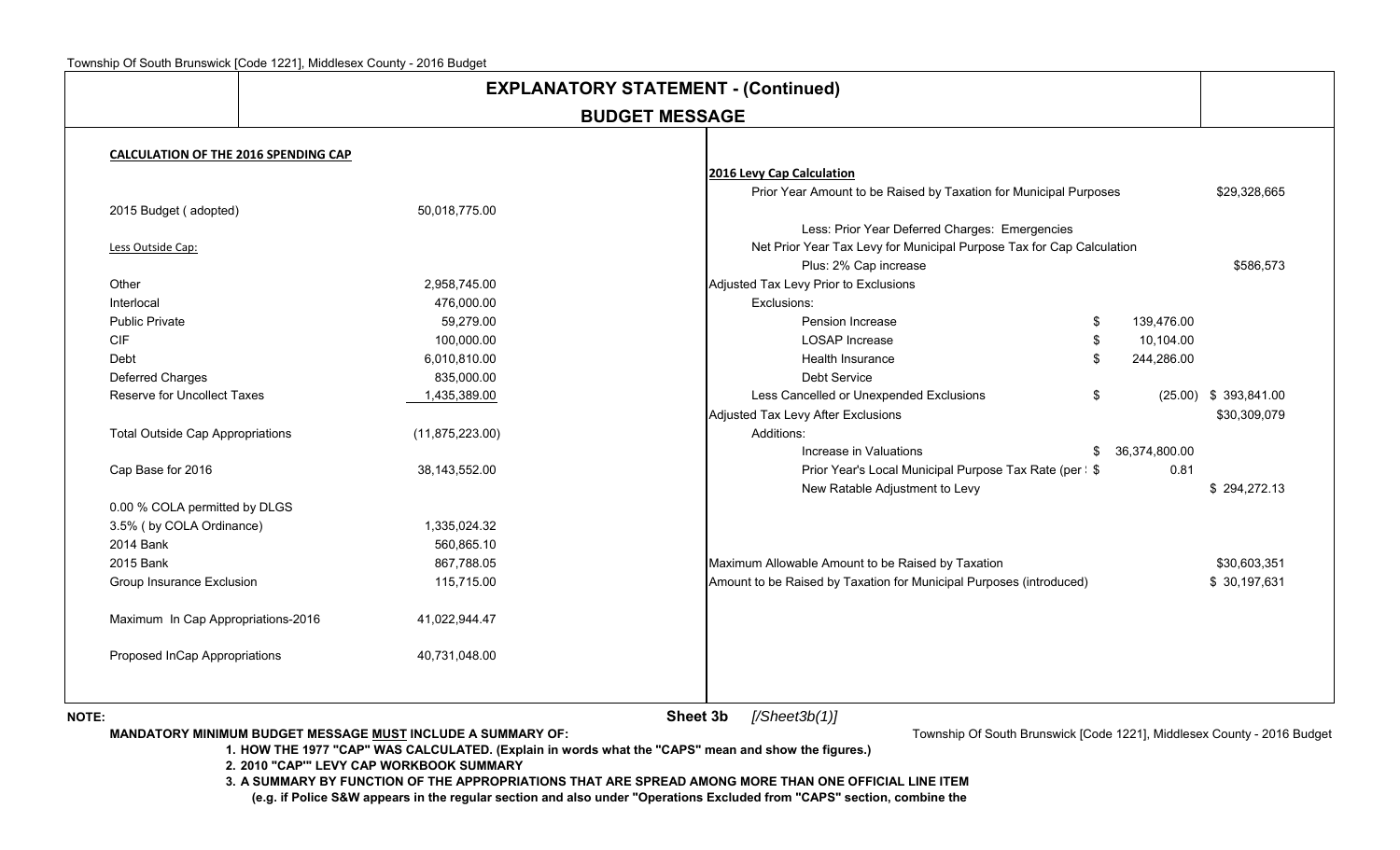## **CURRENT FUND - ANTICIPATED REVENUES**

| <b>GENERAL REVENUES</b>                                                                    |                 | <b>Anticipated</b>   | <b>Realized in</b>   |                      |
|--------------------------------------------------------------------------------------------|-----------------|----------------------|----------------------|----------------------|
|                                                                                            | <b>FCOA</b>     | 2016                 | 2015                 | <b>Cash in 2015</b>  |
| 1. Surplus Anticipated                                                                     | 08-101          | 3,000,000.00         | 3,090,000.00         | 3,090,000.00         |
| 2. Surplus Anticipated with Prior Written Consent of Director of Local Government Services | 08-102          |                      |                      |                      |
| <b>Total Surplus Anticipated</b>                                                           | 08-100          | 3,000,000.00         | 3,090,000.00         | 3,090,000.00         |
| 3. Miscellaneous Revenues - Section A: Local Revenues                                      | <b>XXXXXXXX</b> | <b>XXXXXXXXXX.XX</b> | XXXXXXXXXX.XX        | <b>XXXXXXXXXX.XX</b> |
| Licenses:                                                                                  | <b>XXXXXXXX</b> | XXXXXXXXX.XX         | <b>XXXXXXXXXX.XX</b> | <b>XXXXXXXXX.XX</b>  |
| Alcoholic Beverages                                                                        | 08-103          | 55,000.00            | 55,000.00            | 55,885.00            |
| Other                                                                                      | 08-104          | 40,000.00            | 34,000.00            | 44,750.00            |
| Fees and Permits                                                                           | 08-105          | 651,000.00           | 666,000.00           | 663,422.53           |
| Fines and Costs:                                                                           | <b>XXXXXXXX</b> | <b>XXXXXXXXXX.XX</b> | <b>XXXXXXXXXX.XX</b> | <b>XXXXXXXXXX.XX</b> |
| <b>Municipal Court</b>                                                                     | 08-110          | 690,000.00           | 685,000.00           | 699,456.47           |
| Other                                                                                      | 08-109          |                      |                      |                      |
| Interest and Costs on Taxes                                                                | 08-112          | 485,000.00           | 429,000.00           | 493,483.13           |
| Interest and Costs on Assessments                                                          | 08-115          |                      |                      |                      |
| <b>Parking Meters</b>                                                                      | 08-111          |                      |                      |                      |
| Interest on Investments and Deposits                                                       | 08-113          | 25,000.00            | 25,000.00            | 27,397.11            |
| <b>Anticipated Utility Operating Surplus</b>                                               | 08-114          |                      |                      |                      |
| Cable TV Franchise Fee                                                                     | 08-118          | 500,000.00           | 490,000.00           | 503,864.02           |
|                                                                                            |                 |                      |                      |                      |
|                                                                                            |                 |                      |                      |                      |
|                                                                                            |                 |                      |                      |                      |
|                                                                                            |                 |                      |                      |                      |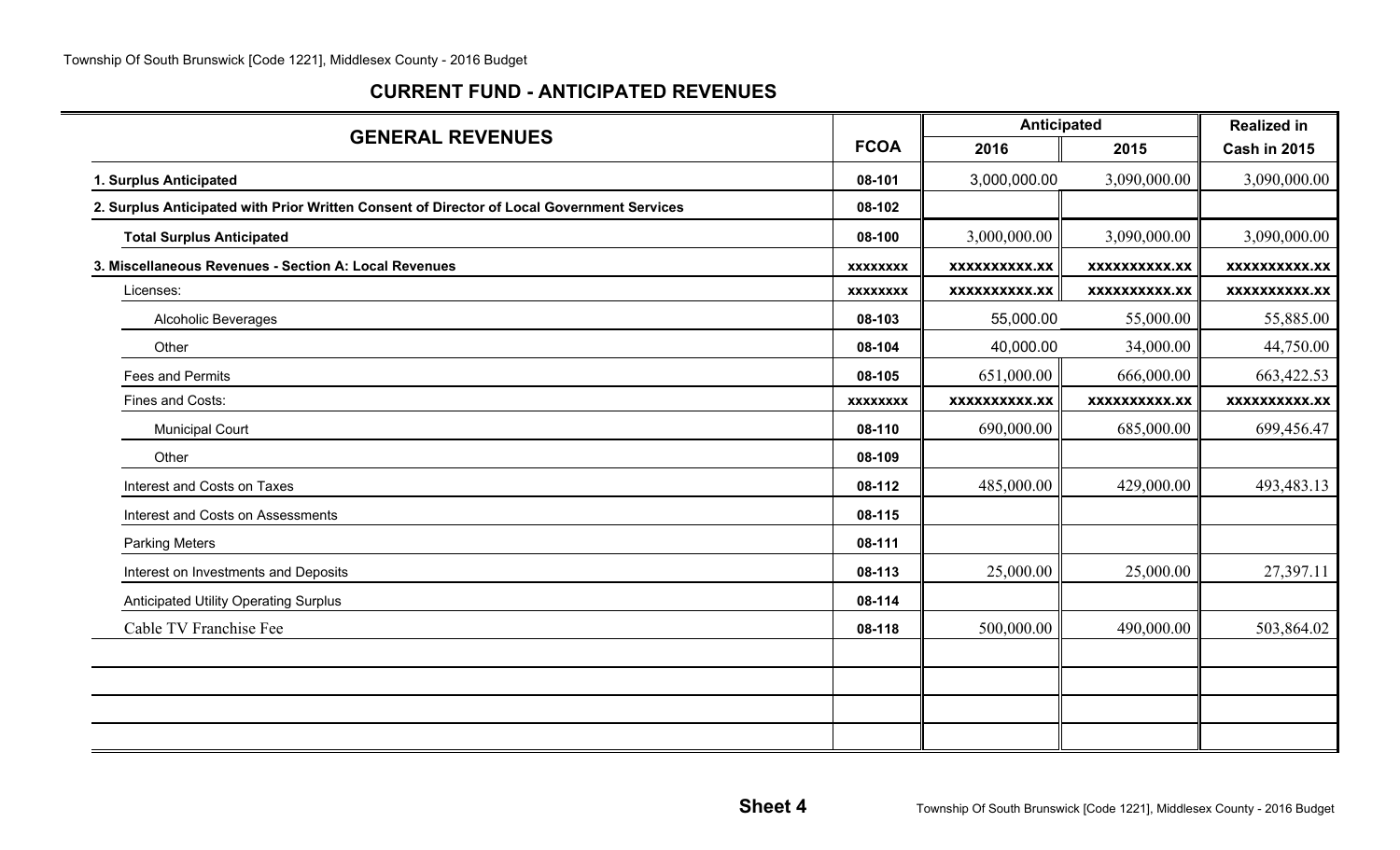| <b>GENERAL REVENUES</b>                                                          |             | <b>Anticipated</b> |              | <b>Realized in</b>  |
|----------------------------------------------------------------------------------|-------------|--------------------|--------------|---------------------|
|                                                                                  | <b>FCOA</b> | 2016               | 2015         | <b>Cash in 2015</b> |
| 3. Miscellaneous Revenues - Section A: Local Revenues (Continued):               |             |                    |              |                     |
|                                                                                  |             |                    |              |                     |
|                                                                                  |             |                    |              |                     |
|                                                                                  |             |                    |              |                     |
|                                                                                  |             |                    |              |                     |
|                                                                                  |             |                    |              |                     |
|                                                                                  |             |                    |              |                     |
|                                                                                  |             |                    |              |                     |
|                                                                                  |             |                    |              |                     |
|                                                                                  |             |                    |              |                     |
|                                                                                  |             |                    |              |                     |
|                                                                                  |             |                    |              |                     |
|                                                                                  |             |                    |              |                     |
|                                                                                  |             |                    |              |                     |
|                                                                                  |             |                    |              |                     |
|                                                                                  |             |                    |              |                     |
|                                                                                  |             |                    |              |                     |
|                                                                                  |             |                    |              |                     |
|                                                                                  |             |                    |              |                     |
|                                                                                  |             |                    |              |                     |
|                                                                                  |             |                    |              |                     |
| Total Section A: Local Revenue - Includes Total of "Group 3." items from Sheet 4 | 08-001      | 2,446,000.00       | 2,384,000.00 | 2,488,258.26        |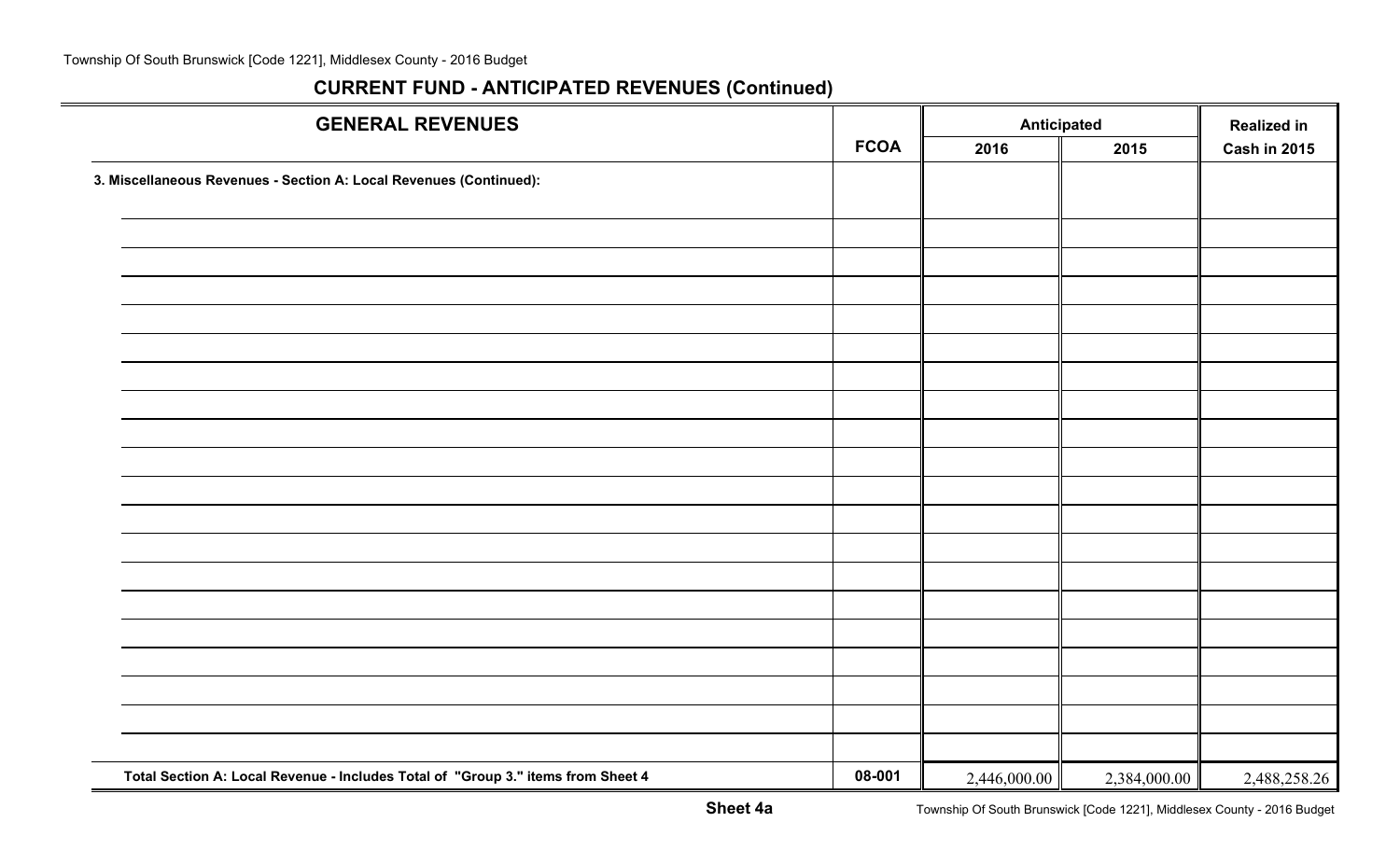| <b>GENERAL REVENUES</b>                                                            |             | <b>Anticipated</b> | <b>Realized in</b> |                |
|------------------------------------------------------------------------------------|-------------|--------------------|--------------------|----------------|
|                                                                                    | <b>FCOA</b> | 2016<br>2015       |                    | Cash in 2015   |
| 3. Miscellaneous Revenues - Section B: State Aid Without Offsetting Appropriations |             |                    |                    |                |
|                                                                                    |             |                    |                    |                |
|                                                                                    |             |                    |                    |                |
|                                                                                    |             |                    |                    |                |
| Energy Receipts Tax (P.L. 1997, Chapters 162 & 167)                                | 09-202      | 4,882,235.00       | 4,882,235.00       | 4,882,235.00   |
| Supplemental Energy Receipts Tax                                                   | 09-203      | 281,706.00         | 281,706.00         | 281,706.00     |
| Watershed Moratorium Offset Aid                                                    | 09-212      | 987.00             | 987.00             | 987.00         |
|                                                                                    | 09-205      |                    |                    |                |
|                                                                                    |             |                    |                    |                |
|                                                                                    |             |                    |                    |                |
| Garden State Trust Fund                                                            |             | 26,751.00          | 26,751.00          | 26,751.00      |
|                                                                                    |             |                    |                    |                |
|                                                                                    |             |                    |                    |                |
|                                                                                    |             |                    |                    |                |
|                                                                                    |             |                    |                    |                |
|                                                                                    |             |                    |                    |                |
|                                                                                    |             |                    |                    |                |
|                                                                                    |             |                    |                    |                |
|                                                                                    |             |                    |                    |                |
|                                                                                    |             |                    |                    |                |
| Total Section B: State Aid Without Offsetting Appropriations                       | 09-001      | 5,191,679.00       | 5,191,679.00       | 5, 191, 679.00 |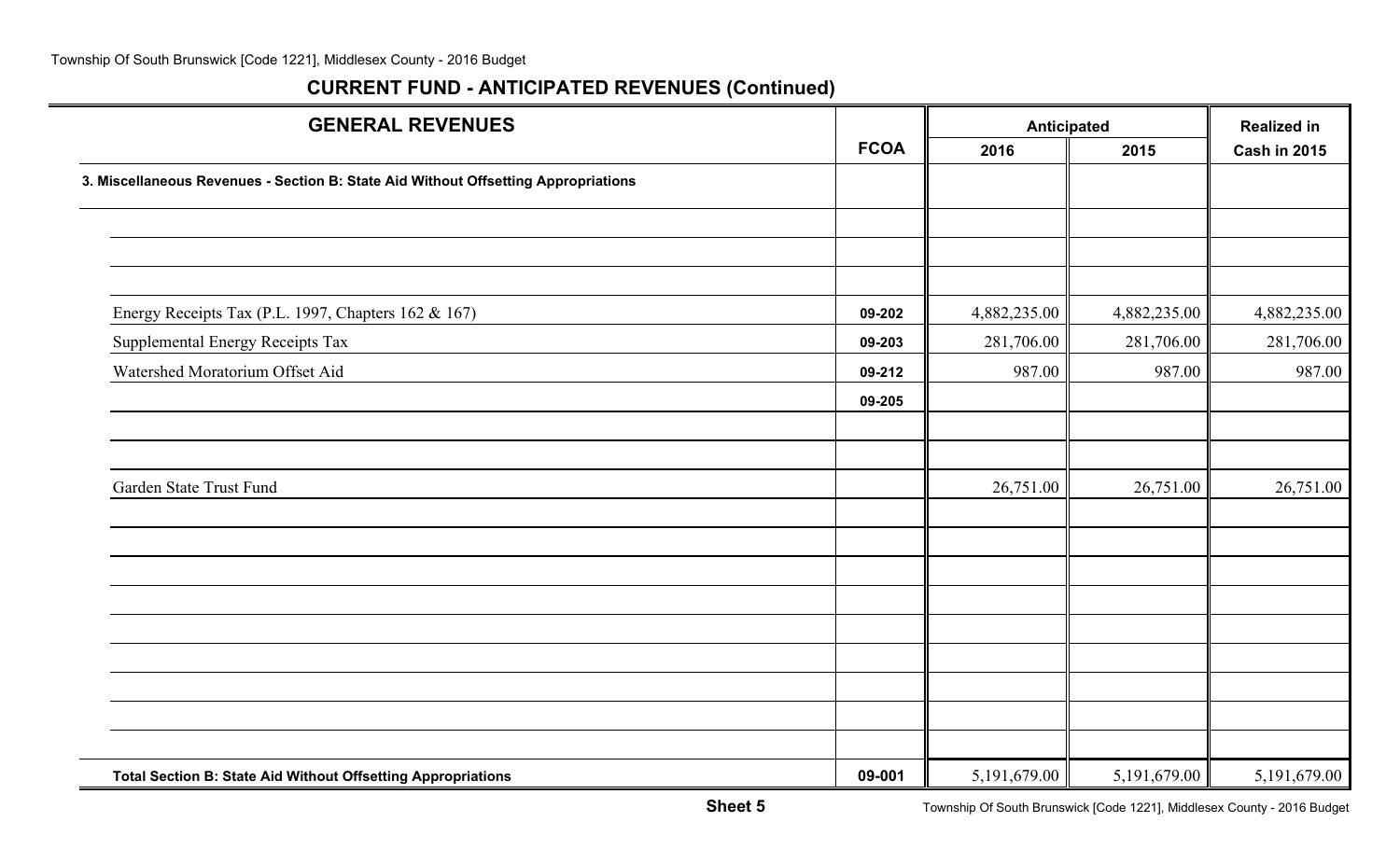| <b>GENERAL REVENUES</b>                                                                                                    |               | <b>Anticipated</b>   |                      | <b>Realized in</b>   |
|----------------------------------------------------------------------------------------------------------------------------|---------------|----------------------|----------------------|----------------------|
|                                                                                                                            | <b>FCOA</b>   | 2016                 | 2015                 | <b>Cash in 2015</b>  |
| 3. Miscellaneous Revenues - Section C: Dedicated Uniform Construction Code Fees                                            |               |                      |                      |                      |
| Offset with Appropriations (N.J.S. 40A:4-36 and N.J.A.C. 5:23-4.17)                                                        | <b>XXXXXX</b> | <b>XXXXXXXXXX.XX</b> | XXXXXXXXXX.XX        | XXXXXXXXXX.XX        |
| <b>Uniform Construction Code Fees</b>                                                                                      | 08-160        | 2,500,000.00         | 2,334,000.00         | 3,443,682.00         |
|                                                                                                                            |               |                      |                      |                      |
|                                                                                                                            |               |                      |                      |                      |
|                                                                                                                            |               |                      |                      |                      |
|                                                                                                                            |               |                      |                      |                      |
|                                                                                                                            |               |                      |                      |                      |
|                                                                                                                            |               |                      |                      |                      |
| Special Item of General Revenue Anticipated with Prior Written<br><b>Consent of Director of Local Government Services:</b> | <b>XXXXXX</b> | <b>XXXXXXXXXX.XX</b> | <b>XXXXXXXXXX.XX</b> | XXXXXXXXXX.XX        |
| Additional Dedicated Uniform Construction Code Fees offset with Appropriations                                             |               |                      |                      |                      |
| (N.J.S. 40A:4-45.3h and N.J.S.A. 5:23-4.17):                                                                               | <b>XXXXXX</b> | <b>XXXXXXXXXX.XX</b> | <b>XXXXXXXXXX.XX</b> | <b>XXXXXXXXXX.XX</b> |
| <b>Uniform Construction Code Fees</b>                                                                                      | 08-160        |                      |                      |                      |
|                                                                                                                            |               |                      |                      |                      |
| Matrix Development Application                                                                                             |               |                      |                      |                      |
|                                                                                                                            |               |                      |                      |                      |
|                                                                                                                            |               |                      |                      |                      |
|                                                                                                                            |               |                      |                      |                      |
|                                                                                                                            |               |                      |                      |                      |
|                                                                                                                            |               |                      |                      |                      |
| Total Section C: Dedicated Uniform Construction Code Fees Offset with Appropriations                                       | 08-002        | 2,500,000.00         | 2,334,000.00         | 3,443,682.00         |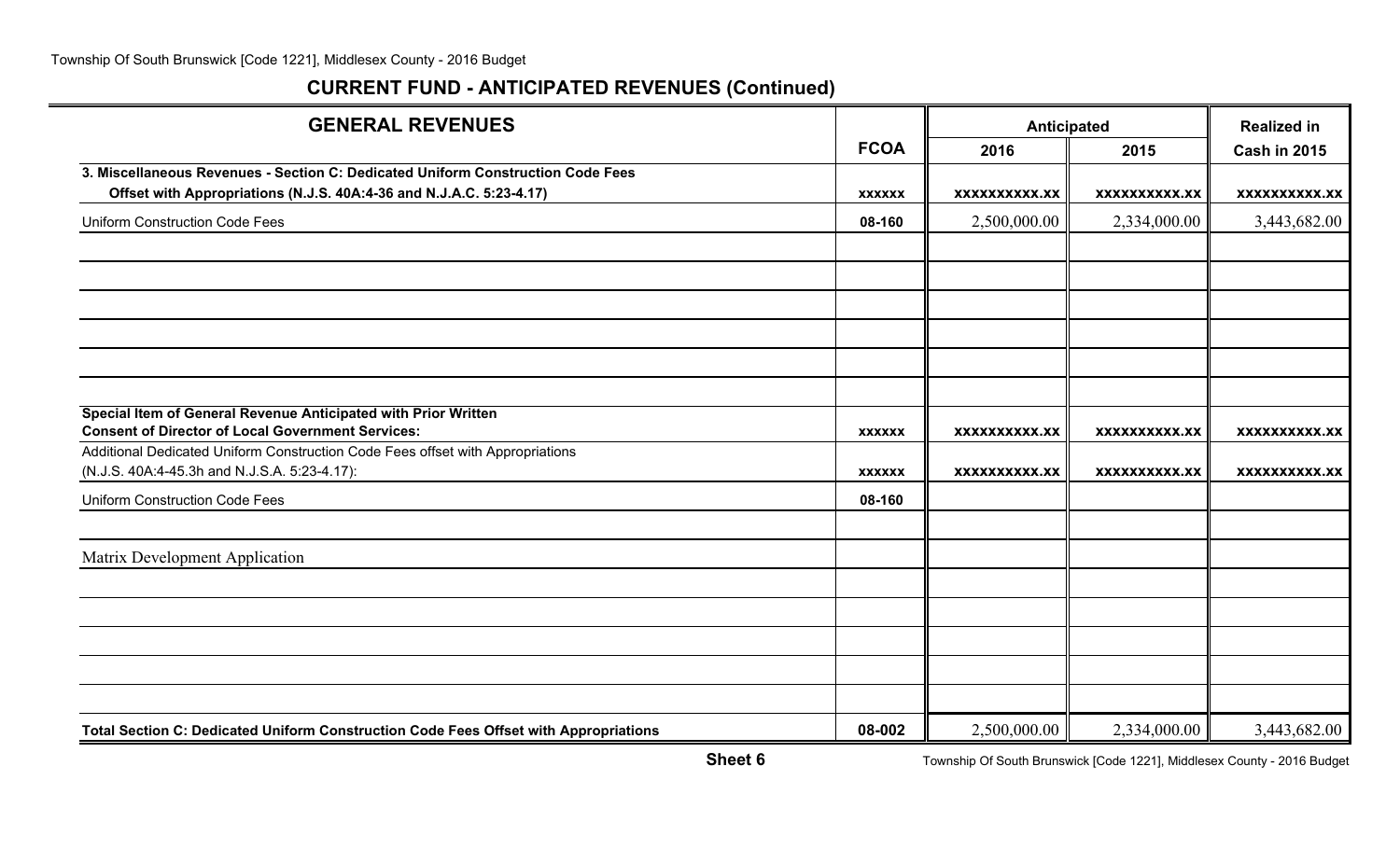| <b>GENERAL REVENUES</b>                                                                                                                                                                                                          |                                          | Anticipated  |              | <b>Realized in</b>  |
|----------------------------------------------------------------------------------------------------------------------------------------------------------------------------------------------------------------------------------|------------------------------------------|--------------|--------------|---------------------|
|                                                                                                                                                                                                                                  | <b>FCOA</b>                              | 2016         | 2015         | <b>Cash in 2015</b> |
| 3. Miscellaneous Revenues - Section D: Special Items of General Revenue Anticipated with<br>Prior Written Consent of the Director of Local Government Services -<br><b>Shared Service Agreements Offset With Appropriations:</b> | <b>XXXXXX</b>                            | XXXXXXXXX.XX | XXXXXXXXX.XX | XXXXXXXXX.XX        |
| Fire District #1                                                                                                                                                                                                                 | 11-330                                   | 115,000.00   | 130,000.00   | 118,531.94          |
| Fire District $#2$                                                                                                                                                                                                               | 11-265                                   | 190,000.00   | 187,000.00   | 193,974.15          |
| Fire District # 3                                                                                                                                                                                                                | 11-265                                   | 75,000.00    | 68,000.00    | 79,410.52           |
|                                                                                                                                                                                                                                  |                                          |              |              |                     |
| MDC-Milltown                                                                                                                                                                                                                     | 11-140                                   | 16,000.00    | 9,000.00     | 16,450.00           |
| MDC- Cranbury                                                                                                                                                                                                                    | 11-140                                   | 21,000.00    | 21,000.00    | 21,000.00           |
| MDC-Monroe                                                                                                                                                                                                                       | 11-140                                   | 36,000.00    | 43,000.00    | 36,000.00           |
| MDC- Middlesex County College                                                                                                                                                                                                    | 11-140                                   | 13,000.00    | 13,000.00    | 13,800.00           |
| MDC-Helmetta                                                                                                                                                                                                                     | 11-140                                   | 4,000.00     | 5,000.00     | 4,010.95            |
|                                                                                                                                                                                                                                  | 11-140                                   |              |              |                     |
| Cranbury Twp- Dispatch                                                                                                                                                                                                           | 11-140                                   | 120,000.00   |              |                     |
|                                                                                                                                                                                                                                  | 11-140                                   |              |              |                     |
|                                                                                                                                                                                                                                  | 11-140<br>11-265<br>590,000.00<br>11-001 |              |              |                     |
|                                                                                                                                                                                                                                  |                                          |              |              |                     |
|                                                                                                                                                                                                                                  |                                          |              |              |                     |
|                                                                                                                                                                                                                                  |                                          |              |              |                     |
|                                                                                                                                                                                                                                  |                                          |              |              |                     |
|                                                                                                                                                                                                                                  |                                          |              |              |                     |
| Total Section D: Interlocal Municipal Service Agreements Offset With Appropriations                                                                                                                                              |                                          |              | 476,000.00   | 483,177.56          |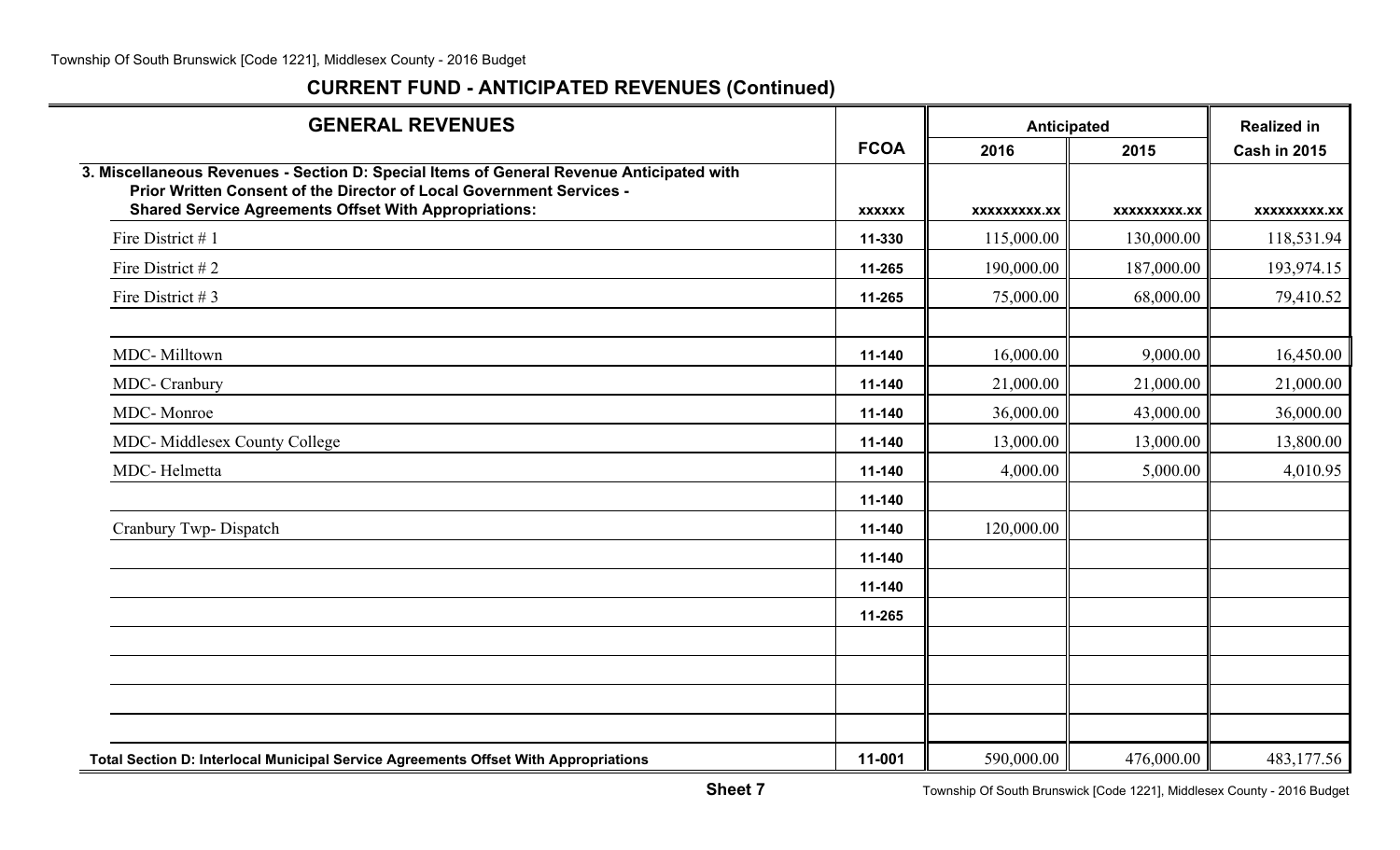| <b>GENERAL REVENUES</b>                                                                 |               | <b>Anticipated</b>  |                     | <b>Realized in</b>  |
|-----------------------------------------------------------------------------------------|---------------|---------------------|---------------------|---------------------|
|                                                                                         | <b>FCOA</b>   | 2016                | 2015                | <b>Cash in 2015</b> |
| 3. Miscellaneous Revenues - Section E: Special Items of General Revenue Anticipated     |               |                     |                     |                     |
| with Prior Written Consent of Director of Local Government Services - Additional        |               |                     |                     |                     |
| Revenue Offset with Appropriations (N.J.S.A. 40A:4-45.3h):                              | <b>XXXXXX</b> | <b>XXXXXXXXX.XX</b> | XXXXXXXXX.XX        | XXXXXXXXX.XX        |
|                                                                                         | 12-704        |                     |                     |                     |
|                                                                                         |               |                     |                     |                     |
|                                                                                         |               |                     |                     |                     |
|                                                                                         |               |                     |                     |                     |
|                                                                                         |               |                     |                     |                     |
|                                                                                         |               |                     |                     |                     |
|                                                                                         |               |                     |                     |                     |
|                                                                                         |               |                     |                     |                     |
|                                                                                         |               |                     |                     |                     |
|                                                                                         |               |                     |                     |                     |
|                                                                                         |               |                     |                     |                     |
|                                                                                         |               |                     |                     |                     |
|                                                                                         |               |                     |                     |                     |
|                                                                                         |               |                     |                     |                     |
|                                                                                         |               |                     |                     |                     |
|                                                                                         |               |                     |                     |                     |
|                                                                                         |               |                     |                     |                     |
| Total Section E: Special Item of General Revenue Anticipated with Prior Written Consent | <b>XXXXXX</b> | <b>XXXXXXXXX.XX</b> | <b>XXXXXXXXX.XX</b> | <b>XXXXXXXXX.XX</b> |
| of Director of Local Government Services - Additional Revenues<br>[Sheet Not Used]      | 08-003        | 0.00                | 0.00                | 0.00                |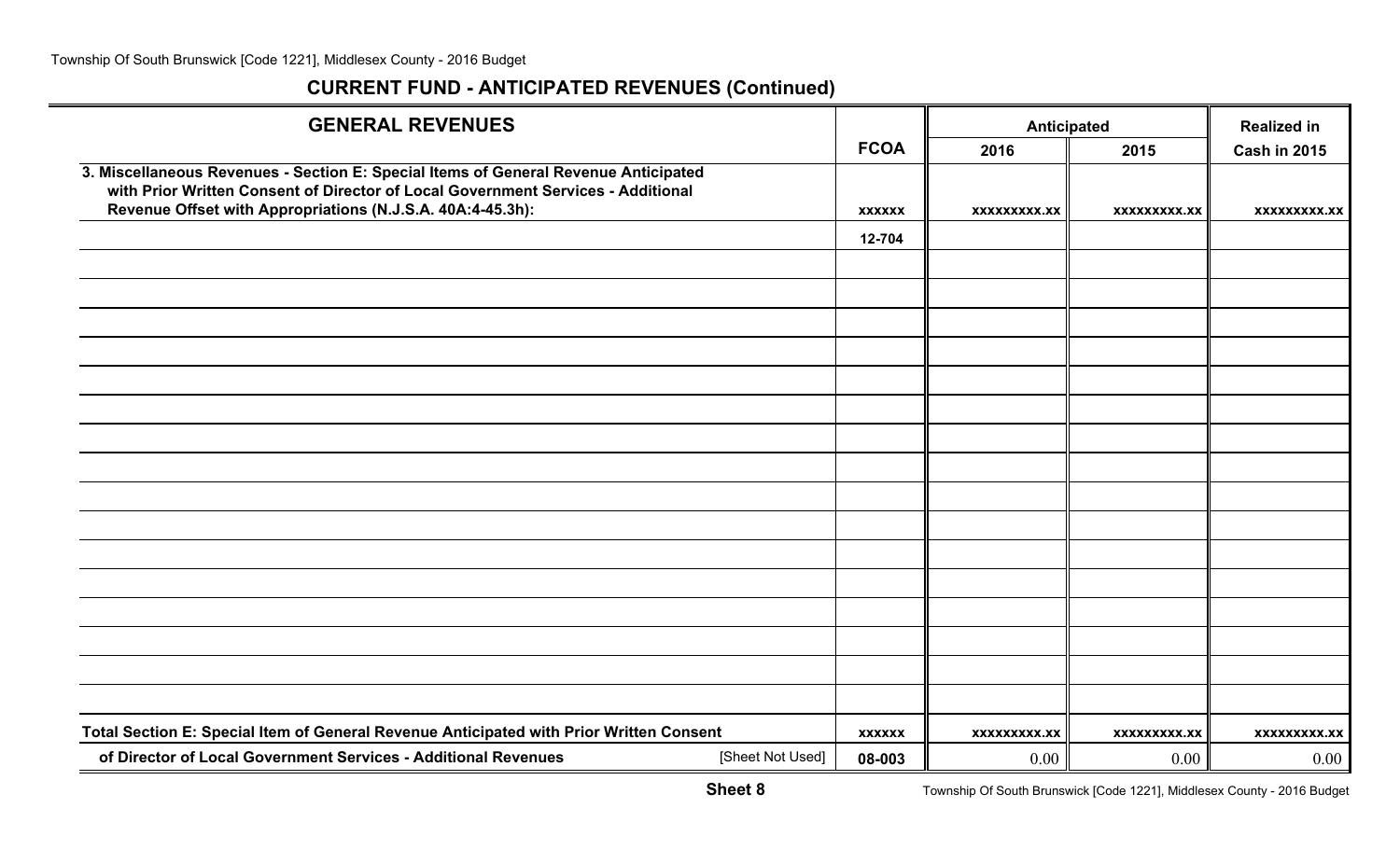| <b>GENERAL REVENUES</b>                                                                                                                                                                                                        |               | <b>Anticipated</b>  |                     | <b>Realized in</b>  |
|--------------------------------------------------------------------------------------------------------------------------------------------------------------------------------------------------------------------------------|---------------|---------------------|---------------------|---------------------|
|                                                                                                                                                                                                                                | <b>FCOA</b>   | 2016                | 2015                | <b>Cash in 2015</b> |
| 3. Miscellaneous Revenues - Section F: Special Items of General Revenue Anticipated with<br>Prior Written Consent of Director of Local Government Services - Public and<br><b>Private Revenues Offset with Appropriations:</b> | <b>XXXXXX</b> | <b>XXXXXXXXX.XX</b> | <b>XXXXXXXXX.XX</b> | XXXXXXXXX.XX        |
|                                                                                                                                                                                                                                |               |                     |                     |                     |
| <b>Ebola Monitoring</b>                                                                                                                                                                                                        |               |                     | 6,200.00            | 6,200.00            |
| Over the Limit Under Arrest                                                                                                                                                                                                    | 10-701        |                     |                     |                     |
| Drive Sober or Get Pulled Over                                                                                                                                                                                                 | 10-745        |                     |                     |                     |
|                                                                                                                                                                                                                                | 10-770        |                     |                     |                     |
|                                                                                                                                                                                                                                | 10-702        |                     |                     |                     |
|                                                                                                                                                                                                                                | 10-703        |                     |                     |                     |
| Recycling Tonnage                                                                                                                                                                                                              | 10-704        |                     | 179,776.00          | 179,776.00          |
| Middlesex County Recycling Grant                                                                                                                                                                                               | 10-705        |                     |                     |                     |
|                                                                                                                                                                                                                                | 10-706        |                     |                     |                     |
|                                                                                                                                                                                                                                | 10-707        |                     |                     |                     |
| <b>ROID</b>                                                                                                                                                                                                                    |               |                     | 14,871.67           | 14,871.67           |
| Senior Transportation                                                                                                                                                                                                          |               |                     | 4,875.00            | 4,875.00            |
| Click it ir Ticket                                                                                                                                                                                                             |               |                     | 3,500.00            | 3,500.00            |
| COPS on Shops                                                                                                                                                                                                                  |               |                     | 2,800.00            | 2,800.00            |
| Distracted Driver                                                                                                                                                                                                              |               |                     |                     |                     |
|                                                                                                                                                                                                                                |               |                     | 5,000.00            | 5,000.00            |
|                                                                                                                                                                                                                                |               |                     |                     |                     |
|                                                                                                                                                                                                                                |               |                     |                     |                     |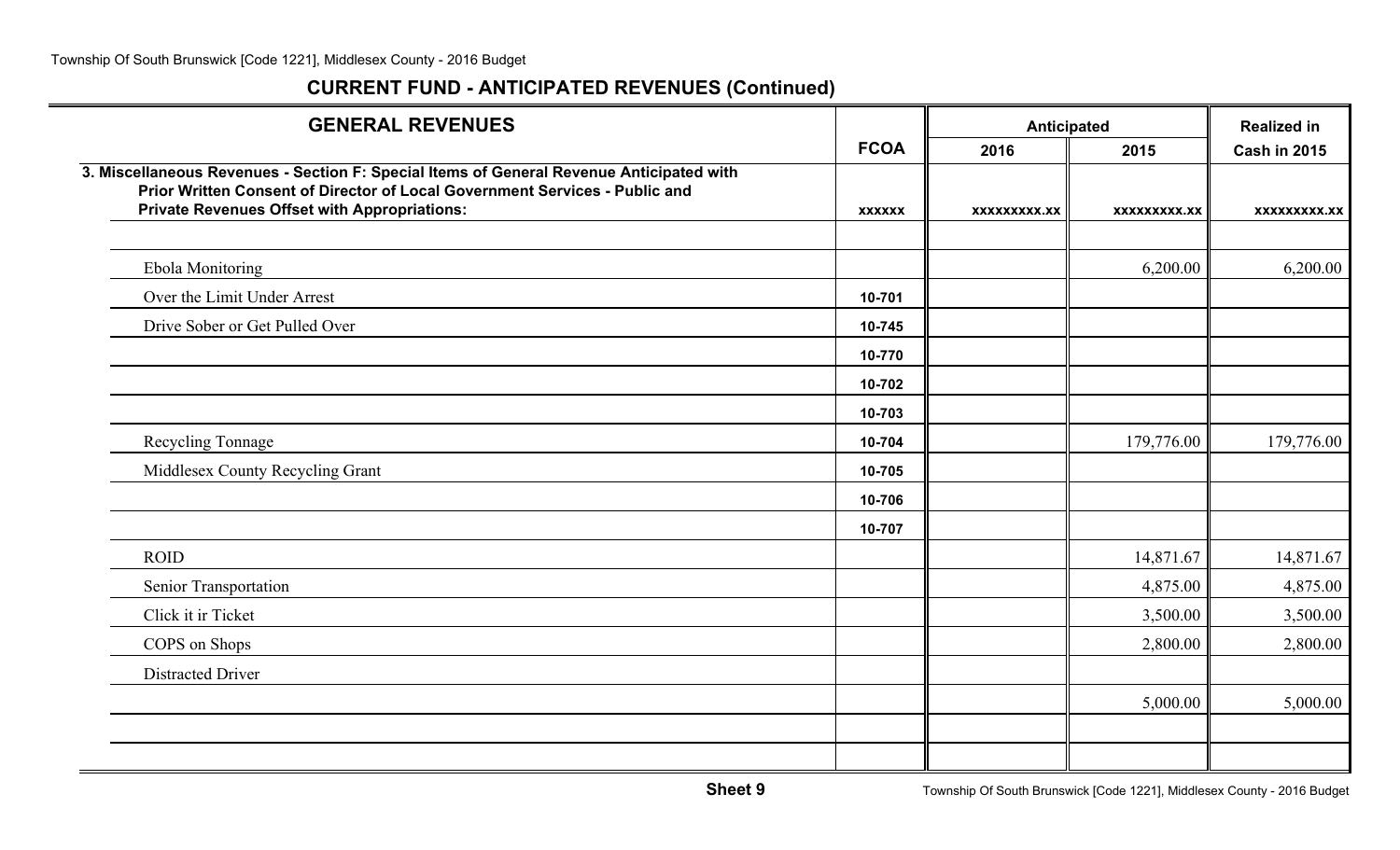| <b>GENERAL REVENUES</b>                                                                                                                                                                                                             |               | <b>Anticipated</b> |                     | <b>Realized in</b>  |
|-------------------------------------------------------------------------------------------------------------------------------------------------------------------------------------------------------------------------------------|---------------|--------------------|---------------------|---------------------|
|                                                                                                                                                                                                                                     | <b>FCOA</b>   | 2016               | 2015                | <b>Cash in 2015</b> |
| 3. Miscellaneous Revenues - Section F: Special Items of General Revenue Anticipated with<br>Prior Written Consent of Director of Local Government Services - Public and<br>Private Revenues Offset with Appropriations (continued): | <b>XXXXXX</b> | XXXXXXXXX.XX       | XXXXXXXXX.XX        | <b>XXXXXXXXX.XX</b> |
| <b>NJ TTF</b>                                                                                                                                                                                                                       |               |                    |                     |                     |
| NJ TTf Freedom Trail                                                                                                                                                                                                                |               |                    |                     |                     |
| <b>Youth Development</b>                                                                                                                                                                                                            |               |                    |                     |                     |
| <b>Clean Communities</b>                                                                                                                                                                                                            |               |                    | 88,397.02           | 88,397.02           |
| <b>Culteral Heritage</b>                                                                                                                                                                                                            |               |                    | 1,800.00            | 1,800.00            |
| <b>EMAA</b>                                                                                                                                                                                                                         |               |                    | 10,000.00           | 10,000.00           |
|                                                                                                                                                                                                                                     |               |                    |                     |                     |
| <b>DDEF</b>                                                                                                                                                                                                                         |               |                    | 23,362.08           | 23,362.08           |
|                                                                                                                                                                                                                                     |               |                    |                     |                     |
| Federal Bullet Prof Vest Program                                                                                                                                                                                                    |               |                    | 1,835.50            | 1,835.50            |
| <b>Body Armor</b>                                                                                                                                                                                                                   |               |                    | 7,067.14            | 7,067.14            |
| Safe Corridors                                                                                                                                                                                                                      |               |                    | 12,991.66           | 12,991.66           |
| <b>UNAPPROPRIATED GRANTS</b>                                                                                                                                                                                                        |               |                    |                     |                     |
| <b>County Recycling</b>                                                                                                                                                                                                             | 10-705        | 24,307.99          | 48,614.00           | 48,614.00           |
| Senior Transportation                                                                                                                                                                                                               |               | 3,250.00           | 6,500.00            | 6,500.00            |
| <b>Body Armor</b>                                                                                                                                                                                                                   |               |                    | 1,815.00            | 1,815.00            |
| H1N1                                                                                                                                                                                                                                |               | 480.00             |                     |                     |
| Total Section F: Special Item of General Revenue Anticipated with Prior Written                                                                                                                                                     | <b>XXXXXX</b> | XXXXXXXXX.XX       | <b>XXXXXXXXX.XX</b> | <b>XXXXXXXXX.XX</b> |
| <b>Consent of Director of Local Government Services - Public and Private Revenues</b>                                                                                                                                               | 10-001        | 28,037.99          | 419,405.07          | 419,405.07          |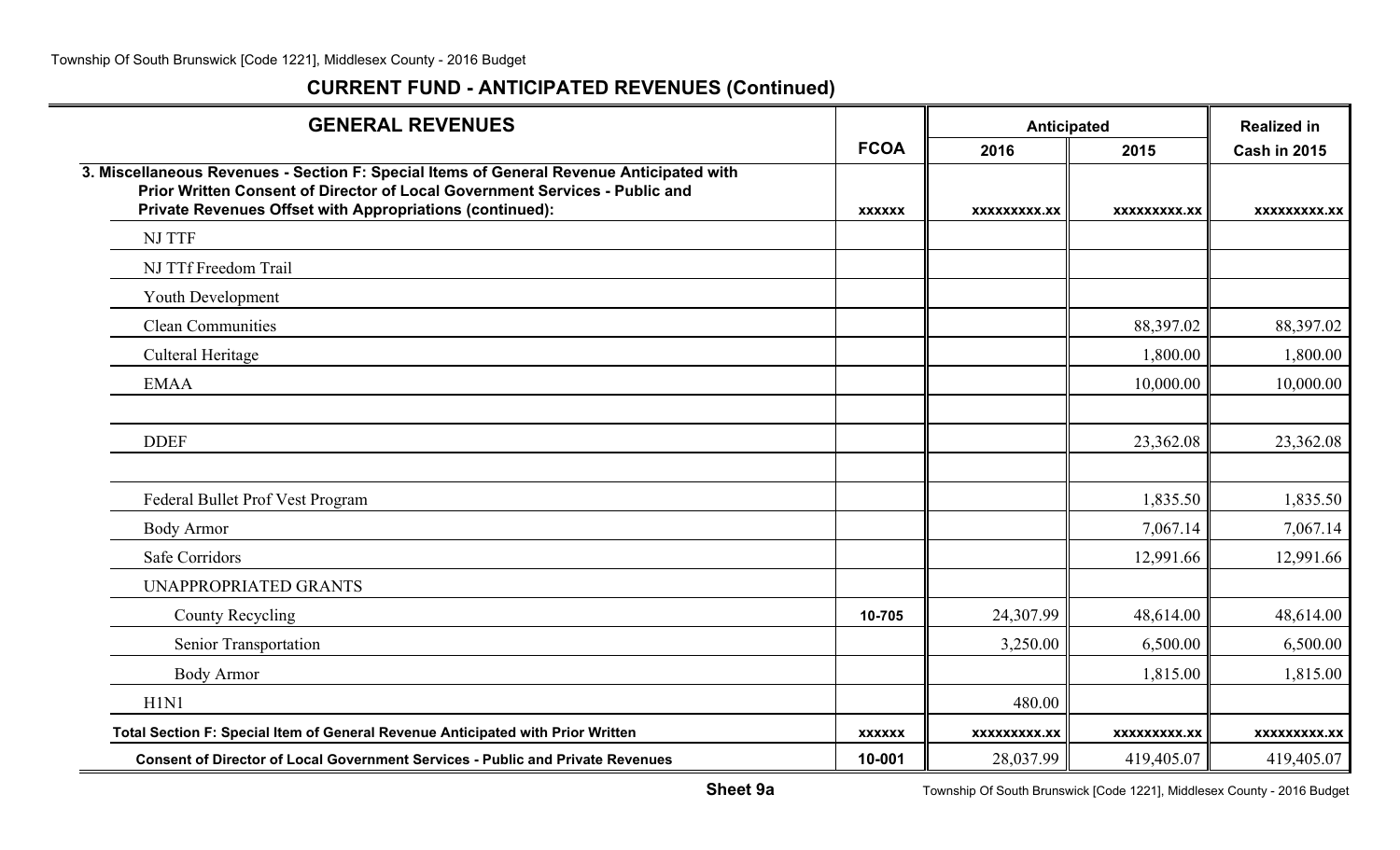| <b>GENERAL REVENUES</b>                                                                                                                                                    |               | Anticipated  | <b>Realized in</b> |                     |
|----------------------------------------------------------------------------------------------------------------------------------------------------------------------------|---------------|--------------|--------------------|---------------------|
|                                                                                                                                                                            | <b>FCOA</b>   | 2016         | 2015               | <b>Cash in 2015</b> |
| 3. Miscellaneous Revenues - Section G: Special Items of General Revenue Anticipated with<br>Prior Written Consent of Director of Local Government Services - Other Special |               |              |                    |                     |
| Items:                                                                                                                                                                     | <b>XXXXXX</b> | XXXXXXXXX.XX | XXXXXXXXX.XX       | XXXXXXXXX.XX        |
| Utility Operating Surplus of Prior Year                                                                                                                                    | 08-116        |              |                    |                     |
| Uniform Fire Safety Act                                                                                                                                                    | 08-106        | 265,000.00   | 268,000.00         | 267,973.44          |
|                                                                                                                                                                            |               |              |                    |                     |
|                                                                                                                                                                            |               |              |                    |                     |
|                                                                                                                                                                            | 08-210        |              |                    |                     |
|                                                                                                                                                                            | 08-132        |              |                    |                     |
| Sale of Recycling Materials                                                                                                                                                | 08-133        | 2,000.00     | 8,500.00           | 2,447.64            |
| Site Leasing Antennae                                                                                                                                                      | 08-134        | 270,000.00   | 315,000.00         | 270,655.86          |
| Payments in Lieu of Taxes - South Brunswick Comm. Dev. Corp.                                                                                                               | 08-210        | 35,000.00    | 36,000.00          | 35,281.51           |
| Contribution from Library Board of Trustees                                                                                                                                | 08-749        | 100,000.00   | 100,000.00         | 100,000.00          |
| In Lieu of Tax - CIL Woods/ VOA                                                                                                                                            | 08-751        | 14,300.00    | 17,500.00          | 14,845.13           |
| In Lieu of Tax - Oakwoods                                                                                                                                                  | 08-752        | 42,000.00    | 42,000.00          | 43,165.34           |
|                                                                                                                                                                            | 08-206        |              |                    |                     |
|                                                                                                                                                                            |               |              |                    |                     |
| Utility Payments for SW Chargebacks                                                                                                                                        |               | 1,000,000.00 | 1,000,000.00       | 1,000,000.00        |
| Hotel/Motel Tax                                                                                                                                                            |               | 800,000.00   | 937,000.00         | 802,074.46          |
| <b>Reserve for Quasi Duty</b>                                                                                                                                              |               | 106,000.00   | 106,000.00         | 106,000.00          |
|                                                                                                                                                                            |               |              |                    |                     |
|                                                                                                                                                                            |               |              |                    |                     |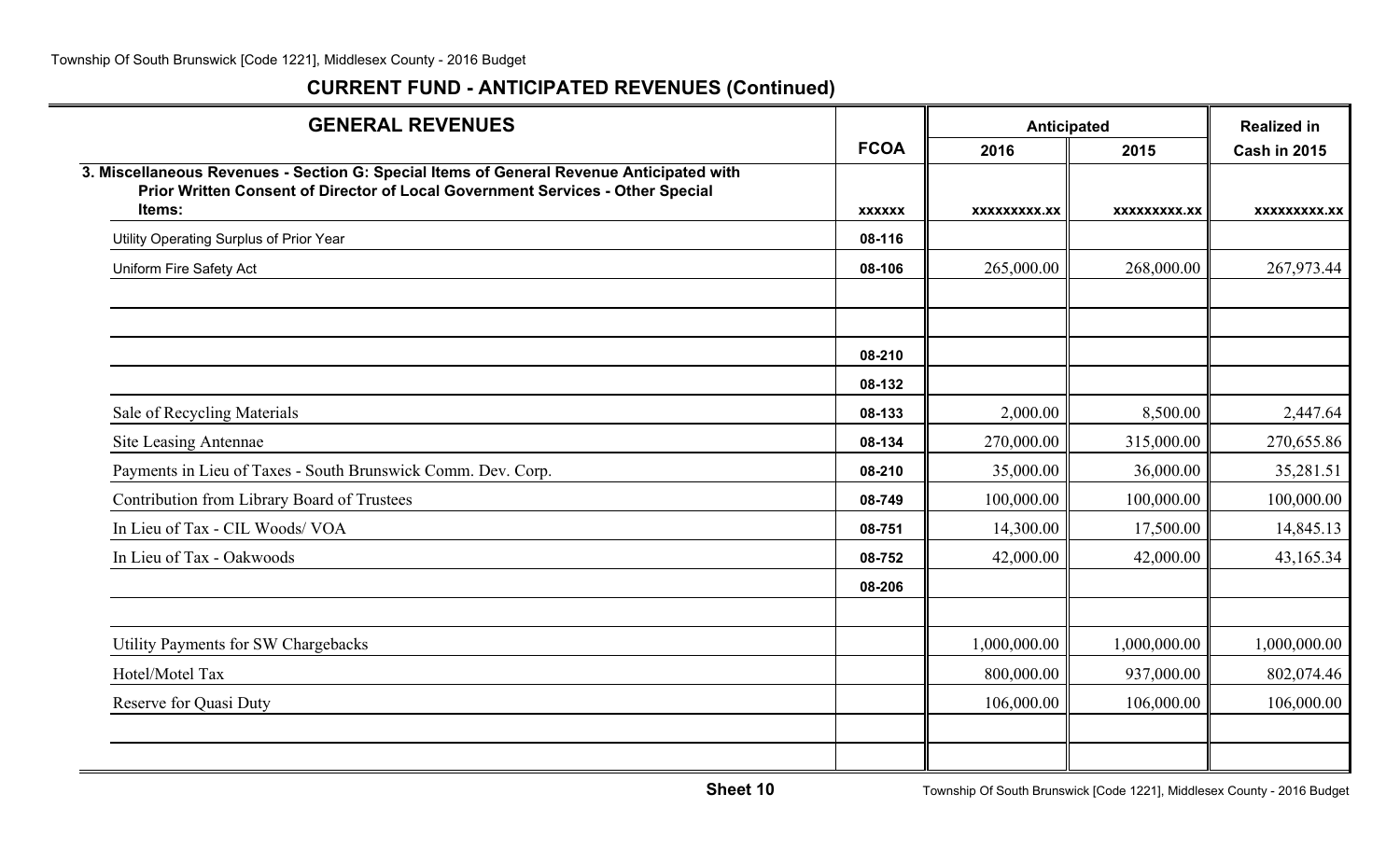| <b>GENERAL REVENUES</b>                                                                                                                                                    |               | Anticipated         |              | <b>Realized in</b>  |
|----------------------------------------------------------------------------------------------------------------------------------------------------------------------------|---------------|---------------------|--------------|---------------------|
|                                                                                                                                                                            | <b>FCOA</b>   | 2016                | 2015         | <b>Cash in 2015</b> |
| 3. Miscellaneous Revenues - Section G: Special Items of General Revenue Anticipated with<br>Prior Written Consent of Director of Local Government Services - Other Special |               |                     |              |                     |
| Items (continued):                                                                                                                                                         | <b>XXXXXX</b> | <b>XXXXXXXXX.XX</b> | XXXXXXXXX.XX | <b>XXXXXXXXX.XX</b> |
|                                                                                                                                                                            |               |                     |              |                     |
| Reserve for Debt Service                                                                                                                                                   |               |                     |              |                     |
| Charback to COAH for prior year admin costs                                                                                                                                |               |                     |              |                     |
|                                                                                                                                                                            |               |                     |              |                     |
|                                                                                                                                                                            |               |                     |              |                     |
|                                                                                                                                                                            |               |                     |              |                     |
| Planning - Land Use Charges                                                                                                                                                |               | 55,000.00           | 90,000.00    | 58,394.96           |
| Prior Year Utility Fund Surplus                                                                                                                                            |               | 1,500,000.00        |              |                     |
|                                                                                                                                                                            |               |                     |              |                     |
| New-School Resorce Officer                                                                                                                                                 |               | 140,000.00          | 140,000.00   | 196,647.00          |
|                                                                                                                                                                            |               |                     |              |                     |
|                                                                                                                                                                            |               |                     |              |                     |
|                                                                                                                                                                            |               |                     |              |                     |
|                                                                                                                                                                            |               |                     |              |                     |
|                                                                                                                                                                            |               |                     |              |                     |
|                                                                                                                                                                            |               |                     |              |                     |
|                                                                                                                                                                            |               |                     |              |                     |
| Total Section G: Special Item of General Revenue Anticipated with Prior Written                                                                                            | <b>XXXXXX</b> | <b>XXXXXXXXX.XX</b> | XXXXXXXXX.XX | XXXXXXXXX.XX        |
| <b>Consent of Director of Local Government Services - Other Special Items</b>                                                                                              | 08-004        | 4,329,300.00        | 3,060,000.00 | 2,897,485.34        |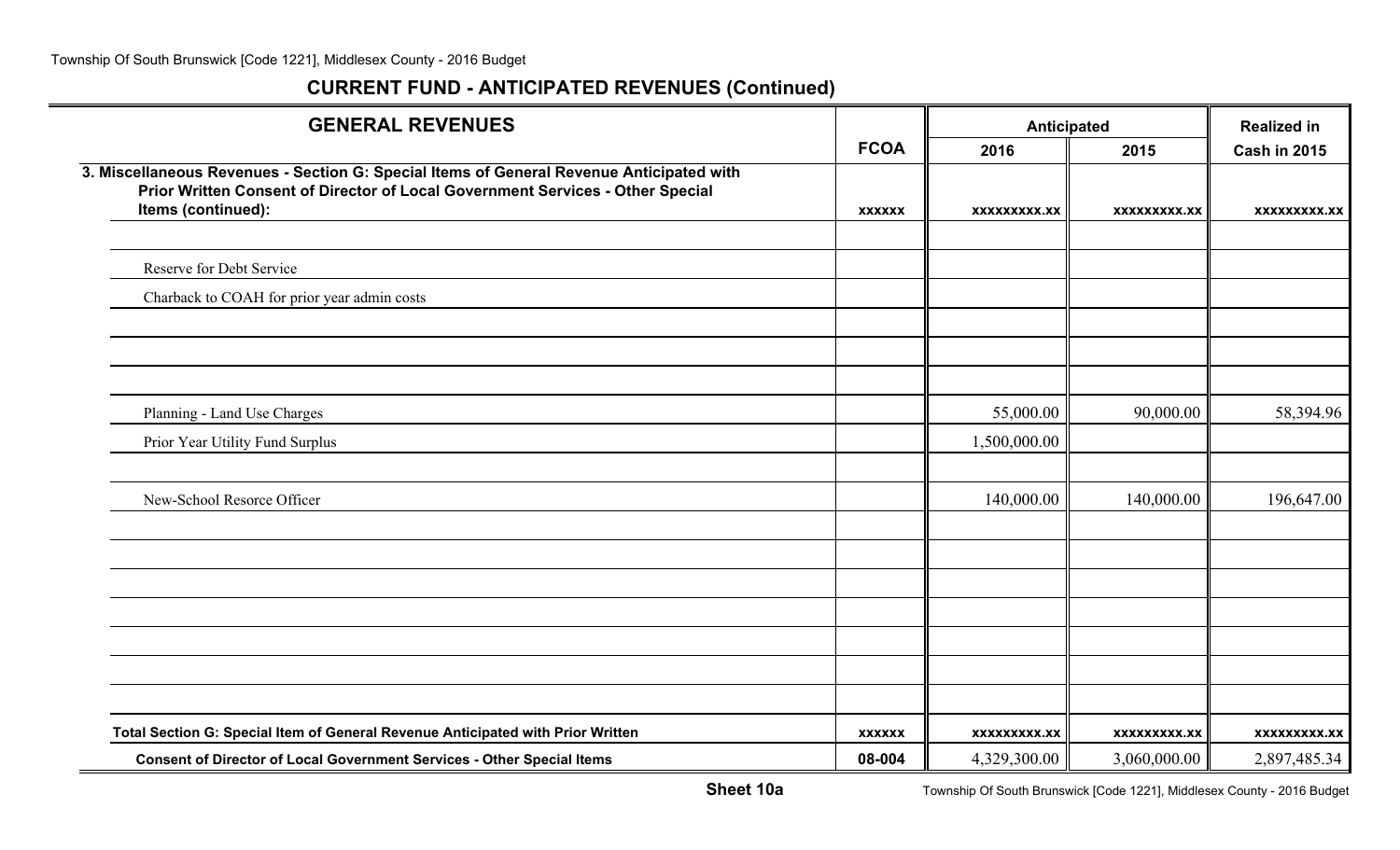| <b>GENERAL REVENUES</b>                                                                                                                                                                          |               | Anticipated         |                     | <b>Realized in</b>  |
|--------------------------------------------------------------------------------------------------------------------------------------------------------------------------------------------------|---------------|---------------------|---------------------|---------------------|
|                                                                                                                                                                                                  | <b>FCOA</b>   | 2016                | 2015                | <b>Cash in 2015</b> |
| <b>SUMMARY OF REVENUES</b>                                                                                                                                                                       | <b>XXXXXX</b> | <b>XXXXXXXXX.XX</b> | <b>XXXXXXXXX.XX</b> | XXXXXXXXX.XX        |
| 1. Surplus Anticipated (Sheet 4, #1)                                                                                                                                                             | 08-101        | 3,000,000.00        | 3,090,000.00        | 3,090,000.00        |
| 2. Surplus Anticipated with Prior Written Consent of Director of Local Government Services (Sheet 4, #2)                                                                                         | 08-102        | 0.00                | 0.00                | 0.00                |
| 3. Miscellaneous Revenues:                                                                                                                                                                       | <b>XXXXXX</b> | XXXXXXXXX.XX        | <b>XXXXXXXXX.XX</b> | <b>XXXXXXXXX.XX</b> |
| Total Section A: Local Revenues                                                                                                                                                                  | 08-001        | 2,446,000.00        | 2,384,000.00        | 2,488,258.26        |
| Total Section B: State Aid Without Offsetting Appropriations                                                                                                                                     | 09-001        | 5,191,679.00        | 5,191,679.00        | 5,191,679.00        |
| Total Section C: Dedicated Uniform Construction Code Fees Offset with Appropriations                                                                                                             | 08-002        | 2,500,000.00        | 2,334,000.00        | 3,443,682.00        |
| Special Items of General Revenue Anticipated with Prior Written Consent of<br>Total Section D:<br>Director of Local Government Service-Shared Services Agreements                                | 11-001        | 590,000.00          | 476,000.00          | 483,177.56          |
| Special Items of General Revenue Anticipated with Prior Written Consent of<br>Total Section E:<br>Director of Local Government Services - Additional Revenues Offset with Appropriations         | 08-003        | 0.00                | 0.00                | 0.00                |
| Special Items of General Revenue Anticipated with Prior Written Consent of<br>Total Section F:<br>Director of Local Government Services - Public and Private Revenues Offset with Appropriations | 10-001        | 28,037.99           | 419,405.07          | 419,405.07          |
| Special Items of General Revenue Anticipated with Prior Written Consent of<br><b>Total Section G:</b><br>Director of Local Government Services - Other Special Items                             | 08-004        | 4,329,300.00        | 3,060,000.00        | 2,897,485.34        |
| <b>Total Miscellaneous Revenues</b>                                                                                                                                                              | 13-099        | 15,085,016.99       | 13,865,084.07       | 14,923,687.23       |
| 4. Receipts from Delinquent Taxes                                                                                                                                                                | 15-499        | 1,555,000.00        | 1,461,000.00        | 1,332,834.36        |
| 5. Subtotal General Revenues (Items 1,2,3 and 4)                                                                                                                                                 | 13-199        | 19,640,016.99       | 18,416,084.07       | 19,346,521.59       |
| 6. Amount to be Raised by Taxes for Support of Municipal Budget:                                                                                                                                 | <b>XXXXXX</b> |                     |                     |                     |
| a) Local Tax for Municipal Purposes Including Reserve for Uncollected Taxes                                                                                                                      | 07-190        | 29,821,799.72       | 29,328,664.67       | <b>XXXXXXXXX.XX</b> |
| b) Addition to Local District School Tax                                                                                                                                                         | 07-191        | 0.00                |                     | <b>XXXXXXXXX.XX</b> |
| c) Minimum Library Tax                                                                                                                                                                           | 07-192        | 2,893,451.00        | 2,633,702.76        | 2,633,702.76        |
| Total Amount to be Raised by Taxes for Support of Municipal Budget                                                                                                                               | 07-199        | 32,715,250.72       | 31,962,367.43       | 32,855,706.91       |
| 7. Total General Revenues                                                                                                                                                                        | 13-299        | 52, 355, 267. 71    | 50,378,451.50       | 52,202,228.50       |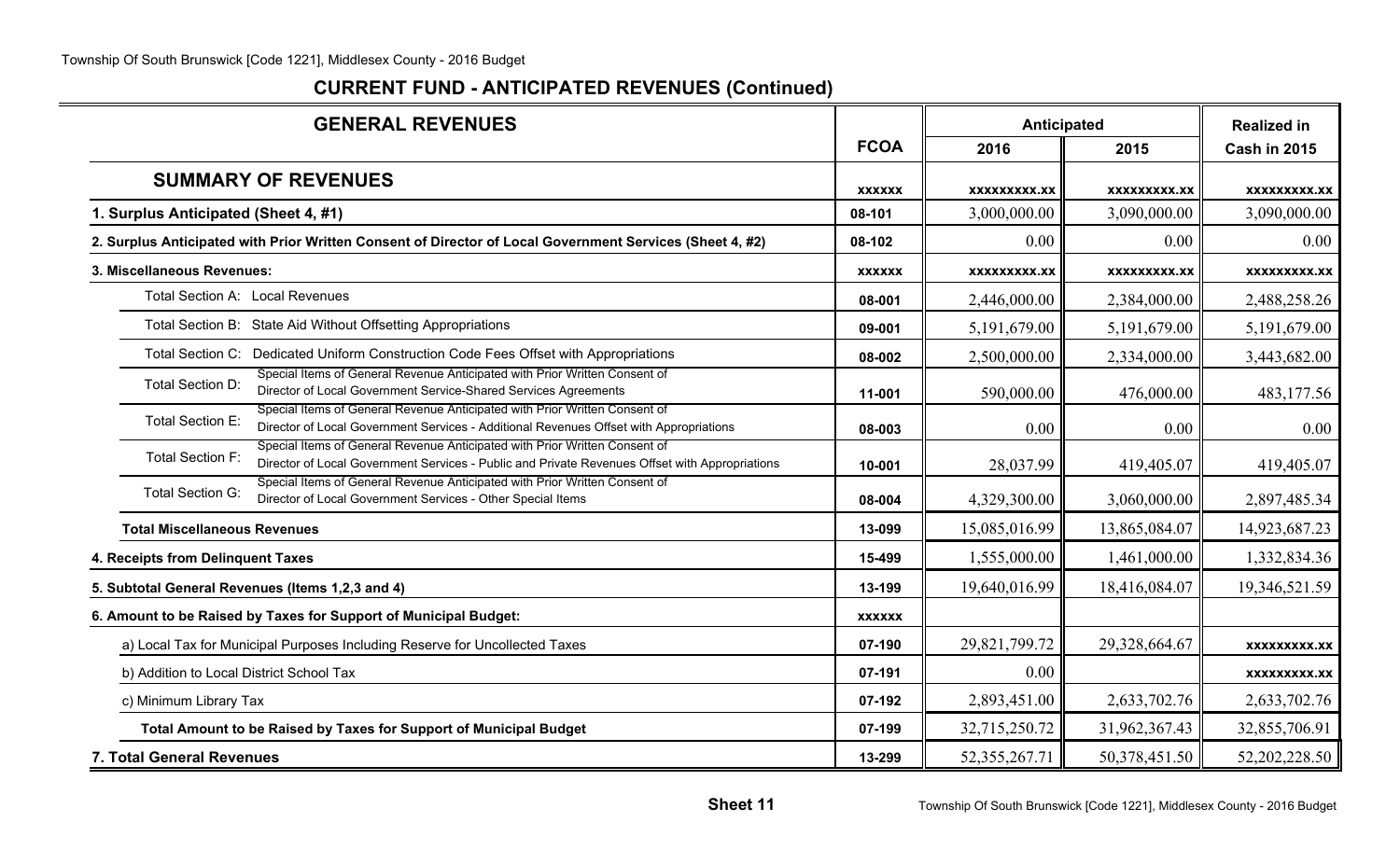| <b>8. GENERAL APPROPRIATIONS</b>       |             |            | Appropriated |                                                  |                                                                 |                    | Expended 2015   |  |
|----------------------------------------|-------------|------------|--------------|--------------------------------------------------|-----------------------------------------------------------------|--------------------|-----------------|--|
| (A) Operations - within "CAPS"         | <b>FCOA</b> | for 2016   | for 2015     | for 2015 By<br><b>Emergency</b><br>Appropriation | Total for 2015<br><b>As Modified By</b><br><b>All Transfers</b> | Paid or<br>Charged | <b>Reserved</b> |  |
| <b>GENERAL GOVERNMENT</b>              |             |            |              |                                                  |                                                                 |                    |                 |  |
|                                        |             |            |              |                                                  |                                                                 |                    |                 |  |
| Mayor and Council/Bd of Chosen Freeho  | 20-110      |            |              |                                                  |                                                                 |                    |                 |  |
| Salaries and Wages                     | 20-110-1    | 44,852.00  | 44,145.60    |                                                  | 44,145.60                                                       | 43,971.99          | 173.61          |  |
| Other Expenses                         | 20-110-2    | 18,515.00  | 18,515.00    |                                                  | 19,615.00                                                       | 15,614.07          | 4,000.93        |  |
| General Administration (Managers Offic | 20-100      |            |              |                                                  |                                                                 |                    |                 |  |
| Salaries and Wages                     | 20-100-1    | 351,969.70 | 338,607.43   |                                                  | 339,217.43                                                      | 339,214.42         | 3.01            |  |
| Other Expenses                         | 20-100-2    | 32,050.00  | 29,050.00    |                                                  | 42,150.00                                                       | 40,805.23          | 1,344.77        |  |
|                                        |             |            |              |                                                  |                                                                 |                    |                 |  |
| Municipal Clerk                        | 20-120      |            |              |                                                  |                                                                 |                    |                 |  |
| Salaries and Wages                     | 20-120-1    | 269,778.00 | 250,815.54   |                                                  | 257,815.54                                                      | 257,383.53         | 432.01          |  |
| Other Expenses                         | 20-120-2    | 29,890.00  | 32,874.00    |                                                  | 27,874.00                                                       | 25,668.95          | 2,205.05        |  |
| Elections                              | 20-120      |            |              |                                                  |                                                                 |                    |                 |  |
| Salaries and Wages                     | 20-120-1    | 4,000.00   | 4,000.00     |                                                  | 3,000.00                                                        | 2,544.01           | 455.99          |  |
| Other Expenses                         | 20-120-2    | 14,100.00  | 13,000.00    |                                                  | 16,400.00                                                       | 16,308.00          | 92.00           |  |
| Cable TV Advisory Commission           | 20-100      |            |              |                                                  |                                                                 |                    |                 |  |
| Salaries and Wages                     | 20-100-1    | 4,000.00   | 4,000.00     |                                                  | 4,000.00                                                        | 3,190.32           | 809.68          |  |
| Other Expenses                         | 20-100-2    | 700.00     | 700.00       |                                                  | 1,100.00                                                        | 875.00             | 225.00          |  |
|                                        |             |            |              |                                                  |                                                                 |                    |                 |  |
|                                        |             |            |              |                                                  |                                                                 |                    |                 |  |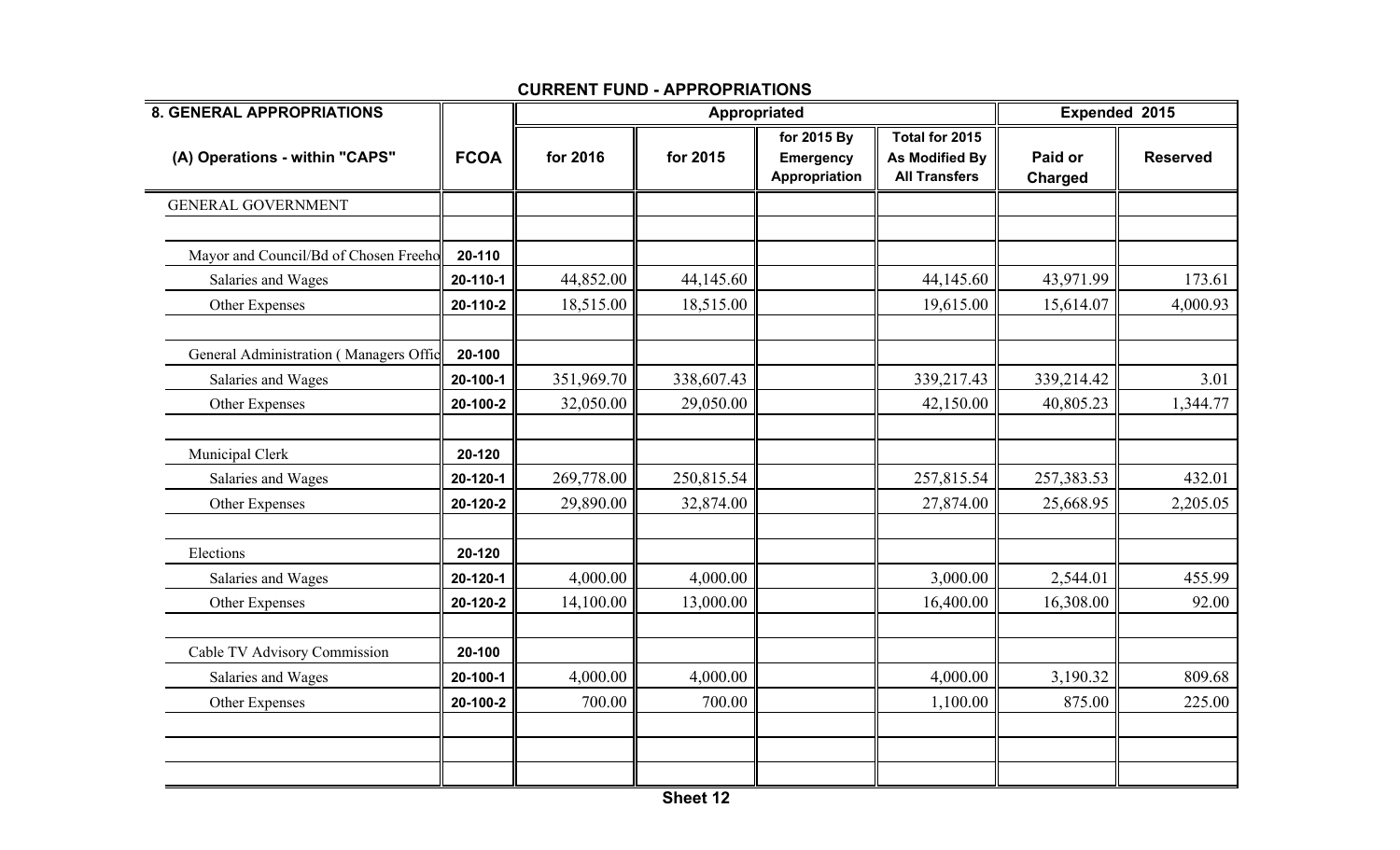| <b>8. GENERAL APPROPRIATIONS</b>          |             |            | Appropriated  |                                           |                                                          | Paid or<br>Charged<br>443,743.03<br>9,902.49<br>113,600.03<br>78,141.22 | Expended 2015   |  |
|-------------------------------------------|-------------|------------|---------------|-------------------------------------------|----------------------------------------------------------|-------------------------------------------------------------------------|-----------------|--|
| (A) Operations - within "CAPS" - (cont'd) | <b>FCOA</b> | for 2016   | for 2015      | for 2015 By<br>Emergency<br>Appropriation | Total for 2015<br>As Modified By<br><b>All Transfers</b> |                                                                         | <b>Reserved</b> |  |
|                                           |             |            |               |                                           |                                                          |                                                                         |                 |  |
| Financial Administration (Treasury)       | 20-130      |            |               |                                           |                                                          |                                                                         |                 |  |
| Salaries and Wages                        | 20-130-1    | 463,019.00 | 458,413.38    |                                           | 443,913.38                                               |                                                                         | 170.35          |  |
| Other Expenses                            | 20-130-2    | 11,100.00  | 8,750.00      |                                           | 10,250.00                                                |                                                                         | 347.51          |  |
| Purchasing                                | 20-130      |            |               |                                           |                                                          |                                                                         |                 |  |
| Salaries and Wages                        | 20-130-1    | 116,237.00 | 112,927.00    |                                           | 113,627.00                                               |                                                                         | 26.97           |  |
| Other Expenses                            | 20-130-2    | 79,000.00  | 79,000.00     |                                           | 79,000.00                                                |                                                                         | 858.78          |  |
| <b>Computerized Data Processing</b>       | 20-140      |            |               |                                           |                                                          |                                                                         |                 |  |
| Salaries and Wages                        | 20-140-1    | 317,644.00 | 362,216.00    |                                           | 332,216.00                                               | 332,030.37                                                              | 185.63          |  |
| Other Expenses                            | 20-140-2    | 127,000.00 | 127,000.00    |                                           | 122,000.00                                               | 107,561.35                                                              | 14,438.65       |  |
| Revenue Administration (Tax Collection)   | 20-145      |            |               |                                           |                                                          |                                                                         |                 |  |
| Salaries and Wages                        | 20-145-1    | 200,417.00 | 254,644.00    |                                           | 235,944.00                                               | 235,862.60                                                              | 81.40           |  |
| Other Expenses                            | 20-145-2    | 9,700.00   | 7,200.00      |                                           | 8,700.00                                                 | 8,531.10                                                                | 168.90          |  |
|                                           | 20-145-2    |            |               |                                           |                                                          |                                                                         |                 |  |
| <b>Audit Services</b>                     | 20-135      |            |               |                                           |                                                          |                                                                         |                 |  |
| Other Expenses                            | 20-135-2    | 15,000.00  | 13,000.00     |                                           | 13,000.00                                                | 13,000.00                                                               | 0.00            |  |
| Tax Assessment Administration             | 20-150      |            |               |                                           |                                                          |                                                                         |                 |  |
| Salaries and Wages                        | 20-150-1    | 238,165.00 | 229,076.00    |                                           | 202,076.00                                               | 201,314.89                                                              | 761.11          |  |
| Other Expenses                            | 20-150-2    | 189,470.00 | 189,470.00    |                                           | 164,470.00                                               | 148,192.56                                                              | 16,277.44       |  |
|                                           |             |            | $Ch o o + 42$ |                                           |                                                          |                                                                         |                 |  |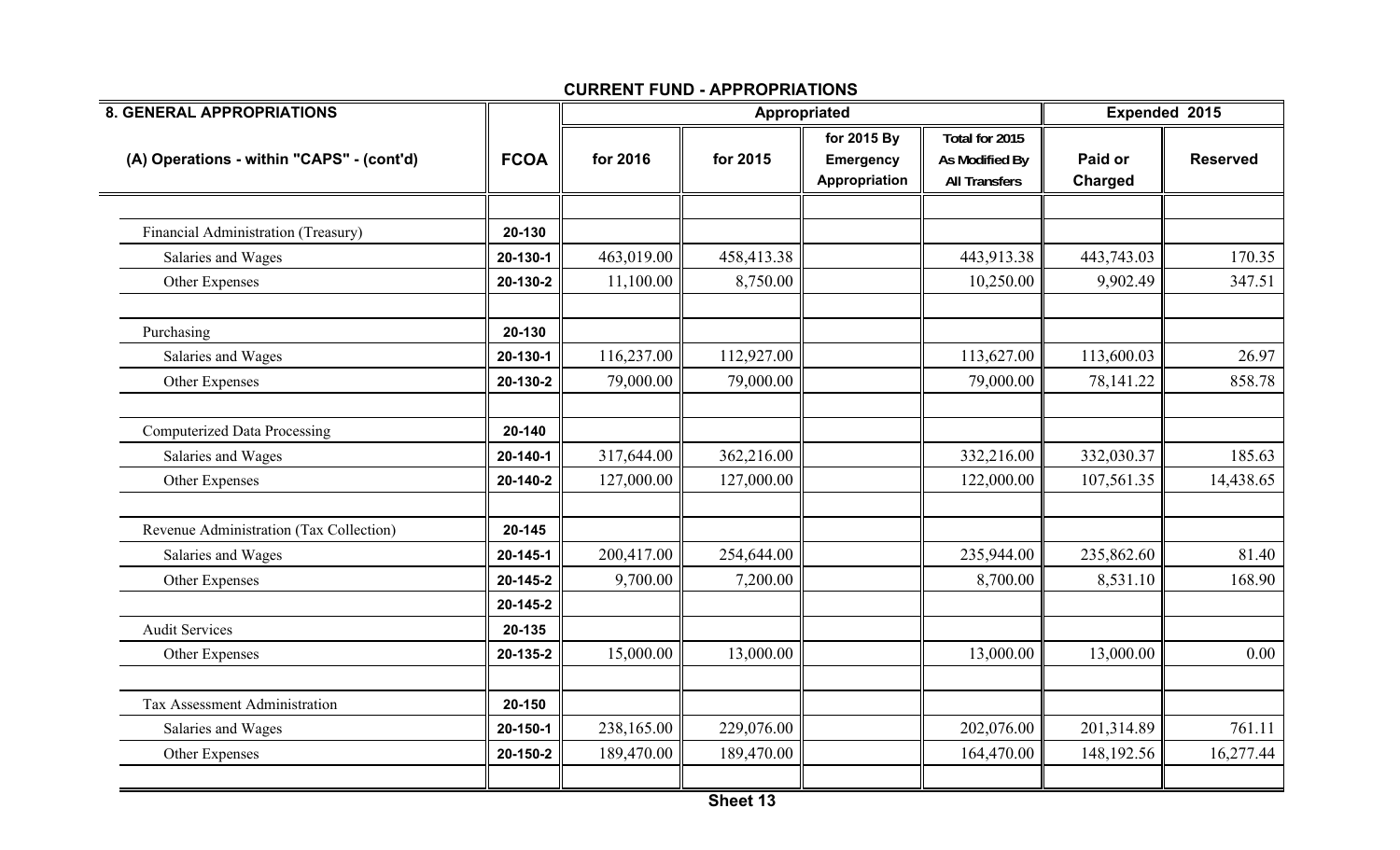#### **CURRENT FUND - APPROPRIATIONS**

| <b>8. GENERAL APPROPRIATIONS</b>          |             |            | Appropriated |                                                  |                                                                 |                           | Expended 2015   |
|-------------------------------------------|-------------|------------|--------------|--------------------------------------------------|-----------------------------------------------------------------|---------------------------|-----------------|
| (A) Operations - within "CAPS" - (cont'd) | <b>FCOA</b> | for 2016   | for 2015     | for 2015 By<br><b>Emergency</b><br>Appropriation | Total for 2015<br><b>As Modified By</b><br><b>All Transfers</b> | Paid or<br><b>Charged</b> | <b>Reserved</b> |
|                                           |             |            |              |                                                  |                                                                 |                           |                 |
| <b>Engineering Services</b>               | 20-165      |            |              |                                                  |                                                                 |                           |                 |
| Other Expenses                            | 20-165-2    | 5,000.00   | 5,000.00     |                                                  | 0.00                                                            | 0.00                      |                 |
| Law                                       | 20-155      |            |              |                                                  |                                                                 |                           |                 |
| Salaries and Wages                        | 20-155-1    | 95,123.90  | 110,025.77   |                                                  | 110,025.77                                                      | 109,154.65                | 871.12          |
| Other Expenses                            | 20-155-2    | 57,500.00  | 78,500.00    |                                                  | 53,500.00                                                       | 53,489.93                 | 10.07           |
|                                           |             |            |              |                                                  |                                                                 |                           |                 |
| MUNICIPAL LAND USE LAW                    |             |            |              |                                                  |                                                                 |                           |                 |
| Zoning Board of Adjustment                | 21-185      |            |              |                                                  |                                                                 |                           |                 |
| Salaries and Wages                        | 21-185-1    | 13,500.00  | 13,500.00    |                                                  | 13,500.00                                                       | 13,283.32                 | 216.68          |
| Other Expenses                            | 21-185-2    | 3,000.00   | 3,000.00     |                                                  | 6,500.00                                                        | 6,432.72                  | 67.28           |
| Community Development (Planning)          | 21-180      |            |              |                                                  |                                                                 |                           |                 |
| Salaries and Wages                        | 21-180-1    | 411,288.00 | 364,387.82   |                                                  | 361,387.82                                                      | 361,387.28                | 0.54            |
| Other Expenses                            | 21-180-2    | 42,000.00  | 42,000.00    |                                                  | 42,000.00                                                       | 27,151.17                 | 14,848.83       |
|                                           |             |            |              |                                                  |                                                                 |                           |                 |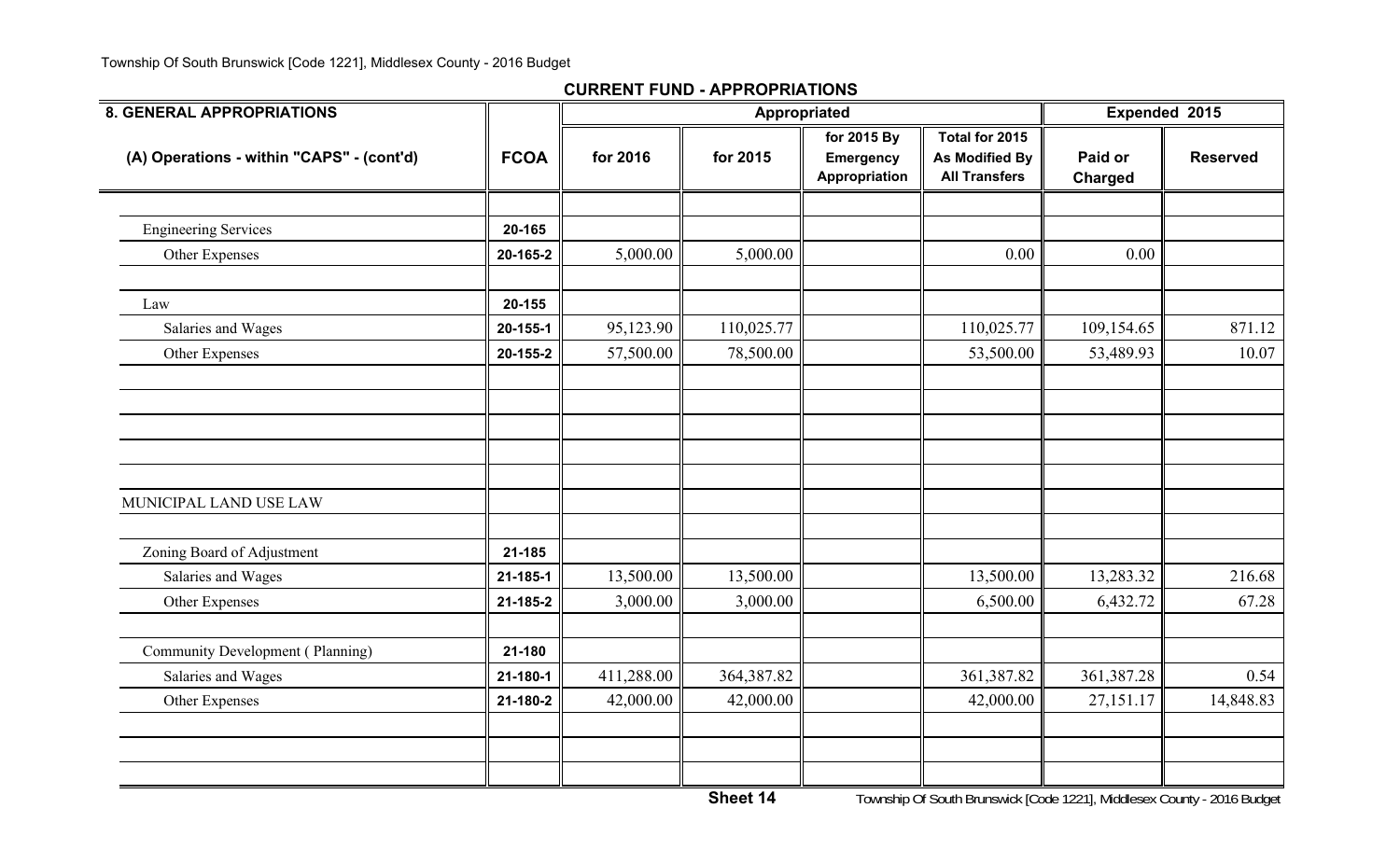#### **CURRENT FUND - APPROPRIATIONS**

| <b>8. GENERAL APPROPRIATIONS</b>          |             |            | Appropriated | Expended 2015                                    |                                                                 |                    |                 |
|-------------------------------------------|-------------|------------|--------------|--------------------------------------------------|-----------------------------------------------------------------|--------------------|-----------------|
| (A) Operations - within "CAPS" - (cont'd) | <b>FCOA</b> | for 2016   | for 2015     | for 2015 By<br><b>Emergency</b><br>Appropriation | Total for 2015<br><b>As Modified By</b><br><b>All Transfers</b> | Paid or<br>Charged | <b>Reserved</b> |
|                                           |             |            |              |                                                  |                                                                 |                    |                 |
| <b>Industrial Commission</b>              | 20-170      |            |              |                                                  |                                                                 |                    |                 |
| Salaries and Wages                        | 20-170-1    | 1,000.00   | 1,000.00     |                                                  | 1,540.00                                                        | 1,537.08           | 2.92            |
| Other Expenses                            | 20-170-2    | 3,000.00   | 3,000.00     |                                                  | 3,000.00                                                        | 2,560.00           | 440.00          |
| <b>Environmental Commission</b>           | 21-180      |            |              |                                                  |                                                                 |                    |                 |
| Salaries and Wages                        | 21-180-1    | 1,225.00   | 1,225.00     |                                                  | 1,225.00                                                        | 853.04             | 371.96          |
| Other Expenses                            | 21-180-2    | 500.00     | 500.00       |                                                  | 500.00                                                          | 215.00             | 285.00          |
| <b>Transportation Advisory Committee</b>  | 21-180      |            |              |                                                  |                                                                 |                    |                 |
| Salaries and Wages                        | 21-180-1    | 300.00     | 300.00       |                                                  | 300.00                                                          |                    | 300.00          |
| Other Expenses                            | 21-180-2    | 1,000.00   | 1,000.00     |                                                  | 1,000.00                                                        |                    | 1,000.00        |
| <b>PUBLIC WORKS</b>                       |             |            |              |                                                  |                                                                 |                    |                 |
| <b>Building and Grounds</b>               | 26-310      |            |              |                                                  |                                                                 |                    |                 |
| Salaries and Wages                        | 26-310-1    | 165,742.00 | 162,463.00   |                                                  | 162,463.00                                                      | 161,261.74         | 1,201.26        |
| Other Expenses                            | 26-310-2    | 152,384.00 | 152,384.00   |                                                  | 149,784.00                                                      | 138,030.78         | 11,753.22       |
| Maintenance of Parks                      | 28-375      |            |              |                                                  |                                                                 |                    |                 |
| Salaries and Wages                        | 28-375-1    | 828,104.00 | 818,011.00   |                                                  | 818,011.00                                                      | 811,122.69         | 6,888.31        |
| Other Expenses                            | 28-375-2    | 63,700.00  | 63,700.00    |                                                  | 63,700.00                                                       | 62,598.28          | 1,101.72        |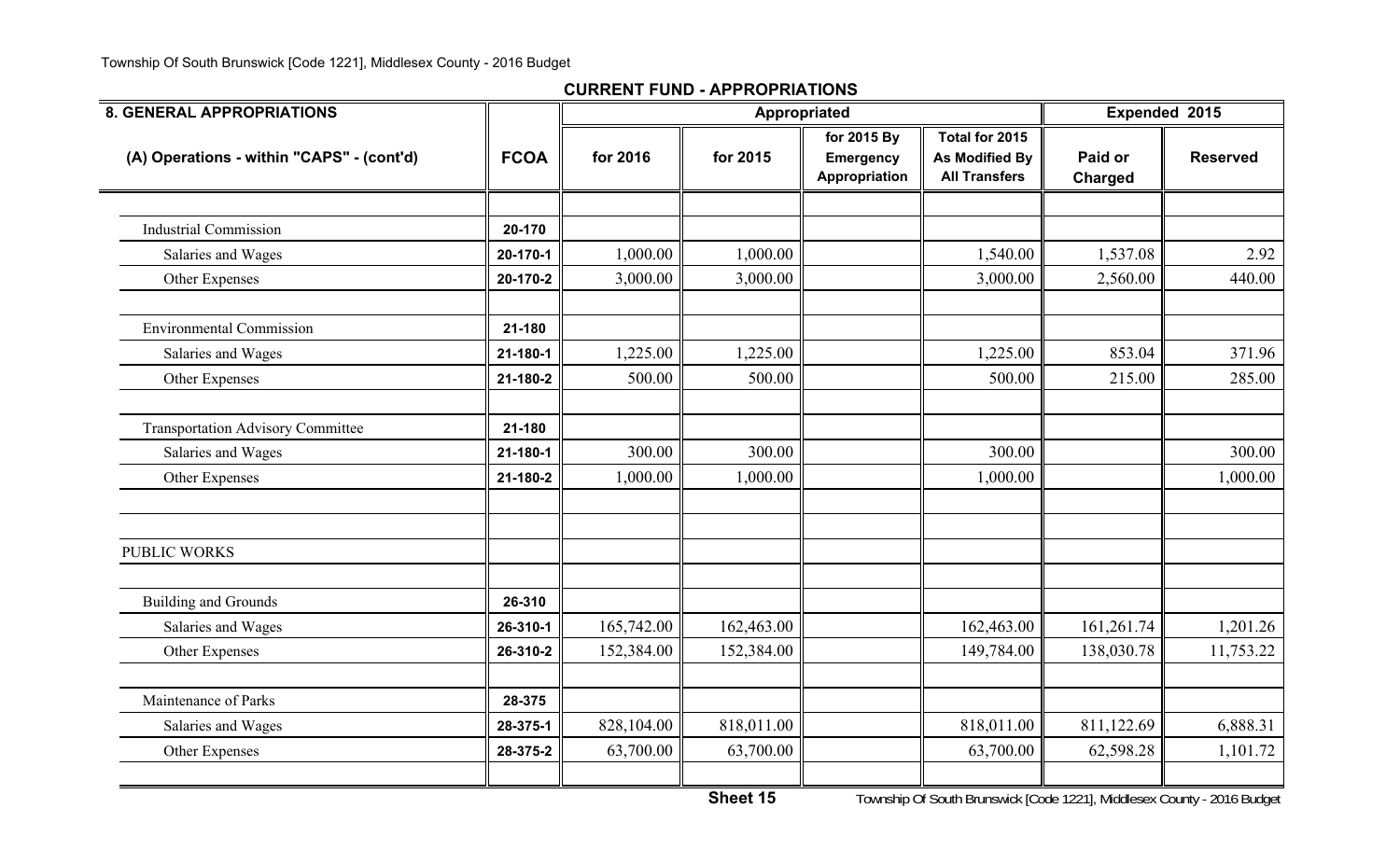|                                                 |             | <b>CURRENT FUND - APPROPRIATIONS</b> | [Extra Sheet]       |                                                  |                                                          |                           |                 |
|-------------------------------------------------|-------------|--------------------------------------|---------------------|--------------------------------------------------|----------------------------------------------------------|---------------------------|-----------------|
| <b>8. GENERAL APPROPRIATIONS</b>                |             |                                      | <b>Appropriated</b> | Expended 2015                                    |                                                          |                           |                 |
| (A) Operations - within "CAPS" - (cont'd)       | <b>FCOA</b> | for 2016                             | for 2015            | for 2015 By<br><b>Emergency</b><br>Appropriation | Total for 2015<br>As Modified By<br><b>All Transfers</b> | Paid or<br><b>Charged</b> | <b>Reserved</b> |
|                                                 |             |                                      |                     |                                                  |                                                          |                           |                 |
| <b>Shade Tree Commission</b>                    | 26-313      |                                      |                     |                                                  |                                                          |                           |                 |
| Salaries and Wages                              | 26-313-1    | 700.00                               | 700.00              |                                                  | 700.00                                                   | 335.50                    | 364.50          |
| Other Expenses                                  | 26-313-2    | 2,000.00                             | 750.00              |                                                  | 750.00                                                   | 750.00                    | 0.00            |
| <b>Streets and Road Maintenance</b>             | 26-290      |                                      |                     |                                                  |                                                          |                           |                 |
| Salaries and Wages                              | 26-290-1    | 1,771,302.00                         | 1,649,541.28        |                                                  | 1,697,041.28                                             | 1,696,922.24              | 119.04          |
| Other Expenses                                  | 26-290-2    | 145,365.00                           | 132,150.00          |                                                  | 132,150.00                                               | 124,558.74                | 7,591.26        |
| <b>Snow Removal</b>                             | 26-290      |                                      |                     |                                                  |                                                          |                           |                 |
| Salaries and Wages                              | 26-290-1    | 133,000.00                           | 525,000.00          |                                                  | 575,000.00                                               | 575,000.00                | 0.00            |
| Other Expenses                                  | 26-290-2    |                                      |                     |                                                  |                                                          |                           |                 |
| Vehicle Maintenance (Including Police Vehicles) | 26-315      |                                      |                     |                                                  |                                                          |                           |                 |
| Salaries and Wages                              | 26-315-1    | 543,099.00                           | 510,238.00          |                                                  | 504,200.00                                               | 501,364.07                | 2,835.93        |
| Other Expenses                                  | 26-315-2    | 171,825.00                           | 166,825.00          |                                                  | 167,825.00                                               | 162,372.43                | 5,452.57        |
| Recycling                                       | 26-305      |                                      |                     |                                                  |                                                          |                           |                 |
| Salaries and Wages                              | 26-305-1    | 194,965.00                           | 81,774.00           |                                                  | 109,774.00                                               | 106,013.20                | 3,760.80        |
| Other Expenses                                  | 26-305-2    | 7,200.00                             | 7,200.00            |                                                  | 7,200.00                                                 | 7,187.84                  | 12.16           |
| Transit                                         |             |                                      |                     |                                                  |                                                          |                           |                 |
| Other Public Works Functions                    | 26-300      |                                      |                     |                                                  |                                                          |                           |                 |
| Salaries and Wages                              | 26-300-1    | 363,700.00                           | 311,474.00          |                                                  | 360,074.00                                               | 360,030.88                | 43.12           |
| Other Expenses                                  | 26-300-2    | 5,150.00                             | 5,400.00            |                                                  | 3,400.00                                                 | 2,933.90                  | 466.10          |

[ Extra Sheet ] **Sheet 15a** Township Of South Brunswick [Code 1221], Middlesex County - 2016 Budget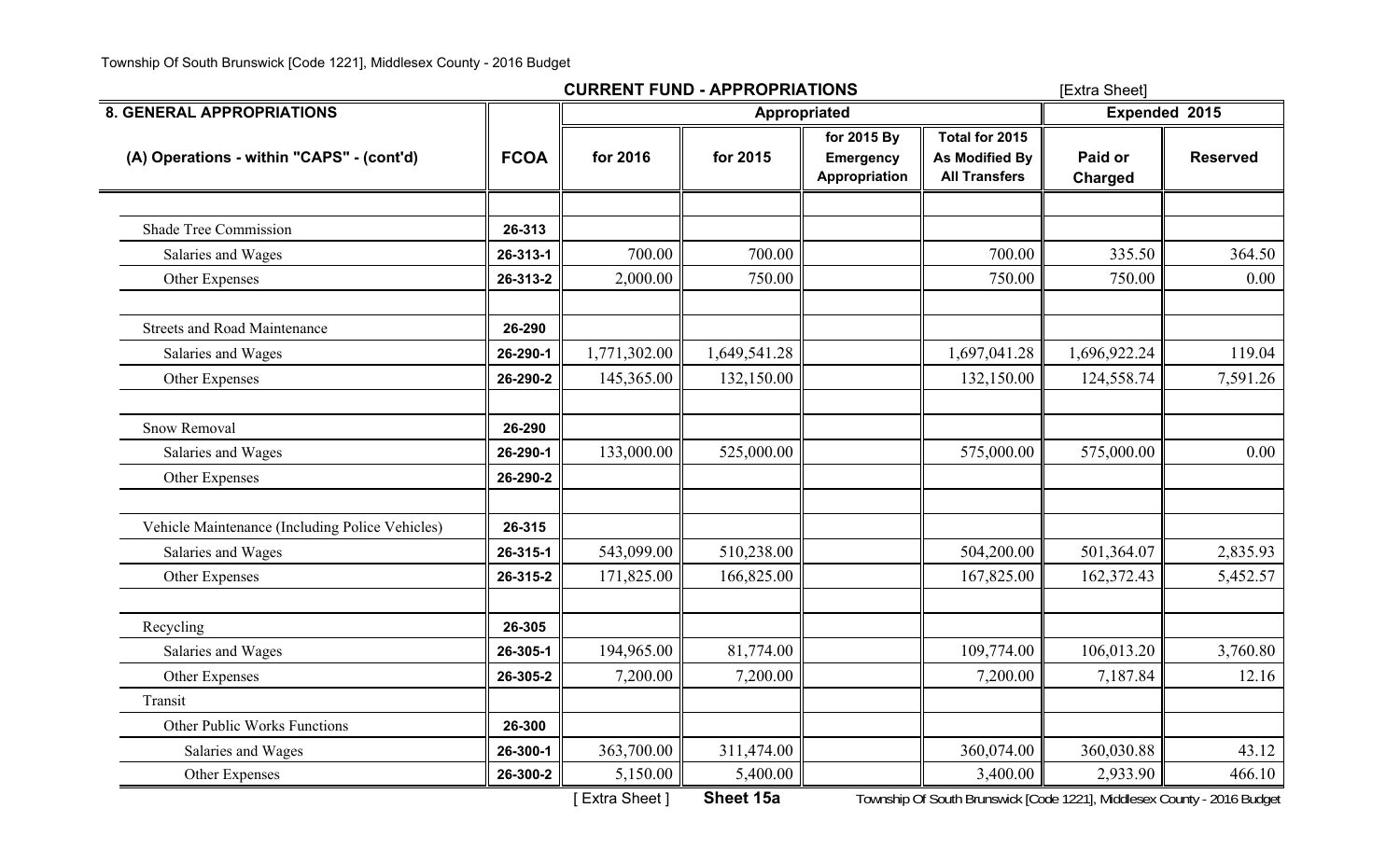|                                                         |             | <b>CURRENT FUND - APPROPRIATIONS</b>                          | [Extra Sheet]                                                        |                                                  |                                                                               |                           |                                |
|---------------------------------------------------------|-------------|---------------------------------------------------------------|----------------------------------------------------------------------|--------------------------------------------------|-------------------------------------------------------------------------------|---------------------------|--------------------------------|
| <b>8. GENERAL APPROPRIATIONS</b>                        |             |                                                               |                                                                      | <b>Appropriated</b>                              |                                                                               | Expended 2015             |                                |
| (A) Operations - within "CAPS" - (cont'd)               | <b>FCOA</b> | for 2016                                                      | for 2015                                                             | for 2015 By<br><b>Emergency</b><br>Appropriation | Total for 2015<br>As Modified By<br><b>All Transfers</b>                      | Paid or<br><b>Charged</b> | <b>Reserved</b>                |
| <b>PUBLIC SAFETY</b>                                    |             |                                                               |                                                                      |                                                  |                                                                               |                           |                                |
| Aid to Volunteer Ambulance Companies                    | 25-260      |                                                               |                                                                      |                                                  |                                                                               |                           |                                |
| Contractual (NJ 40:5-2)                                 | 25-260-2    | 105,000.00                                                    | 105,000.00                                                           |                                                  | 105,000.00                                                                    | 105,000.00                | 0.00                           |
| Other Expenses                                          | 25-260-2    | 30,000.00                                                     | 30,000.00                                                            |                                                  | 30,000.00                                                                     | 30,000.00                 | 0.00                           |
| <b>EMS</b> Commission                                   | 25-262      |                                                               |                                                                      |                                                  |                                                                               |                           |                                |
| Other Expenses                                          | 25-262-2    |                                                               |                                                                      |                                                  |                                                                               |                           |                                |
| Fire Department (incl. Fire Prevention/Uniform Fire Coo | 25-265      |                                                               |                                                                      |                                                  |                                                                               |                           |                                |
| Salaries and Wages                                      | 25-265-1    | 313,451.14                                                    | 255,167.14                                                           |                                                  | 255,768.14                                                                    | 255,768.14                | 0.00                           |
| Other Expenses                                          | 25-265-2    | 7,350.00                                                      | 7,350.00                                                             |                                                  | 7,350.00                                                                      | 6,649.82                  | 700.18                         |
| Other Fire District Payments                            | 42-265-2    | 13,122.00                                                     | 13,122.00                                                            |                                                  | 13,122.00                                                                     | 13,122.00                 | 0.00                           |
| Police Department                                       | 25-240      |                                                               |                                                                      |                                                  |                                                                               |                           |                                |
| Salaries and Wages                                      | 25-240-1    | 9,265,090.00                                                  | 9,206,000.00                                                         |                                                  | 8,905,750.00                                                                  | 8,903,338.42              | 2,411.58                       |
| Other Expenses                                          | 25-240-2    | 296,421.00                                                    | 238,632.00                                                           |                                                  | 238,632.00                                                                    | 209,830.10                | 28,801.90                      |
| <b>Crossing Guards</b>                                  | 25-240      |                                                               |                                                                      |                                                  |                                                                               |                           |                                |
| Salaries and Wages                                      | 25-240-1    | 145,000.00                                                    | 145,000.00                                                           |                                                  | 145,000.00                                                                    | 135,408.41                | 9,591.59                       |
| Other Expenses                                          | 25-240-2    | 2,374.00                                                      | 1,834.00                                                             |                                                  | 1,834.00                                                                      |                           | 1,834.00                       |
| Police Dispatch/911                                     | 25-250      |                                                               |                                                                      |                                                  |                                                                               |                           |                                |
| Salaries and Wages                                      | 25-250-1    | 865,000.00                                                    | 790,000.00                                                           |                                                  | 837,100.00                                                                    | 837,095.93                | 4.07                           |
| Other Expenses                                          | 25-250-2    | 14,833.00                                                     | 15,341.00                                                            |                                                  | 15,341.00                                                                     | 9,164.71                  | 6,176.29                       |
|                                                         |             | $\mathbf{r} = \mathbf{r} \times \mathbf{r} \times \mathbf{r}$ | $O$ <b><i>b</i></b> $\sim$ $\sim$ $\sim$ $\sim$ $\sim$ $\sim$ $\sim$ |                                                  | $T$ complete $\Omega$ C code Dirac codel $\Omega$ and 1991, Middle components |                           | $204L \cdot 2 \cdot 1 \cdot 1$ |

[ Extra Sheet ] **Sheet 15b** Township Of South Brunswick [Code 1221], Middlesex County - 2016 Budget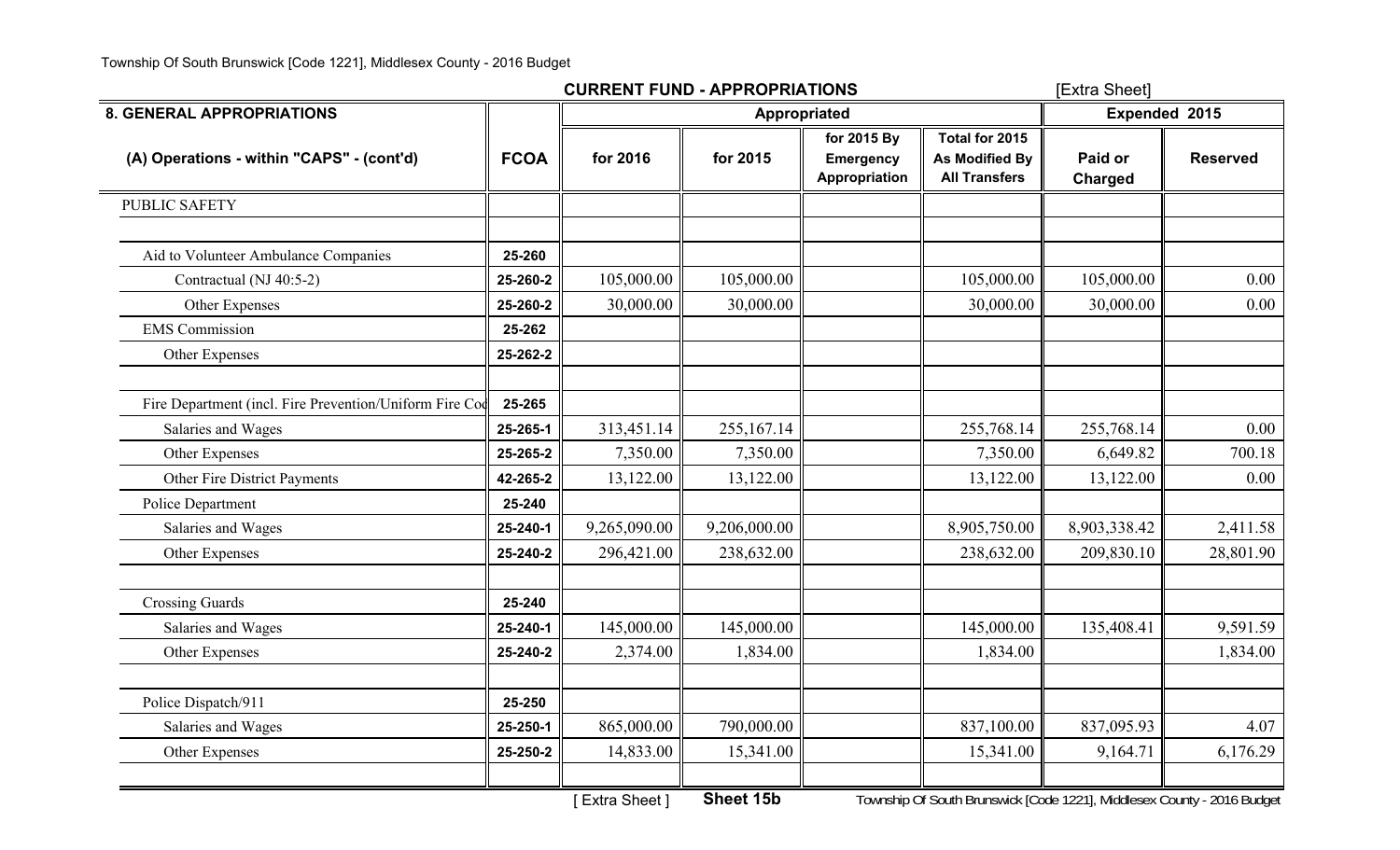|                                           |             | <b>CURRENT FUND - APPROPRIATIONS</b> | [Extra Sheet] |                                                  |                                                                 |                           |                 |
|-------------------------------------------|-------------|--------------------------------------|---------------|--------------------------------------------------|-----------------------------------------------------------------|---------------------------|-----------------|
| <b>8. GENERAL APPROPRIATIONS</b>          |             |                                      |               | Appropriated                                     |                                                                 | Expended 2015             |                 |
| (A) Operations - within "CAPS" - (cont'd) | <b>FCOA</b> | for 2016                             | for 2015      | for 2015 By<br><b>Emergency</b><br>Appropriation | Total for 2015<br><b>As Modified By</b><br><b>All Transfers</b> | Paid or<br><b>Charged</b> | <b>Reserved</b> |
| Office of Emergency Management            | 25-252      |                                      |               |                                                  |                                                                 |                           |                 |
| Salaries and Wages                        | 25-252-1    | 16,500.00                            | 16,500.00     |                                                  | 16,500.00                                                       | 12,119.25                 | 4,380.75        |
| Other Expenses                            | 25-252-2    | 2,500.00                             | 2,500.00      |                                                  | 2,500.00                                                        | 1,274.52                  | 1,225.48        |
| Municipal Prosecutor's Office             | 25-275      |                                      |               |                                                  |                                                                 |                           |                 |
| Salaries and Wages                        | 25-275-1    | 42,500.00                            | 42,500.00     |                                                  | 42,500.00                                                       | 42,500.00                 | 0.00            |
| HEALTH, RECREATION AND WELFARE            |             |                                      |               |                                                  |                                                                 |                           |                 |
| Contributions to Social Service Agencies  | 27-360      |                                      |               |                                                  |                                                                 |                           |                 |
| Other Expenses                            | 27-360-2    | 33,300.00                            | 33,300.00     |                                                  | 33,300.00                                                       |                           | 33,300.00       |
| Public Health Services (Board of Health)  | 27-330      |                                      |               |                                                  |                                                                 |                           |                 |
| Salaries and Wages                        | 27-330-1    | 296,464.00                           | 310,358.50    |                                                  | 310,358.50                                                      | 310,073.45                | 285.05          |
| Other Expenses                            | 27-330-2    | 76,480.00                            | 63,980.00     |                                                  | 63,980.00                                                       | 58,260.95                 | 5,719.05        |
| <b>Animal Control Services</b>            | 27-340      |                                      |               |                                                  |                                                                 |                           |                 |
| Salaries and Wages                        | 27-340-1    | 90,612.06                            | 89,840.00     |                                                  | 89,840.00                                                       | 89,361.43                 | 478.57          |
| Other Expenses                            | 27-340-2    | 21,675.00                            | 21,675.00     |                                                  | 21,675.00                                                       | 17,040.50                 | 4,634.50        |
|                                           |             |                                      |               |                                                  |                                                                 |                           |                 |
|                                           |             |                                      |               |                                                  |                                                                 |                           |                 |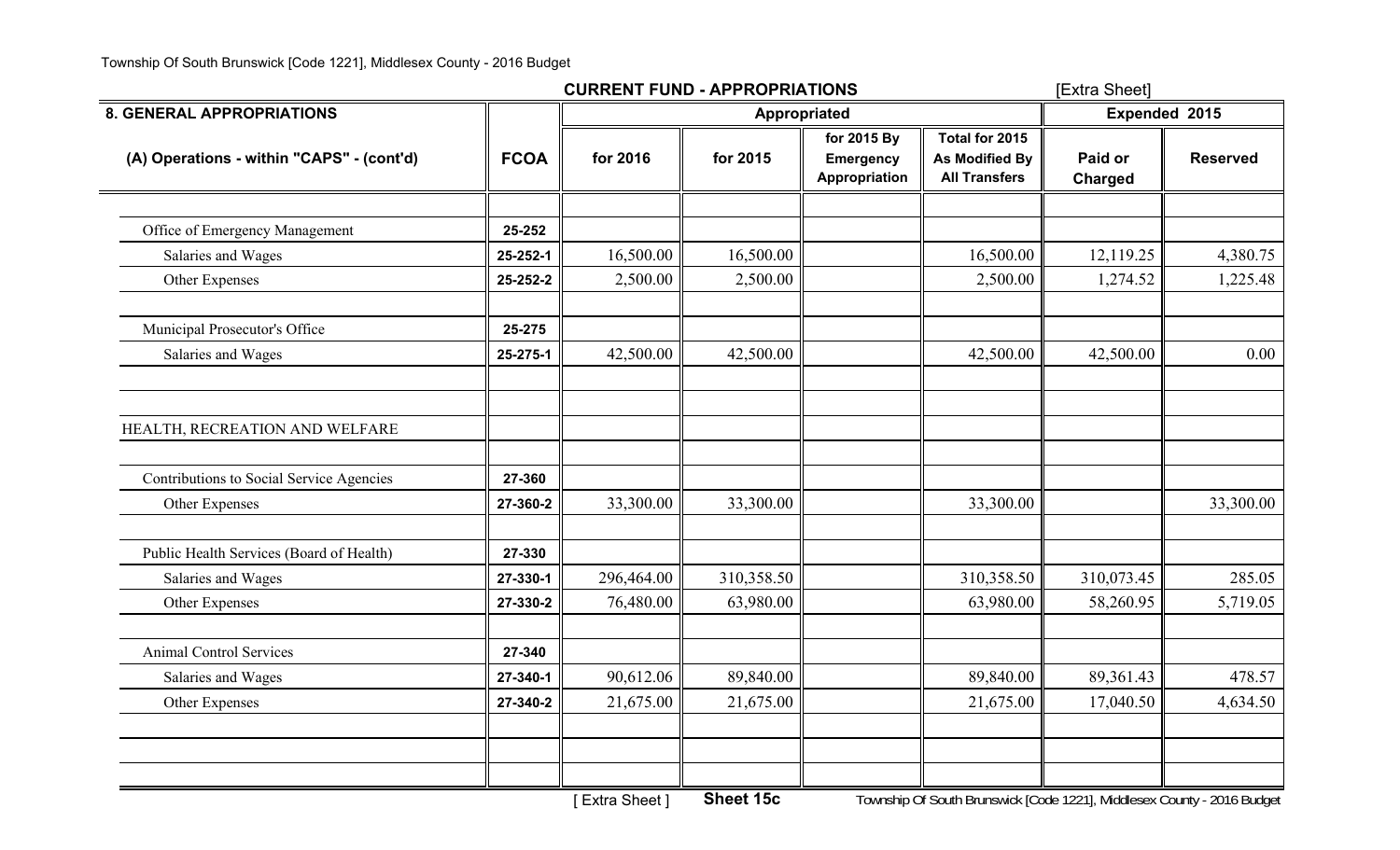|                                                           |              | [Extra Sheet] |                                                  |                                                                 |                           |                 |
|-----------------------------------------------------------|--------------|---------------|--------------------------------------------------|-----------------------------------------------------------------|---------------------------|-----------------|
|                                                           |              |               |                                                  |                                                                 | Expended 2015             |                 |
| <b>FCOA</b>                                               | for 2016     | for 2015      | for 2015 By<br><b>Emergency</b><br>Appropriation | Total for 2015<br><b>As Modified By</b><br><b>All Transfers</b> | Paid or<br><b>Charged</b> | <b>Reserved</b> |
|                                                           |              |               |                                                  |                                                                 |                           |                 |
|                                                           |              |               |                                                  |                                                                 |                           |                 |
| 28-370-1                                                  | 547,369.00   | 526,603.74    |                                                  | 516,603.74                                                      | 513,209.63                | 3,394.11        |
| 28-370-2                                                  | 85,500.00    | 85,280.00     |                                                  | 85,280.00                                                       | 82,366.22                 | 2,913.78        |
| 28-370                                                    |              |               |                                                  |                                                                 |                           |                 |
| 28-370-1                                                  | 445,417.00   | 426,338.88    |                                                  | 435,970.88                                                      | 434,470.88                | 1,500.00        |
| 28-370-2                                                  | 54,590.00    | 54,590.00     |                                                  | 54,590.00                                                       | 52,474.83                 | 2,115.17        |
| 27-345                                                    |              |               |                                                  |                                                                 |                           |                 |
| 27-345-1                                                  | 94,087.00    | 83,000.00     |                                                  | 87,800.00                                                       | 87,730.88                 | 69.12           |
| 27-345-2                                                  | 1,250.00     | 1,250.00      |                                                  | 1,250.00                                                        | 328.60                    | 921.40          |
| 28-370                                                    |              |               |                                                  |                                                                 |                           |                 |
| 28-370-2                                                  | 12,000.00    | 12,000.00     |                                                  | 12,000.00                                                       | 10,800.00                 | 1,200.00        |
| 26-305                                                    |              |               |                                                  |                                                                 |                           |                 |
| 26-305-2                                                  | 1,917,311.00 | 1,798,490.00  |                                                  | 1,798,490.00                                                    | 1,798,490.00              | 0.00            |
| 32-465                                                    |              |               |                                                  |                                                                 |                           |                 |
| 32-465-2                                                  | 925,000.00   | 955,000.00    |                                                  | 955,000.00                                                      | 955,000.00                | 0.00            |
| Community Services Act (Condominium Community C<br>26-325 |              |               |                                                  |                                                                 |                           |                 |
| 26-325-2                                                  | 131,000.00   | 121,000.00    |                                                  | 125,500.00                                                      | 125, 132.56               | 367.44          |
|                                                           | 28-370       |               |                                                  | <b>CURRENT FUND - APPROPRIATIONS</b><br>Appropriated            |                           |                 |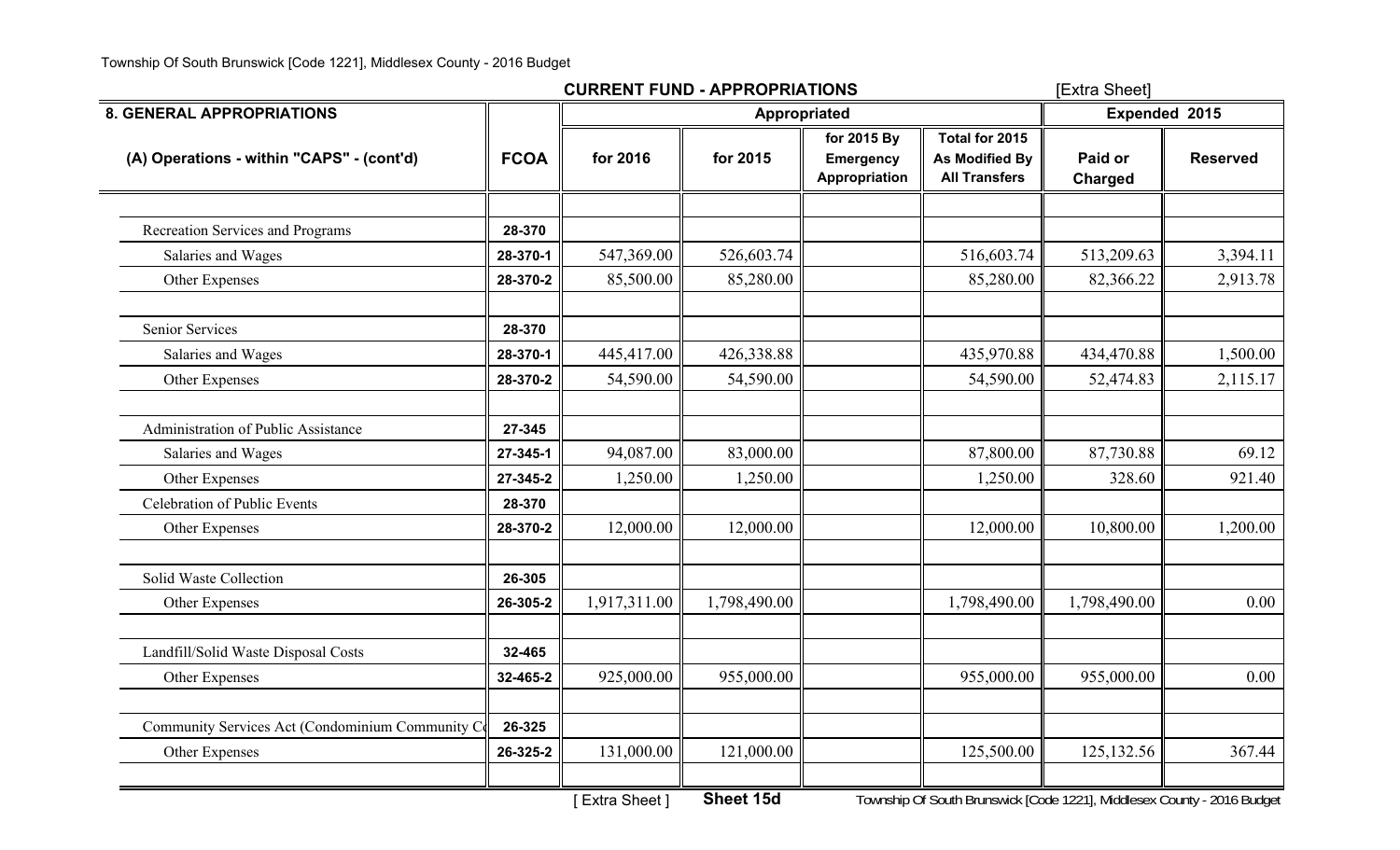|                                           |             | <b>CURRENT FUND - APPROPRIATIONS</b> |              |                                           |                                                          | [Extra Sheet]             |                 |  |
|-------------------------------------------|-------------|--------------------------------------|--------------|-------------------------------------------|----------------------------------------------------------|---------------------------|-----------------|--|
| <b>8. GENERAL APPROPRIATIONS</b>          |             |                                      |              | <b>Appropriated</b>                       |                                                          |                           | Expended 2015   |  |
| (A) Operations - within "CAPS" - (cont'd) | <b>FCOA</b> | for 2016                             | for 2015     | for 2015 By<br>Emergency<br>Appropriation | Total for 2015<br>As Modified By<br><b>All Transfers</b> | Paid or<br><b>Charged</b> | <b>Reserved</b> |  |
| Municipal Court                           | 43-490      |                                      |              |                                           |                                                          |                           |                 |  |
| Salaries and Wages                        | 43-490-1    | 464,143.00                           | 442,277.00   |                                           | 412,277.00                                               | 412,141.43                | 135.57          |  |
| Other Expenses                            | 43-490-2    | 20,950.00                            | 20,700.00    |                                           | 20,700.00                                                | 14,734.95                 | 5,965.05        |  |
| Public Defender (P.L. 1997, c.256)        | 43-495      |                                      |              |                                           |                                                          |                           |                 |  |
| Other Expenses                            | 43-495-1    | 33,000.00                            | 33,000.00    |                                           | 33,000.00                                                | 33,000.00                 | 0.00            |  |
| <b>Employee Group Insurance</b>           | 23-220      |                                      |              |                                           |                                                          |                           |                 |  |
| Other Expenses                            | 23-220-2    | 7,297,355.00                         | 6,059,108.00 |                                           | 6,244,108.00                                             | 6,243,542.98              | 565.02          |  |
| Liability Insurance                       | 23-210      |                                      |              |                                           |                                                          |                           |                 |  |
| Other Expenses                            | 23-210-2    | 484,250.00                           | 407,346.00   |                                           | 407,346.00                                               | 405,093.06                | 2,252.94        |  |
| Unemployment Insurance                    | 23-225      |                                      |              |                                           |                                                          |                           |                 |  |
| Other Expenses                            | 23-225-2    | 10,000.00                            | 500.00       |                                           | 15,500.00                                                | 15,500.00                 | 0.00            |  |
| <b>Workers Compensation Insurance</b>     | 23-215      |                                      |              |                                           |                                                          |                           |                 |  |
| Other Expenses                            | 23-215-2    | 152,000.00                           | 130,000.00   |                                           | 195,000.00                                               | 195,000.00                | 0.00            |  |
| Waiver of Health benefits                 | 23-220      |                                      |              |                                           |                                                          |                           |                 |  |
| Other Expenses                            | 23-220-2    | 100,000.00                           | 86,500.00    |                                           | 100,500.00                                               | 100,001.88                | 498.12          |  |
|                                           |             |                                      |              |                                           |                                                          |                           |                 |  |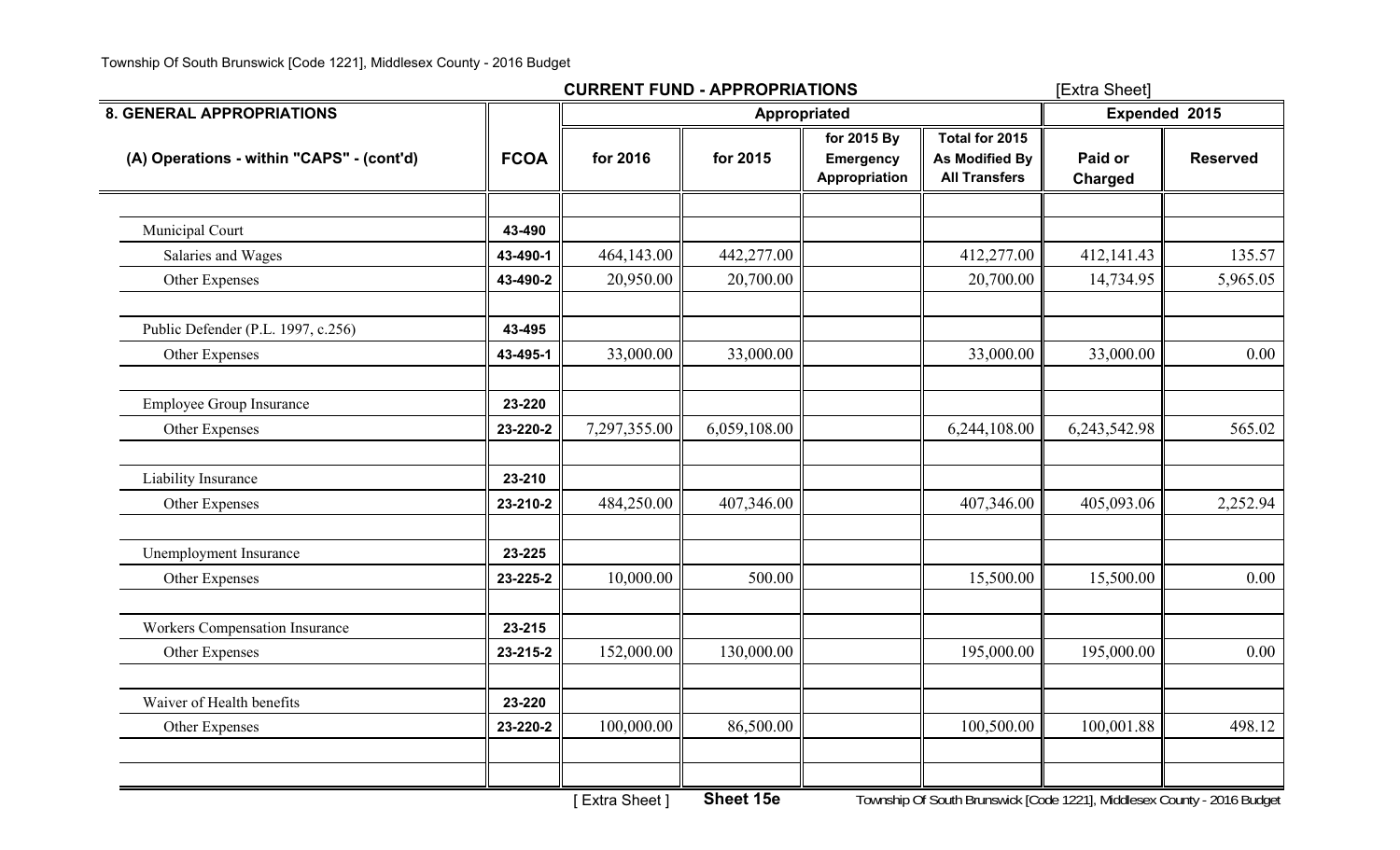| <b>8. GENERAL APPROPRIATIONS</b>                                           |               |                     | Appropriated        |                                                  |                                                          | Expended 2015             |                     |
|----------------------------------------------------------------------------|---------------|---------------------|---------------------|--------------------------------------------------|----------------------------------------------------------|---------------------------|---------------------|
| (A) Operations - within "CAPS" - (continued)                               | <b>FCOA</b>   | for 2016            | for 2015            | for 2015 By<br><b>Emergency</b><br>Appropriation | Total for 2015<br>As Modified By<br><b>All Transfers</b> | Paid or<br><b>Charged</b> | <b>Reserved</b>     |
| <b>Uniform Construction Code-</b>                                          | <b>XXXXXX</b> | <b>XXXXXXXXX.XX</b> | <b>XXXXXXXXX.XX</b> | xxxxxxxxx.xx                                     | <b>XXXXXXXXX.XX</b>                                      | <b>XXXXXXXXX.XX</b>       | <b>XXXXXXXXX.XX</b> |
| <b>Appropriations Offset by Dedicated</b><br>Revenues (N.J.A.C. 5:23-4.17) | <b>XXXXXX</b> | <b>XXXXXXXXX.XX</b> | <b>XXXXXXXXX.XX</b> | <b>XXXXXXXXX.XX</b>                              | <b>XXXXXXXXX.XX</b>                                      | <b>XXXXXXXXX.XX</b>       | <b>XXXXXXXXX.XX</b> |
| <b>State Uniform Constuction Code</b>                                      |               |                     |                     |                                                  |                                                          |                           |                     |
| <b>Construction Official</b>                                               | 22-195        |                     |                     |                                                  |                                                          |                           |                     |
| Salaries and Wages                                                         | 22-195-1      | 1,064,618.00        | 1,005,018.38        |                                                  | 978,518.38                                               | 978,112.12                | 406.26              |
| <b>Other Expenses</b>                                                      | 22-195-2      | 12,000.00           | 12,000.00           |                                                  | 12,000.00                                                | 11,785.99                 | 214.01              |
|                                                                            |               |                     |                     |                                                  |                                                          |                           |                     |
| Rent Leveling Board                                                        | 22-195        |                     |                     |                                                  |                                                          |                           |                     |
| Salaries and Wages                                                         | 22-195-2      | 0.00                |                     |                                                  |                                                          |                           |                     |
|                                                                            |               |                     |                     |                                                  |                                                          |                           |                     |
|                                                                            |               |                     |                     |                                                  |                                                          |                           |                     |
|                                                                            |               |                     |                     |                                                  |                                                          |                           |                     |
|                                                                            |               |                     |                     |                                                  |                                                          |                           |                     |
|                                                                            |               |                     |                     |                                                  |                                                          |                           |                     |
|                                                                            |               |                     |                     |                                                  |                                                          |                           |                     |
|                                                                            |               |                     |                     |                                                  |                                                          |                           |                     |
|                                                                            |               |                     |                     |                                                  |                                                          |                           |                     |
|                                                                            |               |                     |                     |                                                  |                                                          |                           |                     |
|                                                                            |               |                     |                     |                                                  |                                                          |                           |                     |
|                                                                            |               |                     |                     |                                                  |                                                          |                           |                     |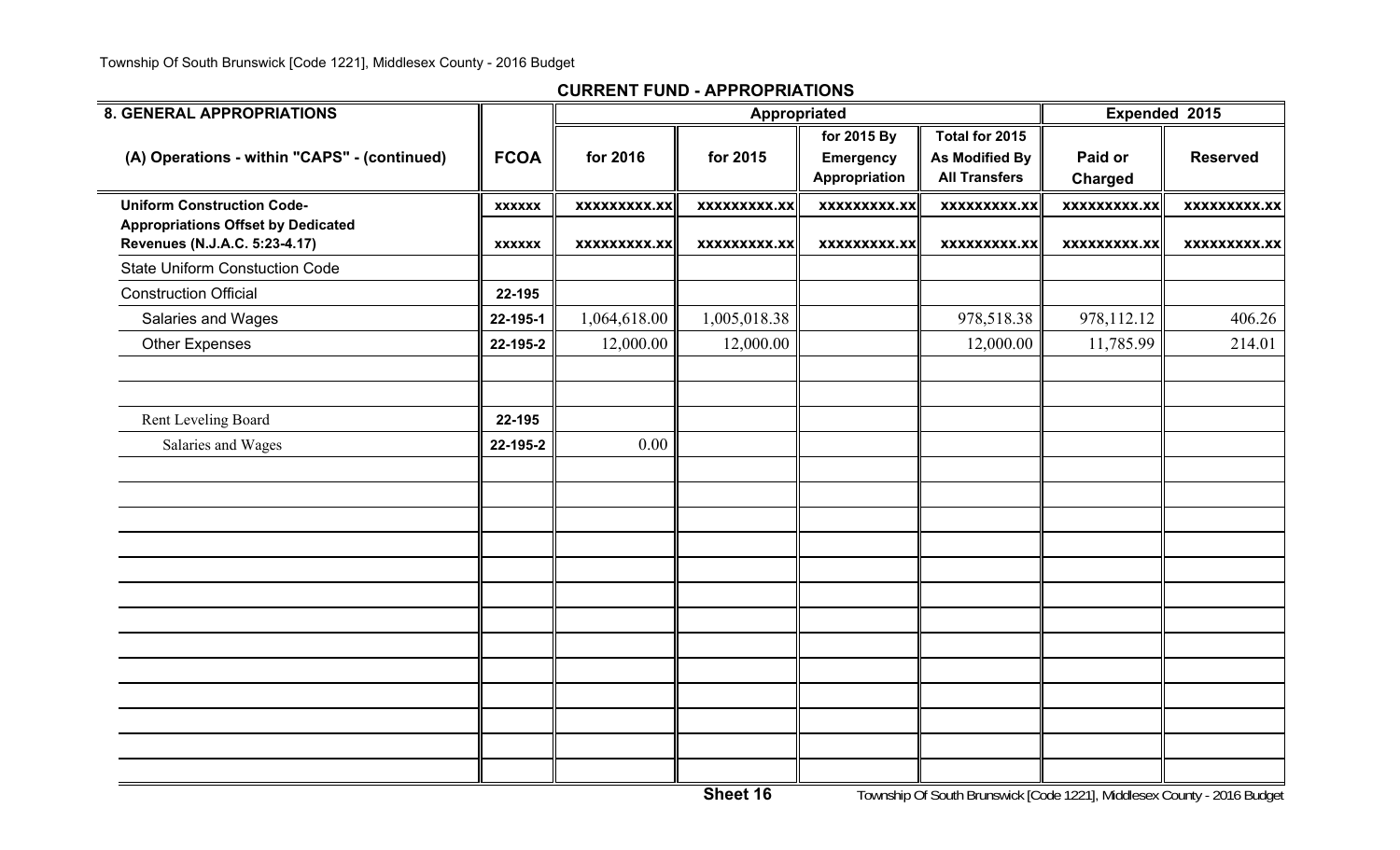| <b>8. GENERAL APPROPRIATIONS</b>                              |                |               |               | Appropriated                    |                                         |                     | Expended 2015       |  |
|---------------------------------------------------------------|----------------|---------------|---------------|---------------------------------|-----------------------------------------|---------------------|---------------------|--|
| (A) Operations - within "CAPS" - (continued)                  | <b>FCOA</b>    | for 2016      | for 2015      | for 2015 By<br><b>Emergency</b> | Total for 2015<br><b>As Modified By</b> | Paid or             | <b>Reserved</b>     |  |
|                                                               |                |               |               | Appropriation                   | <b>All Transfers</b>                    | <b>Charged</b>      |                     |  |
| <b>UNCLASSIFIED:</b>                                          | <b>XXXXXX</b>  | XXXXXXXXX.XX  | XXXXXXXXX.XX  | <b>XXXXXXXXX.XX</b>             | XXXXXXXXX.XX                            | <b>XXXXXXXXX.XX</b> | <b>XXXXXXXXX.XX</b> |  |
| <b>Salary Adjustments</b>                                     |                |               |               |                                 |                                         |                     |                     |  |
| Salaries and Wages                                            | 30-415-1       | 174,500.00    |               |                                 |                                         |                     |                     |  |
| <b>Accumulated Leave Compensation</b>                         | 30-415         |               |               |                                 |                                         |                     |                     |  |
| Salaries and Wages                                            | 30-415-1       |               |               | 375,000.00                      | 375,000.00                              | 375,000.00          | 0.00                |  |
|                                                               |                |               |               |                                 |                                         |                     |                     |  |
| Electricity                                                   | 31-430-2       | 625,000.00    | 625,000.00    |                                 | 625,000.00                              | 621,829.74          | 3,170.26            |  |
| <b>Street Lighting</b>                                        | $31 - 435 - 2$ | 525,000.00    | 525,000.00    |                                 | 525,000.00                              | 503,344.50          | 21,655.50           |  |
| Telephone                                                     | 31-440-2       | 125,000.00    | 125,000.00    |                                 | 130,100.00                              | 130,052.69          | 47.31               |  |
| Water                                                         | $31 - 445 - 2$ | 27,400.00     | 25,400.00     |                                 | 31,150.00                               | 31,134.72           | 15.28               |  |
| Sewerage Disposal                                             | 31-445-2       | 10,000.00     | 10,000.00     |                                 | 10,000.00                               | 9,779.69            | 220.31              |  |
| <b>Natural Gas</b>                                            | 31-446-2       | 2,250.00      | 2,250.00      |                                 | 2,250.00                                | 1,561.66            | 688.34              |  |
| Fuel Oil                                                      | 31-447-2       | 135,000.00    | 135,000.00    |                                 | 135,000.00                              | 80,010.71           | 54,989.29           |  |
| Gasoline                                                      | 31-460-2       | 241,000.00    | 241,000.00    |                                 | 161,000.00                              | 148,709.90          | 12,290.10           |  |
| Fire Hydrant                                                  | 25-265-2       | 38,000.00     | 38,000.00     |                                 | 38,000.00                               | 30,563.13           | 7,436.87            |  |
|                                                               |                |               |               |                                 |                                         |                     |                     |  |
|                                                               |                |               |               |                                 |                                         |                     |                     |  |
| Total Operations {Item 8(A)} within "CAPS"                    | 34-199         | 35,111,941.80 | 33,163,204.46 | 375,000.00                      | 33,486,549.46                           | 33,160,912.02       | 325,637.44          |  |
| <b>B. Contingent</b>                                          | 35-470         |               |               |                                 |                                         |                     |                     |  |
| <b>Total Operations Including Contingent</b><br>within "CAPS" | 34-201         | 35,111,941.80 | 33,163,204.46 | 375,000.00                      | 33,486,549.46                           | 33,160,912.02       | 325,637.44          |  |
| Detail:                                                       |                |               |               |                                 |                                         |                     |                     |  |
| <b>Salaries &amp; Wages</b>                                   | 34-201-1       | 20,357,881.80 | 19,947,088.46 | 375,000.00                      | 20,100,183.46                           | 20,057,450.85       | 42,732.61           |  |
| <b>Other Expenses (Including Contingent)</b>                  | 34-201-2       | 14,754,060.00 | 13,216,116.00 | 0.00                            | 13,386,366.00                           | 13, 103, 461. 17    | 282,904.83          |  |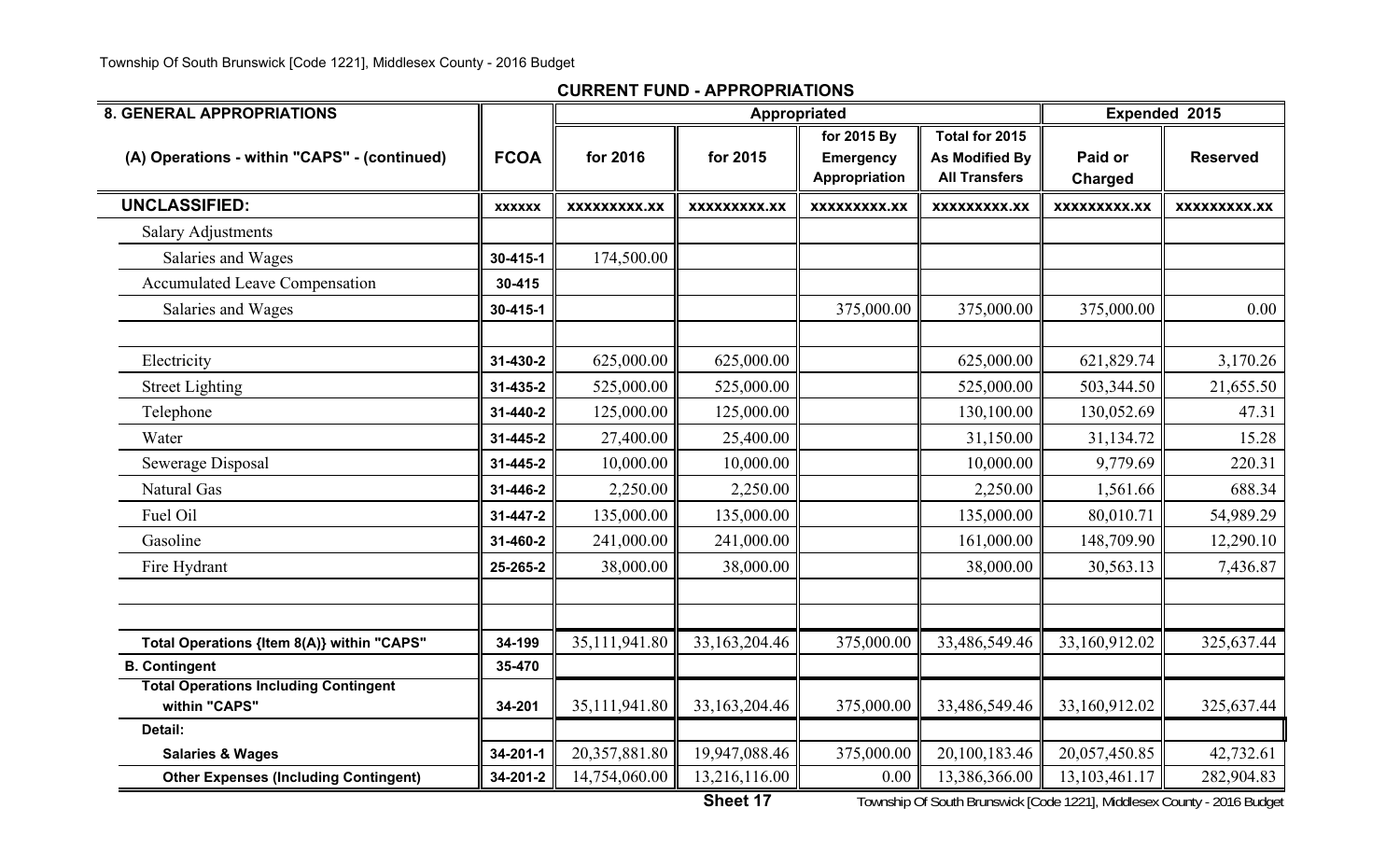**CURRENT FUND - APPROPRIATIONS**

| <b>8. GENERAL APPROPRIATIONS</b>                  |               |                     |                     | Appropriated        |                      | Expended 2015       |                     |
|---------------------------------------------------|---------------|---------------------|---------------------|---------------------|----------------------|---------------------|---------------------|
|                                                   |               |                     |                     | for 2015 By         | Total for 2015       |                     |                     |
|                                                   | <b>FCOA</b>   | for 2016            | for 2015            | <b>Emergency</b>    | As Modified By       | Paid or             | <b>Reserved</b>     |
|                                                   |               |                     |                     | Appropriation       | <b>All Transfers</b> | <b>Charged</b>      |                     |
| (E) Deferred Charges and Statutory Expenditures - |               |                     |                     |                     |                      |                     |                     |
| <b>Municipal within "CAPS"</b>                    | <b>XXXXXX</b> | XXXXXXXXX.XX        | <b>XXXXXXXXX.XX</b> | XXXXXXXXX.XX        | <b>XXXXXXXXX.XX</b>  | XXXXXXXXX.XX        | XXXXXXXXX.XX        |
| (1) DEFERRED CHARGES                              | <b>XXXXXX</b> | <b>XXXXXXXXX.XX</b> | <b>XXXXXXXXX.XX</b> | <b>XXXXXXXXX.XX</b> | XXXXXXXXX.XX         | <b>XXXXXXXXX.XX</b> | <b>XXXXXXXXX.XX</b> |
| <b>Emergency Authorizations</b>                   | 46-870        |                     |                     | XXXXXXXXX.XX        |                      |                     | <b>XXXXXXXXX.XX</b> |
|                                                   |               |                     |                     | <b>XXXXXXXXX.XX</b> |                      |                     | <b>XXXXXXXXX.XX</b> |
|                                                   |               |                     |                     | XXXXXXXXX.XX        |                      |                     | <b>XXXXXXXXX.XX</b> |
|                                                   |               |                     |                     | XXXXXXXXX.XX        |                      |                     | XXXXXXXXX.XX        |
|                                                   |               |                     |                     | <b>XXXXXXXXX.XX</b> |                      |                     | <b>XXXXXXXXX.XX</b> |
|                                                   |               |                     |                     | XXXXXXXXX.XX        |                      |                     | <b>XXXXXXXXX.XX</b> |
|                                                   |               |                     |                     | XXXXXXXXX.XX        |                      |                     | XXXXXXXXX.XX        |
|                                                   |               |                     |                     | XXXXXXXXX.XX        |                      |                     | <b>XXXXXXXXX.XX</b> |
|                                                   |               |                     |                     | XXXXXXXXX.XX        |                      |                     | <b>XXXXXXXXX.XX</b> |
|                                                   |               |                     |                     | <b>XXXXXXXXX.XX</b> |                      |                     | XXXXXXXXX.XX        |
|                                                   |               |                     |                     | XXXXXXXXX.XX        |                      |                     | <b>XXXXXXXXX.XX</b> |
|                                                   |               |                     |                     | <b>XXXXXXXXX.XX</b> |                      |                     | <b>XXXXXXXXX.XX</b> |
|                                                   |               |                     |                     | <b>XXXXXXXXX.XX</b> |                      |                     | <b>XXXXXXXXX.XX</b> |
|                                                   |               |                     |                     | <b>XXXXXXXXX.XX</b> |                      |                     | <b>XXXXXXXXX.XX</b> |
|                                                   |               |                     |                     | XXXXXXXXX.XX        |                      |                     | XXXXXXXXX.XX        |
|                                                   |               |                     |                     | XXXXXXXXX.XX        |                      |                     | <b>XXXXXXXXX.XX</b> |
|                                                   |               |                     |                     | <b>XXXXXXXXX.XX</b> |                      |                     | <b>XXXXXXXXX.XX</b> |
|                                                   |               |                     |                     | XXXXXXXXX.XX        |                      |                     | XXXXXXXXX.XX        |
|                                                   |               |                     |                     | <b>XXXXXXXXX.XX</b> |                      |                     | XXXXXXXXX.XX        |
|                                                   |               |                     |                     | XXXXXXXXX.XX        |                      |                     | XXXXXXXXX.XX        |
|                                                   |               |                     |                     | XXXXXXXXX.XX        |                      |                     | <b>XXXXXXXXX.XX</b> |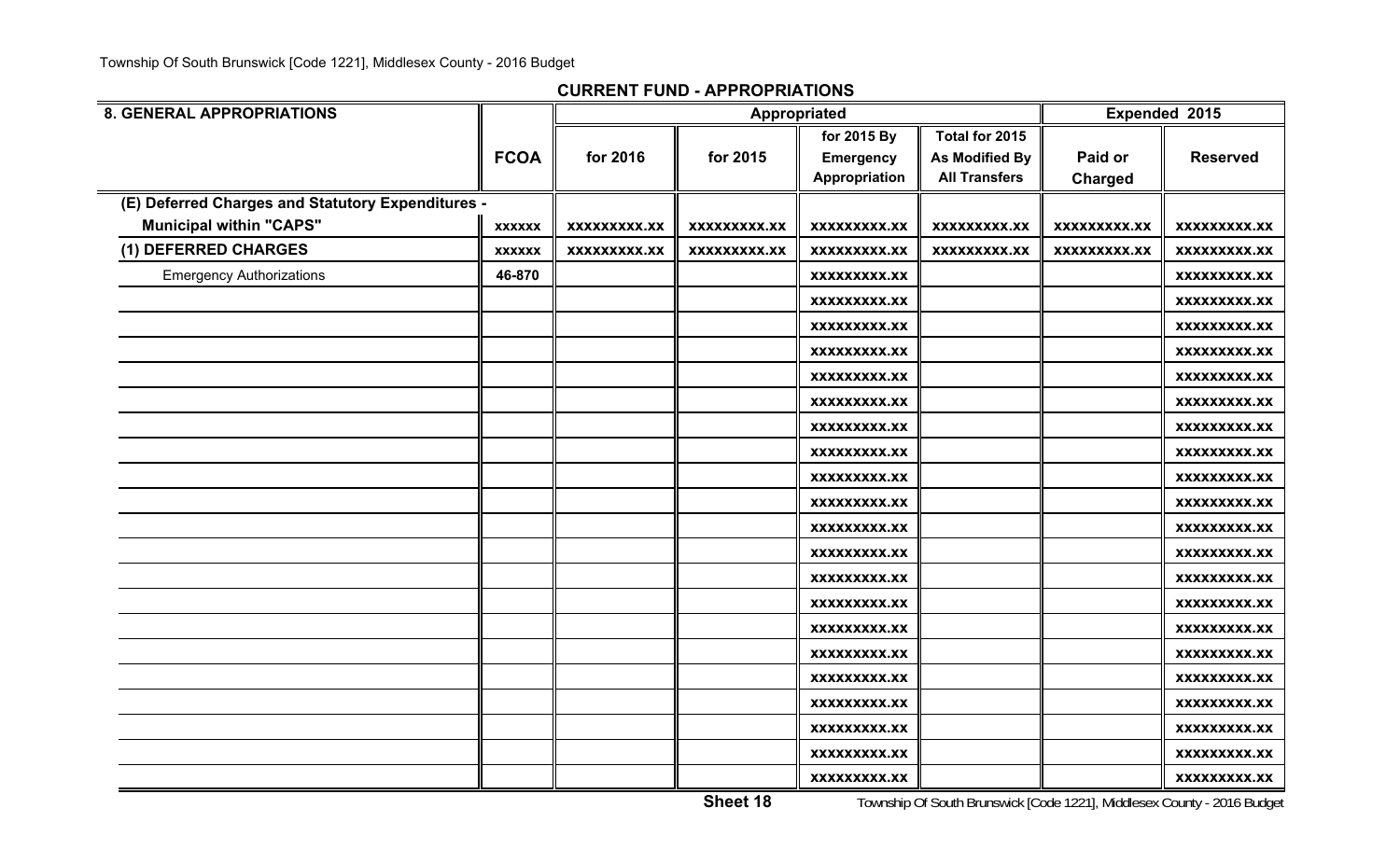| <b>8. GENERAL APPROPRIATIONS</b>                                                         |               |                     |                     | Appropriated                                            |                                                                 | Expended 2015       |                     |
|------------------------------------------------------------------------------------------|---------------|---------------------|---------------------|---------------------------------------------------------|-----------------------------------------------------------------|---------------------|---------------------|
|                                                                                          | <b>FCOA</b>   | for 2016            | for 2015            | for 2015 By<br><b>Emergency</b><br><b>Appropriation</b> | Total for 2015<br><b>As Modified By</b><br><b>All Transfers</b> | Paid or<br>Charged  | <b>Reserved</b>     |
| (E) Deferred Charges and Statutory Expenditures -<br>Municipal within "CAPS" (continued) | <b>XXXXXX</b> | XXXXXXXXX.XX        | <b>XXXXXXXXX.XX</b> | <b>XXXXXXXXX.XX</b>                                     | <b>XXXXXXXXX.XX</b>                                             | <b>XXXXXXXXX.XX</b> | <b>XXXXXXXXX.XX</b> |
| (2) STATUTORY EXPENDITURES:                                                              | <b>XXXXXX</b> | <b>XXXXXXXXX.XX</b> | <b>XXXXXXXXX.XX</b> | <b>XXXXXXXXX.XX</b>                                     | XXXXXXXXX.XX                                                    | <b>XXXXXXXXX.XX</b> | XXXXXXXXX.XX        |
| Contribution to:<br>Public Employees' Retirement System                                  | 36-471        | 1,382,350.00        | 1,347,290.00        |                                                         | 1,354,490.00                                                    | 1,354,471.75        | 18.25               |
| Social Security System (O.A.S.I.)                                                        | 36-472        | 1,700,000.00        | 1,620,000.00        |                                                         | 1,650,000.00                                                    | 1,636,166.25        | 13,833.75           |
| <b>Consolidated Police and Firemen's</b><br>Pension Fund                                 | 36-474        |                     |                     |                                                         |                                                                 |                     |                     |
| Police and Firemen's Retirement System<br>of N.J.                                        | 36-475        | 2,095,030.00        | 1,967,003.00        |                                                         | 1,967,053.00                                                    | 1,967,035.10        | 17.90               |
| Unemployment Insurance                                                                   | 23-225        |                     |                     |                                                         |                                                                 |                     |                     |
| Defined Contribution Retirement Program                                                  | 36-477        | 13,000.00           | 12,000.00           |                                                         | 12,405.00                                                       | 12,403.86           | 1.14                |
|                                                                                          | 36-475        |                     |                     |                                                         |                                                                 |                     |                     |
| Overexpenditure of Grants                                                                | 36-478        | 18,750.00           | 33,605.06           |                                                         | 33,605.06                                                       | 33,605.06           | 0.00                |
| Overexpenditure of Appr Reserves                                                         | 36-478        | 629.14              |                     |                                                         |                                                                 |                     |                     |
| Deferred Charges to Future Tax Unfunded                                                  | 36-478        | 19,347.35           |                     |                                                         |                                                                 |                     |                     |
|                                                                                          |               |                     |                     |                                                         |                                                                 |                     |                     |
| Total Deferred Charges and Statutory<br>Expenditures - Municipal within "CAPS"           | 34-209        | 5,229,106.49        | 4,979,898.06        | 0.00                                                    | 5,017,553.06                                                    | 5,003,682.02        | 13,871.04           |
| (G) Cash Deficit of Preceeding Year                                                      | 46-855        |                     |                     |                                                         |                                                                 |                     |                     |
| (H-1) Total General Appropriations for Municipal<br><b>Purposes within "CAPS"</b>        | 34-299        | 40,341,048.29       | 38, 143, 102.52     | 375,000.00                                              | 38,504,102.52                                                   | 38,164,594.04       | 339,508.48          |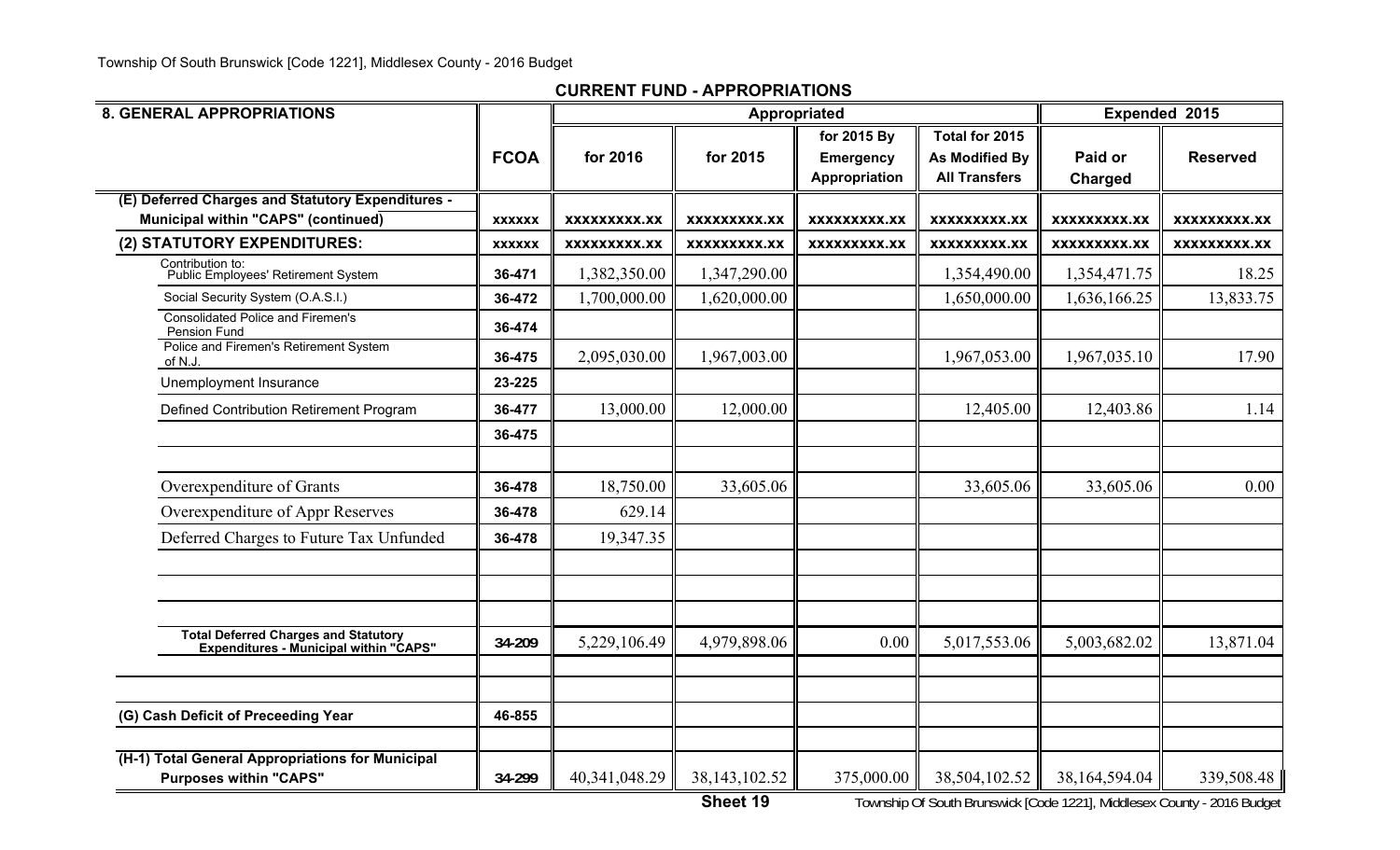| <b>8. GENERAL APPROPRIATIONS</b>                    |             |              |              | <b>Appropriated</b>             |                                         | Expended 2015 |                 |
|-----------------------------------------------------|-------------|--------------|--------------|---------------------------------|-----------------------------------------|---------------|-----------------|
| (A) Operations - Excluded from "CAPS"               | <b>FCOA</b> | for 2016     | for 2015     | for 2015 By<br><b>Emergency</b> | Total for 2015<br><b>As Modified By</b> | Paid or       | <b>Reserved</b> |
|                                                     |             |              |              | Appropriation                   | <b>All Transfers</b>                    | Charged       |                 |
|                                                     |             |              |              |                                 |                                         |               |                 |
| <b>Employee Group Insurance</b>                     |             |              |              |                                 |                                         |               |                 |
| Other Expenses                                      | 23-220-2    | 115,715.00   | 185,042.00   |                                 | 185,042.00                              | 185,042.00    | 0.00            |
|                                                     |             |              |              |                                 |                                         |               |                 |
| Free Public Library                                 | 29-390      |              |              |                                 |                                         |               |                 |
| Salaries and Wages                                  | 29-390-1    | 1,772,000.00 | 1,639,970.00 |                                 | 1,639,970.00                            | 1,603,270.90  | 36,699.10       |
| Other Expenses                                      | 29-390-2    | 1,121,451.00 | 1,093,733.00 |                                 | 1,093,733.00                            | 980,030.18    | 113,702.82      |
|                                                     |             |              |              |                                 |                                         |               |                 |
|                                                     |             |              |              |                                 |                                         |               |                 |
|                                                     |             |              |              |                                 |                                         |               |                 |
|                                                     |             |              |              |                                 |                                         |               |                 |
| Affordable Housing Agency                           | 21-190      |              |              |                                 |                                         |               |                 |
| Salaries and Wages                                  | 21-190-1    |              |              |                                 |                                         |               |                 |
| Other Expenses                                      | 21-190-2    |              |              |                                 |                                         |               |                 |
|                                                     |             |              |              |                                 |                                         |               |                 |
| <b>LOSAP</b>                                        | 36-471      |              |              |                                 |                                         |               |                 |
| Other Expenses                                      | 36-471-2    | 65,000.00    | 40,000.00    |                                 | 54,000.00                               | 53,820.00     | 180.00          |
|                                                     |             |              |              |                                 |                                         |               |                 |
| "Declared State of Emergency costs for Snow Removal | 26-290      |              |              |                                 |                                         |               |                 |
| Other Expenses                                      | 26-290-2    | 167,000.00   |              |                                 |                                         |               |                 |
|                                                     |             |              |              |                                 |                                         |               |                 |
|                                                     |             |              |              |                                 |                                         |               |                 |
|                                                     |             |              |              |                                 |                                         |               |                 |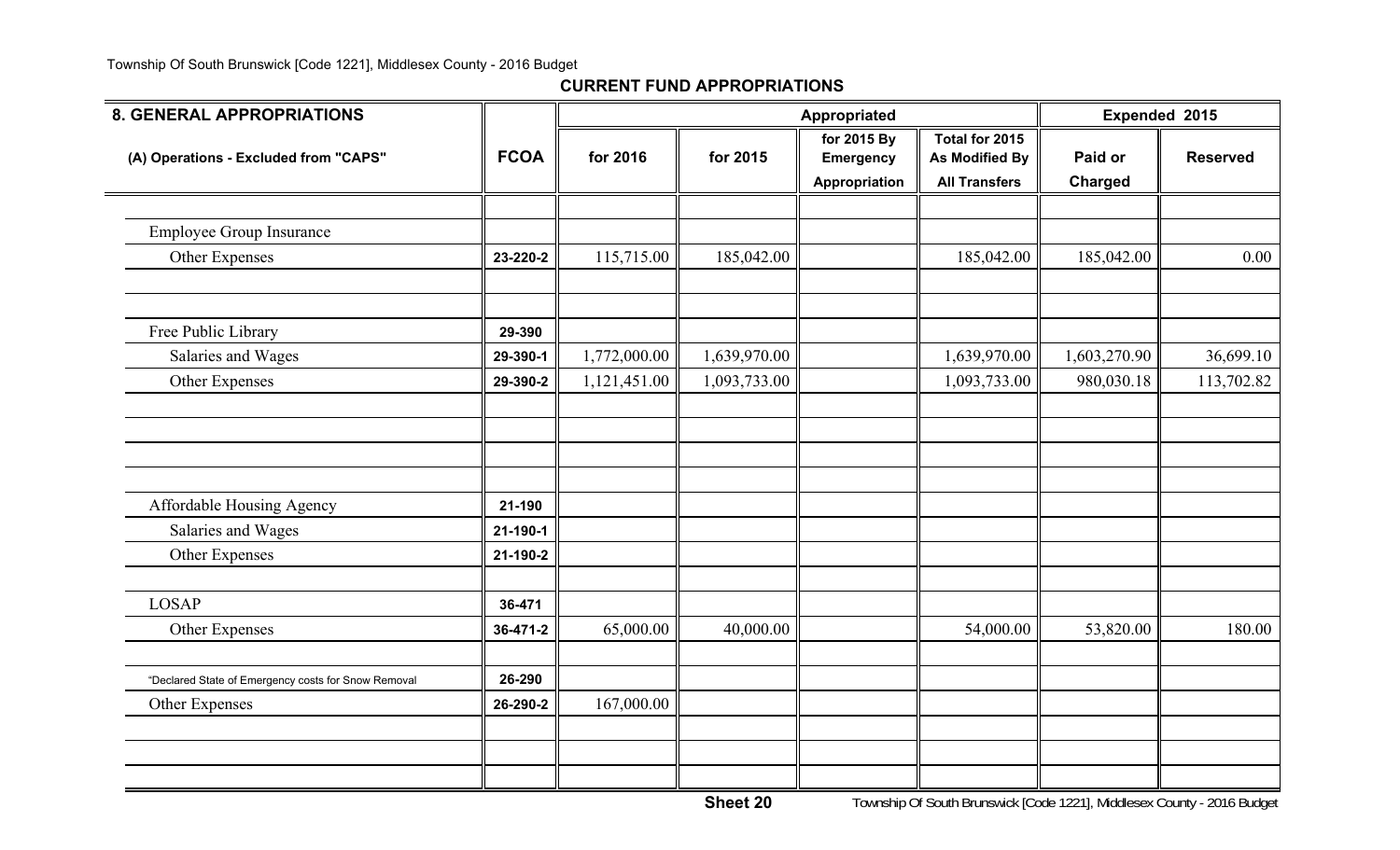| 8. GENERAL APPROPRIATIONS                            |             |              |              | Expended 2015                                    |                                                          |                           |                 |
|------------------------------------------------------|-------------|--------------|--------------|--------------------------------------------------|----------------------------------------------------------|---------------------------|-----------------|
| (A) Operations - Excluded from "CAPS"                | <b>FCOA</b> | for 2016     | for 2015     | for 2015 By<br><b>Emergency</b><br>Appropriation | Total for 2015<br>As Modified By<br><b>All Transfers</b> | Paid or<br><b>Charged</b> | <b>Reserved</b> |
|                                                      |             |              |              |                                                  |                                                          |                           |                 |
|                                                      |             |              |              |                                                  |                                                          |                           |                 |
|                                                      |             |              |              |                                                  |                                                          |                           |                 |
|                                                      |             |              |              |                                                  |                                                          |                           |                 |
|                                                      |             |              |              |                                                  |                                                          |                           |                 |
|                                                      |             |              |              |                                                  |                                                          |                           |                 |
|                                                      |             |              |              |                                                  |                                                          |                           |                 |
|                                                      |             |              |              |                                                  |                                                          |                           |                 |
|                                                      |             |              |              |                                                  |                                                          |                           |                 |
|                                                      |             |              |              |                                                  |                                                          |                           |                 |
|                                                      |             |              |              |                                                  |                                                          |                           |                 |
|                                                      |             |              |              |                                                  |                                                          |                           |                 |
|                                                      |             |              |              |                                                  |                                                          |                           |                 |
|                                                      |             |              |              |                                                  |                                                          |                           |                 |
|                                                      |             |              |              |                                                  |                                                          |                           |                 |
|                                                      |             |              |              |                                                  |                                                          |                           |                 |
|                                                      |             |              |              |                                                  |                                                          |                           |                 |
|                                                      |             |              |              |                                                  |                                                          |                           |                 |
|                                                      |             |              |              |                                                  |                                                          |                           |                 |
|                                                      |             |              |              |                                                  |                                                          |                           |                 |
|                                                      |             |              |              |                                                  |                                                          |                           |                 |
| <b>Total Other Operations - Excluded from "CAPS"</b> | 34-300      | 3,241,166.00 | 2,958,745.00 | 0.00                                             | 2,972,745.00                                             | 2,822,163.08              | 150,581.92      |
|                                                      |             |              |              |                                                  |                                                          |                           |                 |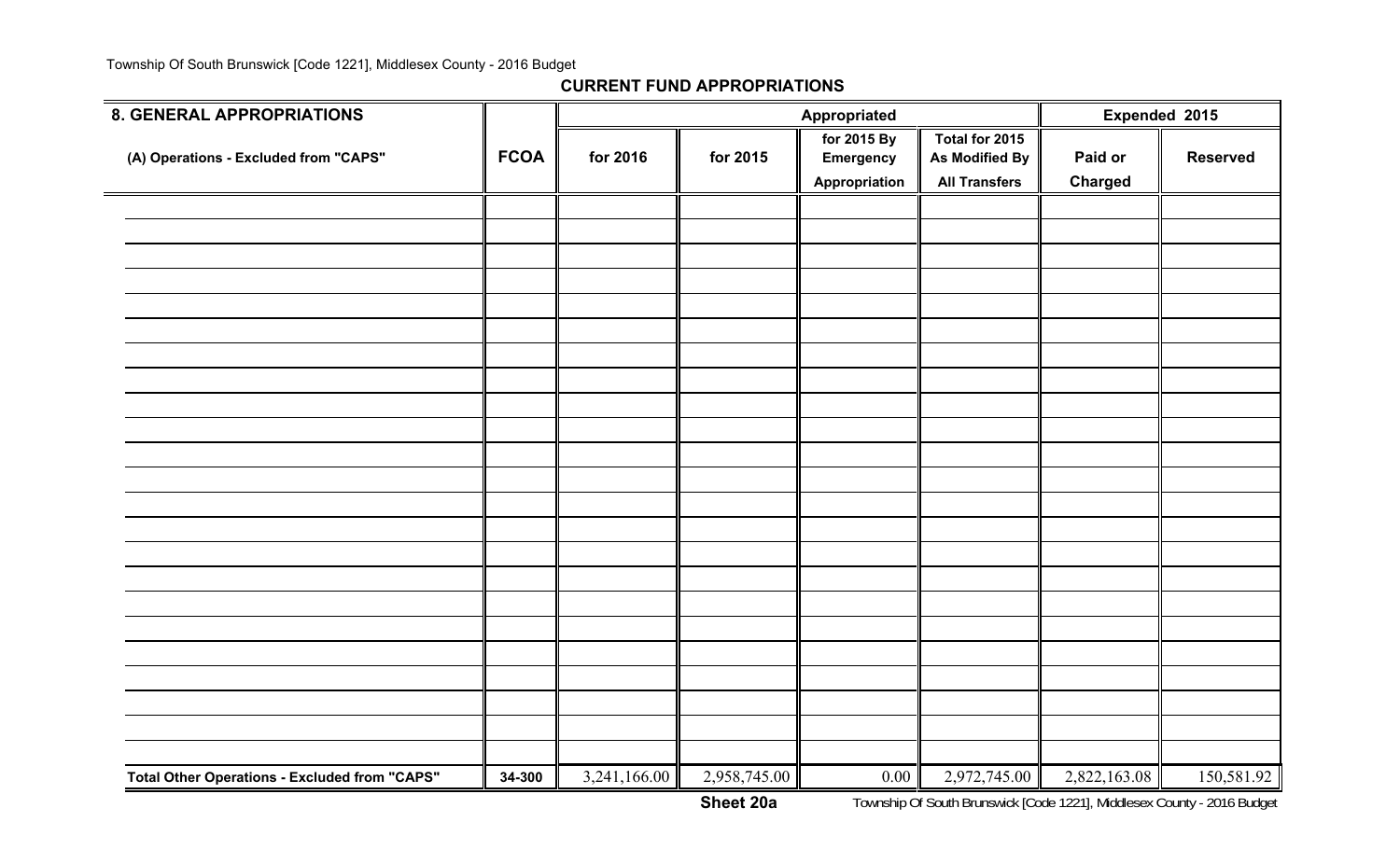| <b>8. GENERAL APPROPRIATIONS</b>                      |               |                    |                    | Appropriated       |                       |                    | Expended 2015      |
|-------------------------------------------------------|---------------|--------------------|--------------------|--------------------|-----------------------|--------------------|--------------------|
|                                                       |               |                    |                    | for 2015 By        | Total for 2015        |                    |                    |
| (A) Operations - Excluded from "CAPS"                 | <b>FCOA</b>   | for 2016           | for 2015           | <b>Emergency</b>   | <b>As Modified By</b> | Paid or            | <b>Reserved</b>    |
|                                                       |               |                    |                    | Appropriation      | <b>All Transfers</b>  | Charged            |                    |
| <b>Uniform Construction Code</b>                      |               |                    |                    |                    |                       |                    |                    |
| <b>Appropriations Offset by Increased</b>             | <b>XXXXXX</b> | <b>XXXXXXXXXXX</b> | <b>XXXXXXXXXXX</b> | <b>XXXXXXXXXXX</b> | <b>XXXXXXXXXXX</b>    | <b>XXXXXXXXXXX</b> | <b>XXXXXXXXXXX</b> |
| Fee Revenues (N.J.A.C. 5:23-4.17)                     | <b>XXXXXX</b> | <b>XXXXXXXXXXX</b> | <b>XXXXXXXXXXX</b> | <b>XXXXXXXXXXX</b> | <b>XXXXXXXXXXX</b>    | <b>XXXXXXXXXXX</b> | <b>XXXXXXXXXXX</b> |
|                                                       |               |                    |                    |                    |                       |                    |                    |
|                                                       |               |                    |                    |                    |                       |                    |                    |
|                                                       |               |                    |                    |                    |                       |                    |                    |
|                                                       |               |                    |                    |                    |                       |                    |                    |
|                                                       |               |                    |                    |                    |                       |                    |                    |
|                                                       |               |                    |                    |                    |                       |                    |                    |
|                                                       |               |                    |                    |                    |                       |                    |                    |
|                                                       |               |                    |                    |                    |                       |                    |                    |
|                                                       |               |                    |                    |                    |                       |                    |                    |
|                                                       |               |                    |                    |                    |                       |                    |                    |
|                                                       |               |                    |                    |                    |                       |                    |                    |
|                                                       |               |                    |                    |                    |                       |                    |                    |
|                                                       |               |                    |                    |                    |                       |                    |                    |
|                                                       |               |                    |                    |                    |                       |                    |                    |
|                                                       |               |                    |                    |                    |                       |                    |                    |
|                                                       |               |                    |                    |                    |                       |                    |                    |
|                                                       |               |                    |                    |                    |                       |                    |                    |
|                                                       |               |                    |                    |                    |                       |                    |                    |
|                                                       |               |                    |                    |                    |                       |                    |                    |
|                                                       |               |                    |                    |                    |                       |                    |                    |
| <b>Total Uniform Construction Code Appropriations</b> | 22-999        | 0.00               | 0.00               | 0.00               | 0.00                  | 0.00               | 0.00               |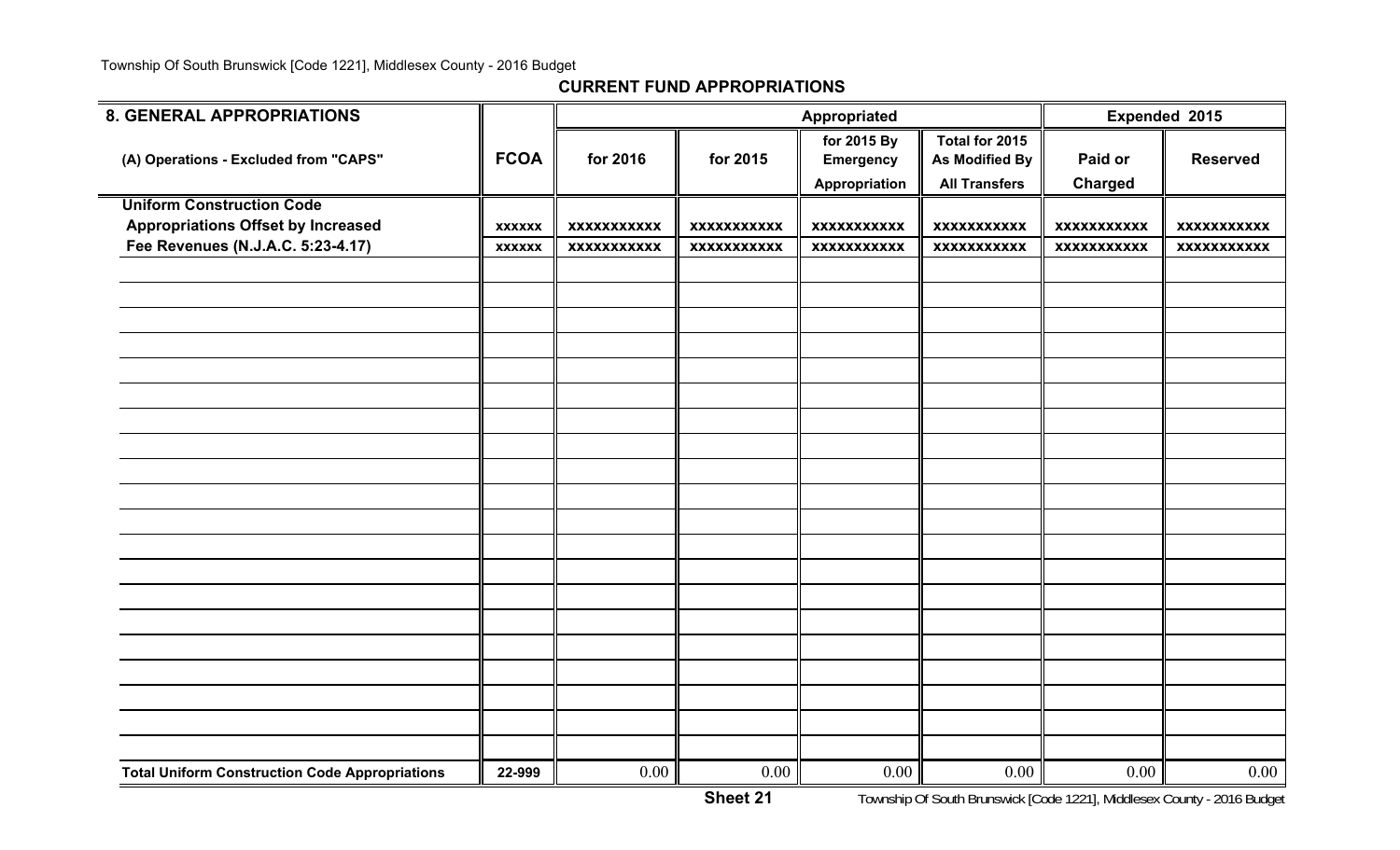|               |                    |                    | Appropriated                    |                                         |                                    | Expended 2015         |
|---------------|--------------------|--------------------|---------------------------------|-----------------------------------------|------------------------------------|-----------------------|
| <b>FCOA</b>   | for 2016           | for 2015           | for 2015 By<br><b>Emergency</b> | Total for 2015<br><b>As Modified By</b> | Paid or                            | <b>Reserved</b>       |
| <b>XXXXXX</b> | <b>XXXXXXXXXXX</b> | <b>XXXXXXXXXXX</b> | <b>XXXXXXXXXXX</b>              | <b>XXXXXXXXXXX</b>                      | <b>XXXXXXXXXXX</b>                 | <b>XXXXXXXXXXX</b>    |
|               |                    |                    |                                 |                                         |                                    |                       |
| 42-265        |                    |                    |                                 |                                         |                                    |                       |
| 42-265-1      | 385,000.00         | 385,000.00         |                                 | 385,000.00                              | 385,000.00                         | 0.00                  |
| 42-265-2      |                    |                    |                                 |                                         |                                    |                       |
|               |                    |                    |                                 |                                         |                                    |                       |
| 42-140-1      | 91,000.00          | 91,000.00          |                                 | 91,000.00                               | 91,000.00                          | 0.00                  |
|               |                    |                    |                                 |                                         |                                    |                       |
|               |                    |                    |                                 |                                         |                                    |                       |
|               |                    |                    |                                 |                                         |                                    |                       |
|               |                    |                    |                                 |                                         |                                    |                       |
|               |                    |                    |                                 |                                         |                                    |                       |
|               |                    |                    |                                 |                                         |                                    |                       |
|               |                    |                    |                                 |                                         |                                    |                       |
|               |                    |                    |                                 |                                         |                                    |                       |
|               |                    |                    |                                 |                                         |                                    |                       |
|               |                    |                    |                                 |                                         |                                    |                       |
|               |                    |                    |                                 |                                         |                                    |                       |
|               |                    |                    |                                 |                                         |                                    |                       |
|               |                    |                    |                                 |                                         |                                    |                       |
|               |                    |                    |                                 |                                         |                                    |                       |
|               |                    |                    |                                 |                                         |                                    | 0.00                  |
|               | 42-140<br>42-999   | 476,000.00         | 476,000.00                      | Appropriation<br>0.00                   | <b>All Transfers</b><br>476,000.00 | Charged<br>476,000.00 |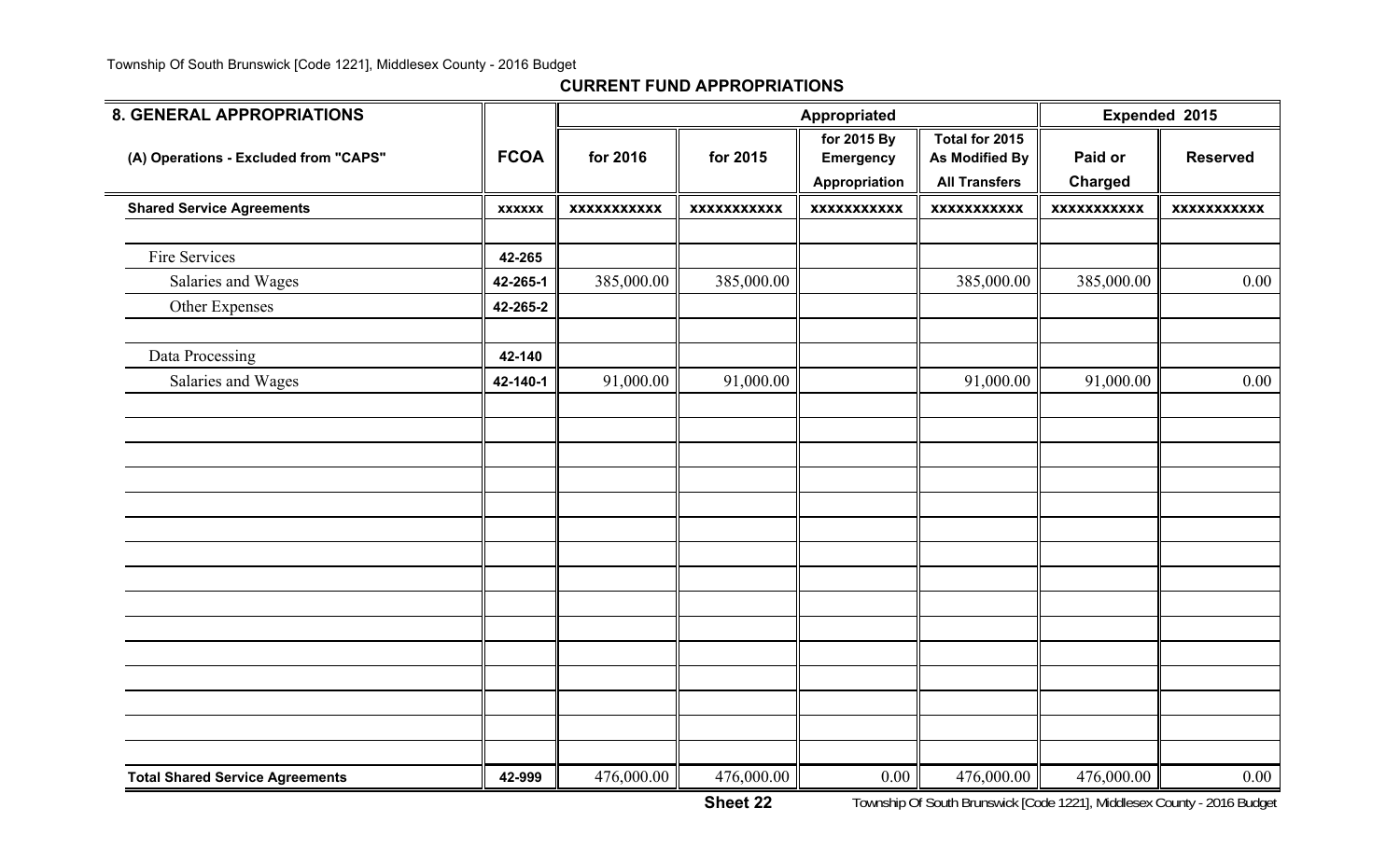| <b>8. GENERAL APPROPRIATIONS</b>                 |               |                    |                    | Appropriated                                     |                                                                 |                           | Expended 2015   |
|--------------------------------------------------|---------------|--------------------|--------------------|--------------------------------------------------|-----------------------------------------------------------------|---------------------------|-----------------|
| (A) Operations - Excluded from "CAPS"            | <b>FCOA</b>   | for 2016           | for 2015           | for 2015 By<br><b>Emergency</b><br>Appropriation | Total for 2015<br><b>As Modified By</b><br><b>All Transfers</b> | Paid or<br><b>Charged</b> | <b>Reserved</b> |
| <b>Additional Appropriations Offset by</b>       |               |                    |                    |                                                  |                                                                 |                           |                 |
| Revenues (N.J.S. 40A:4-45.3h)                    | <b>XXXXXX</b> | <b>XXXXXXXXXXX</b> | <b>XXXXXXXXXXX</b> | <b>XXXXXXXXXXX</b>                               | <b>XXXXXXXXXXX</b>                                              | <b>XXXXXXXXXXX</b>        | XXXXXXXXXXX     |
|                                                  |               |                    |                    |                                                  |                                                                 |                           |                 |
|                                                  |               |                    |                    |                                                  |                                                                 |                           |                 |
|                                                  |               |                    |                    |                                                  |                                                                 |                           |                 |
|                                                  |               |                    |                    |                                                  |                                                                 |                           |                 |
|                                                  |               |                    |                    |                                                  |                                                                 |                           |                 |
|                                                  |               |                    |                    |                                                  |                                                                 |                           |                 |
|                                                  |               |                    |                    |                                                  |                                                                 |                           |                 |
|                                                  |               |                    |                    |                                                  |                                                                 |                           |                 |
|                                                  |               |                    |                    |                                                  |                                                                 |                           |                 |
|                                                  |               |                    |                    |                                                  |                                                                 |                           |                 |
|                                                  |               |                    |                    |                                                  |                                                                 |                           |                 |
|                                                  |               |                    |                    |                                                  |                                                                 |                           |                 |
|                                                  |               |                    |                    |                                                  |                                                                 |                           |                 |
|                                                  |               |                    |                    |                                                  |                                                                 |                           |                 |
|                                                  |               |                    |                    |                                                  |                                                                 |                           |                 |
|                                                  |               |                    |                    |                                                  |                                                                 |                           |                 |
|                                                  |               |                    |                    |                                                  |                                                                 |                           |                 |
|                                                  |               |                    |                    |                                                  |                                                                 |                           |                 |
|                                                  |               |                    |                    |                                                  |                                                                 |                           |                 |
| <b>Total Additional Appropriations Offset by</b> |               |                    |                    |                                                  |                                                                 |                           |                 |
| Revenues (N.J.S. 40A:4-45.3h)                    | 34-303        | 0.00               | 0.00               | 0.00                                             | 0.00                                                            | 0.00                      | 0.00            |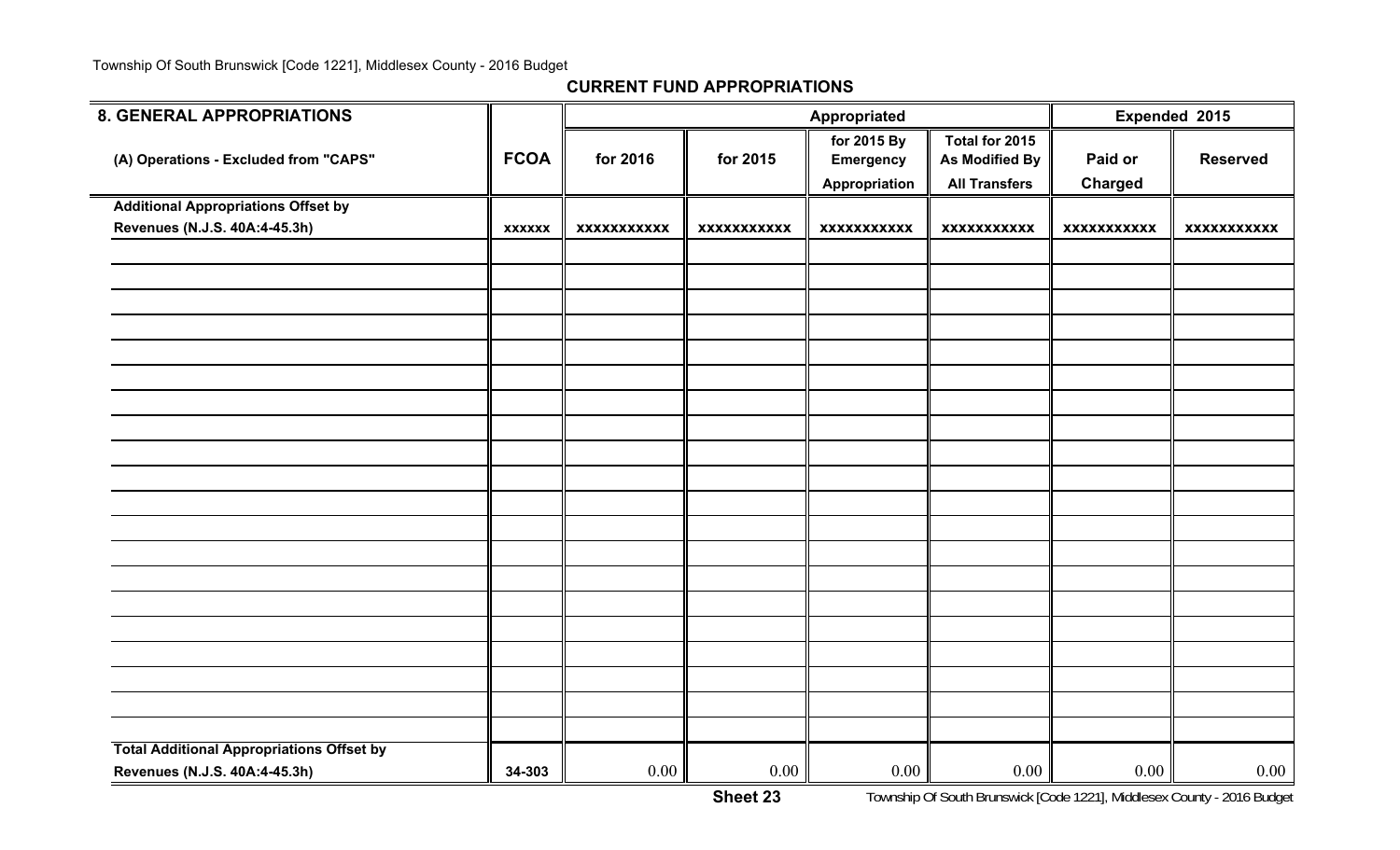| <b>8. GENERAL APPROPRIATIONS</b>                      |              |                    |                    | Appropriated                                     |                                                                 |                           | Expended 2015      |
|-------------------------------------------------------|--------------|--------------------|--------------------|--------------------------------------------------|-----------------------------------------------------------------|---------------------------|--------------------|
| (A) Operations - Excluded from "CAPS"                 | <b>FCOA</b>  | for 2016           | for 2015           | for 2015 By<br><b>Emergency</b><br>Appropriation | Total for 2015<br><b>As Modified By</b><br><b>All Transfers</b> | Paid or<br><b>Charged</b> | <b>Reserved</b>    |
| <b>Public and Private Programs Offset by Revenues</b> | <b>XXXXX</b> | <b>XXXXXXXXXXX</b> | <b>XXXXXXXXXXX</b> | <b>XXXXXXXXXXX</b>                               | <b>XXXXXXXXXXX</b>                                              | <b>XXXXXXXXXXX</b>        | <b>XXXXXXXXXXX</b> |
| <b>DDEF GRANT</b>                                     |              |                    |                    |                                                  |                                                                 |                           |                    |
| Salaries and Wages                                    | 26-240-1     |                    | 23,362.08          |                                                  | 23,362.08                                                       | 23,362.08                 | 0.00               |
|                                                       |              |                    |                    |                                                  |                                                                 |                           |                    |
| County Recycling                                      |              |                    |                    |                                                  |                                                                 |                           |                    |
| Other Expenses                                        |              |                    |                    |                                                  |                                                                 |                           |                    |
| <b>CLICK IT OR TICKET</b>                             |              |                    |                    |                                                  |                                                                 |                           |                    |
| Other Expenses                                        | 26-240-1     |                    |                    |                                                  |                                                                 |                           |                    |
|                                                       |              |                    |                    |                                                  |                                                                 |                           |                    |
| <b>ROID</b>                                           |              |                    |                    |                                                  |                                                                 |                           |                    |
| Other Expenses                                        | 28-370-2     |                    | 14,871.67          |                                                  | 14,871.67                                                       | 14,871.67                 | 0.00               |
| Senior Transportation                                 |              |                    |                    |                                                  |                                                                 |                           |                    |
| Other Expenses                                        | 28-370-2     |                    | 4,875.00           |                                                  | 4,875.00                                                        | 4,875.00                  | 0.00               |
| <b>Distracted Driver</b>                              |              |                    |                    |                                                  |                                                                 |                           |                    |
| Other Expenses                                        | 26-240-1     |                    | 5,000.00           |                                                  | 5,000.00                                                        | 5,000.00                  | 0.00               |
|                                                       |              |                    |                    |                                                  |                                                                 |                           |                    |
| Recycling Tonnage                                     |              |                    |                    |                                                  |                                                                 |                           |                    |
| Other Expenses                                        | 26-305-2     |                    | 179,776.00         |                                                  | 179,776.00                                                      | 179,776.00                | 0.00               |
|                                                       |              |                    |                    |                                                  |                                                                 |                           |                    |
|                                                       |              |                    |                    |                                                  |                                                                 |                           |                    |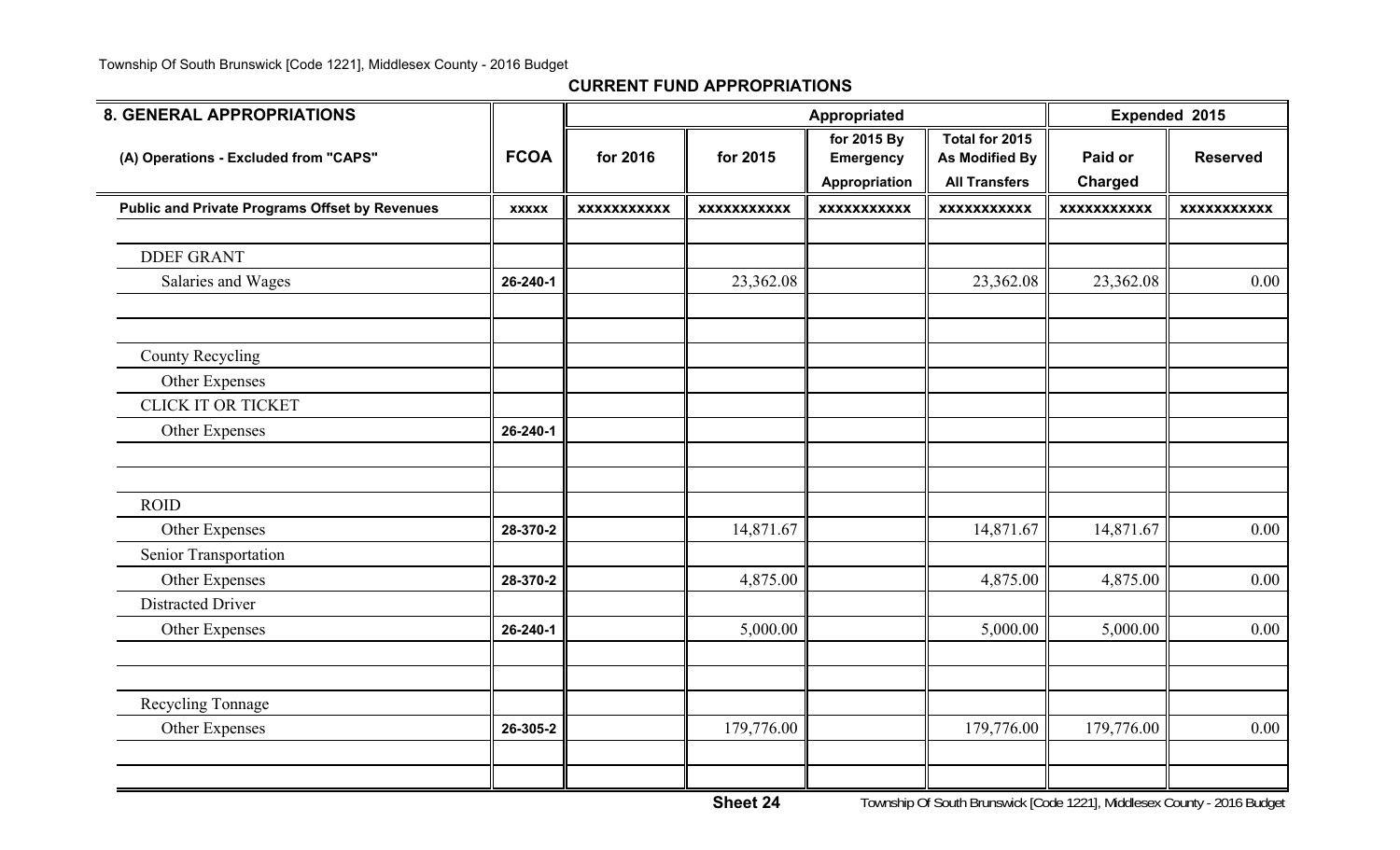[Extra Sheet]

| <b>8. GENERAL APPROPRIATIONS</b>                       |               |                    |                    | Appropriated                                     |                                                                 | Expended 2015             |                    |  |
|--------------------------------------------------------|---------------|--------------------|--------------------|--------------------------------------------------|-----------------------------------------------------------------|---------------------------|--------------------|--|
| (A) Operations - Excluded from "CAPS"                  | <b>FCOA</b>   | for 2016           | for 2015           | for 2015 By<br><b>Emergency</b><br>Appropriation | Total for 2015<br><b>As Modified By</b><br><b>All Transfers</b> | Paid or<br><b>Charged</b> | <b>Reserved</b>    |  |
| Public and Private Programs Offset by Revenues (contin | <b>XXXXXX</b> | <b>XXXXXXXXXXX</b> | <b>XXXXXXXXXXX</b> | <b>XXXXXXXXXXX</b>                               | <b>XXXXXXXXXXX</b>                                              | <b>XXXXXXXXXXX</b>        | <b>XXXXXXXXXXX</b> |  |
| Seat Belt                                              |               |                    |                    |                                                  |                                                                 |                           |                    |  |
| Other Expenses                                         | 25-240-2      |                    | 3,500.00           |                                                  | 3,500.00                                                        | 3,500.00                  | 0.00               |  |
|                                                        |               |                    |                    |                                                  |                                                                 |                           |                    |  |
| <b>Body Armor</b>                                      |               |                    |                    |                                                  |                                                                 |                           |                    |  |
| Other Expenses                                         | 25-240-2      |                    | 7,067.14           |                                                  | 7,067.14                                                        | 7,067.14                  | 0.00               |  |
|                                                        |               |                    |                    |                                                  |                                                                 |                           |                    |  |
|                                                        |               |                    |                    |                                                  |                                                                 |                           |                    |  |
| Vest Replacement                                       |               |                    |                    |                                                  |                                                                 |                           |                    |  |
| Other Expenses                                         | 25-240-2      |                    | 1,835.50           |                                                  | 1,835.50                                                        | 1,835.50                  | 0.00               |  |
| Ebola Monitoring                                       |               |                    |                    |                                                  |                                                                 |                           |                    |  |
| Salaries and Wages                                     | 27-330-1      |                    | 6,200.00           |                                                  | 6,200.00                                                        | 6,200.00                  | 0.00               |  |
| Culteral Heritage                                      |               |                    |                    |                                                  |                                                                 |                           |                    |  |
| Other Expenses                                         | 28-370-2      |                    | 1,800.00           |                                                  | 1,800.00                                                        | 1,800.00                  | 0.00               |  |
| Cops In Shops                                          |               |                    |                    |                                                  |                                                                 |                           |                    |  |
| Salaries and Wages                                     | 25-240-1      |                    | 2,800.00           |                                                  | 2,800.00                                                        | 2,800.00                  | 0.00               |  |
|                                                        |               |                    |                    |                                                  |                                                                 |                           |                    |  |
|                                                        |               |                    |                    |                                                  |                                                                 |                           |                    |  |
|                                                        |               |                    |                    |                                                  |                                                                 |                           |                    |  |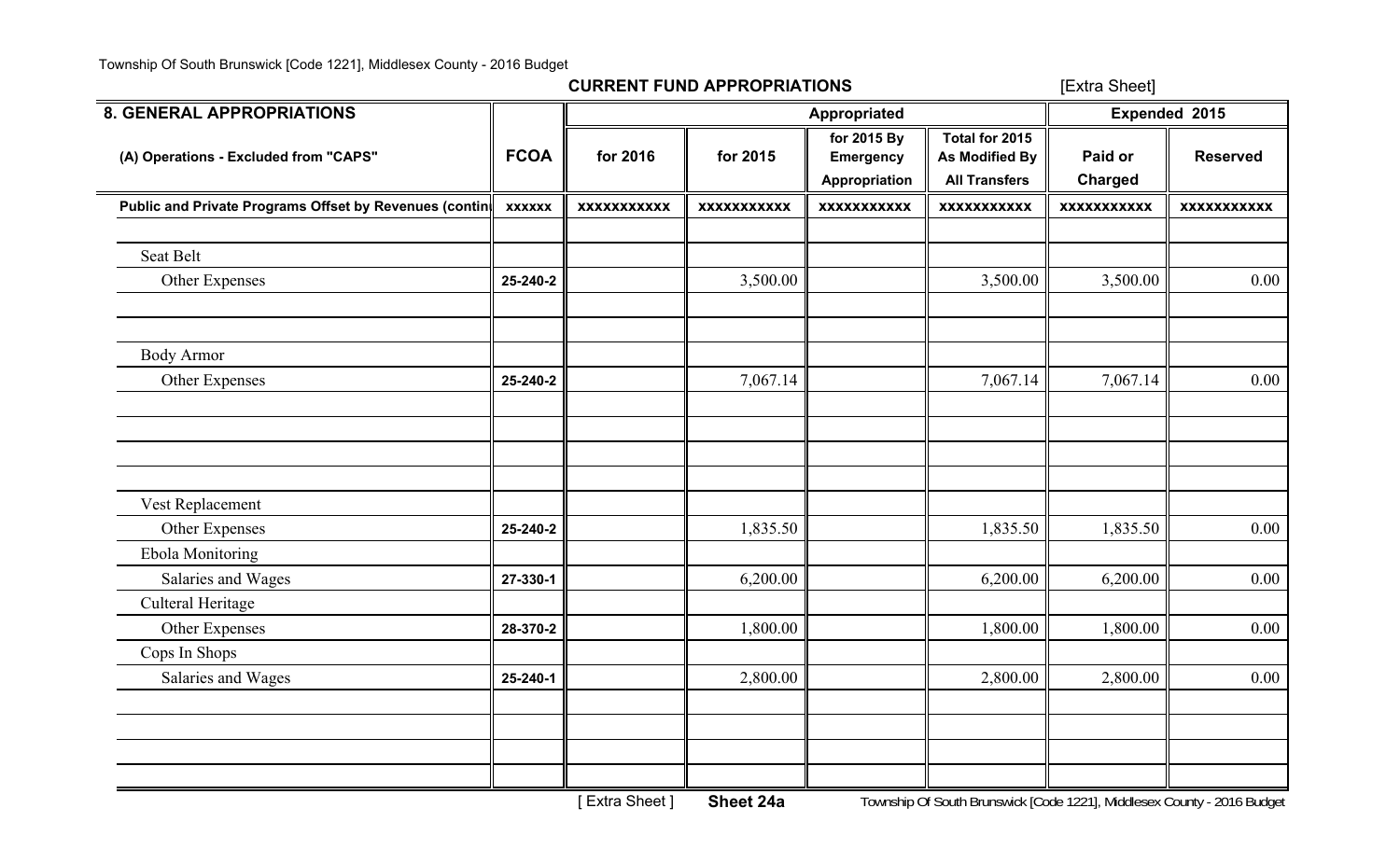[Extra Sheet]

| <b>8. GENERAL APPROPRIATIONS</b>                       |               |                    |                    | Appropriated                                     |                                                                 | Expended 2015             |                    |  |
|--------------------------------------------------------|---------------|--------------------|--------------------|--------------------------------------------------|-----------------------------------------------------------------|---------------------------|--------------------|--|
| (A) Operations - Excluded from "CAPS"                  | <b>FCOA</b>   | for 2016           | for 2015           | for 2015 By<br><b>Emergency</b><br>Appropriation | Total for 2015<br><b>As Modified By</b><br><b>All Transfers</b> | Paid or<br><b>Charged</b> | <b>Reserved</b>    |  |
| Public and Private Programs Offset by Revenues (contin | <b>XXXXXX</b> | <b>XXXXXXXXXXX</b> | <b>XXXXXXXXXXX</b> | <b>XXXXXXXXXXX</b>                               | <b>XXXXXXXXXXX</b>                                              | <b>XXXXXXXXXXX</b>        | <b>XXXXXXXXXXX</b> |  |
|                                                        |               |                    |                    |                                                  |                                                                 |                           |                    |  |
| <b>EMAA</b>                                            |               |                    |                    |                                                  |                                                                 |                           |                    |  |
| Other Expenses                                         | 26-240-2      |                    | 10,000.00          |                                                  | 10,000.00                                                       | 10,000.00                 | 0.00               |  |
|                                                        |               |                    |                    |                                                  |                                                                 |                           |                    |  |
|                                                        |               |                    |                    |                                                  |                                                                 |                           |                    |  |
|                                                        |               |                    |                    |                                                  |                                                                 |                           |                    |  |
|                                                        |               |                    |                    |                                                  |                                                                 |                           |                    |  |
|                                                        |               |                    |                    |                                                  |                                                                 |                           |                    |  |
|                                                        |               |                    |                    |                                                  |                                                                 |                           |                    |  |
| <b>Unappropriated Grants</b>                           |               |                    |                    |                                                  |                                                                 |                           |                    |  |
|                                                        |               |                    |                    |                                                  |                                                                 |                           |                    |  |
| County Recycling                                       | 26-305-2      | 24,307.99          | 48,614.00          |                                                  | 48,614.00                                                       | 48,614.00                 | 0.00               |  |
| Senior Transportation                                  | 28-370-2      | 3,250.00           | 6,500.00           |                                                  | 6,500.00                                                        | 6,500.00                  | 0.00               |  |
| <b>Body Armor</b>                                      | 25-240-2      |                    | 1,815.00           |                                                  | 1,815.00                                                        | 1,815.00                  | 0.00               |  |
| H1N1                                                   | 27-330-2      | 480.00             |                    |                                                  |                                                                 |                           |                    |  |
|                                                        |               |                    |                    |                                                  |                                                                 |                           |                    |  |
| <b>Clean Communities</b>                               |               |                    |                    |                                                  |                                                                 |                           |                    |  |
|                                                        |               |                    |                    |                                                  |                                                                 |                           | 0.00               |  |
| Other Expenses<br><b>Safe Corrridors</b>               | 26-290-2      |                    | 88,397.02          |                                                  | 88,397.02                                                       | 88,397.02                 |                    |  |
|                                                        |               |                    |                    |                                                  |                                                                 |                           |                    |  |
| Other Expenses                                         | 26-240-2      |                    | 12,991.66          |                                                  | 12,991.66                                                       | 12,991.66                 | 0.00               |  |
|                                                        |               |                    |                    |                                                  |                                                                 |                           |                    |  |
|                                                        |               |                    |                    |                                                  |                                                                 |                           |                    |  |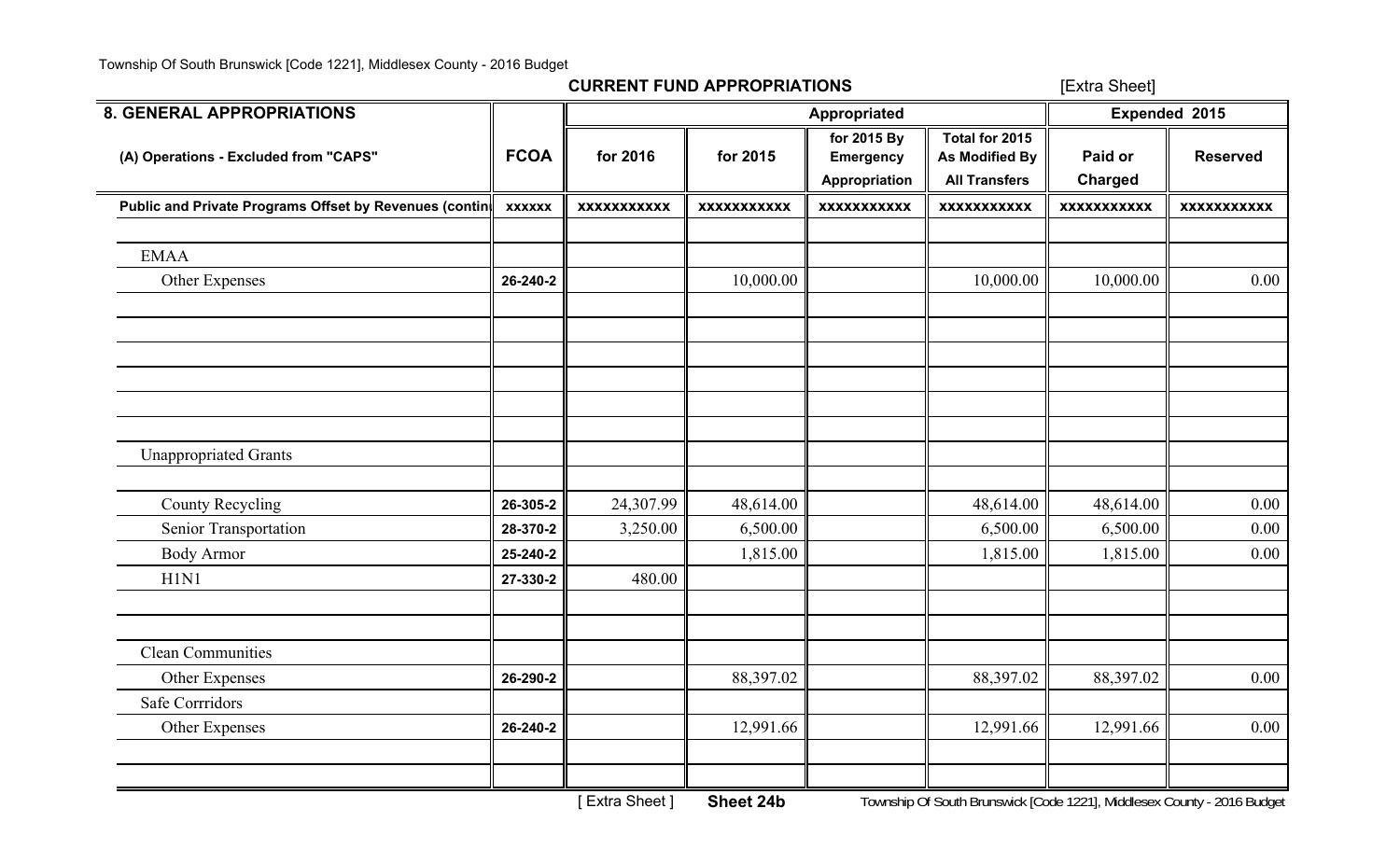| <b>8. GENERAL APPROPRIATIONS</b>                              |               |                    |                    | Appropriated                                     |                                                                 |                    | Expended 2015      |
|---------------------------------------------------------------|---------------|--------------------|--------------------|--------------------------------------------------|-----------------------------------------------------------------|--------------------|--------------------|
| (A) Operations - Excluded from "CAPS" (continued)             | <b>FCOA</b>   | for 2016           | for 2015           | for 2015 By<br><b>Emergency</b><br>Appropriation | Total for 2015<br><b>As Modified By</b><br><b>All Transfers</b> | Paid or<br>Charged | <b>Reserved</b>    |
| <b>Public and Private Programs Offset</b>                     |               |                    |                    |                                                  |                                                                 |                    |                    |
| by Revenues (continued)                                       | <b>XXXXXX</b> | <b>XXXXXXXXXXX</b> | <b>XXXXXXXXXXX</b> | <b>XXXXXXXXXXX</b>                               | <b>XXXXXXXXXXX</b>                                              | <b>XXXXXXXXXXX</b> | <b>XXXXXXXXXXX</b> |
|                                                               |               |                    |                    |                                                  |                                                                 |                    |                    |
|                                                               |               |                    |                    |                                                  |                                                                 |                    |                    |
|                                                               |               |                    |                    |                                                  |                                                                 |                    |                    |
|                                                               |               |                    |                    |                                                  |                                                                 |                    |                    |
|                                                               |               |                    |                    |                                                  |                                                                 |                    |                    |
|                                                               |               |                    |                    |                                                  |                                                                 |                    |                    |
|                                                               |               |                    |                    |                                                  |                                                                 |                    |                    |
|                                                               |               |                    |                    |                                                  |                                                                 |                    |                    |
|                                                               |               |                    |                    |                                                  |                                                                 |                    |                    |
|                                                               |               |                    |                    |                                                  |                                                                 |                    |                    |
|                                                               |               |                    |                    |                                                  |                                                                 |                    |                    |
|                                                               |               |                    |                    |                                                  |                                                                 |                    |                    |
|                                                               |               |                    |                    |                                                  |                                                                 |                    |                    |
|                                                               |               |                    |                    |                                                  |                                                                 |                    |                    |
|                                                               |               |                    |                    |                                                  |                                                                 |                    |                    |
|                                                               |               |                    |                    |                                                  |                                                                 |                    |                    |
| <b>Total Public and Private Programs Offset</b><br>by Revenue | 40-999        | 28,037.99          | 419,405.07         | 0.00                                             | 419,405.07                                                      | 419,405.07         | 0.00               |
|                                                               |               |                    |                    |                                                  |                                                                 |                    |                    |
| <b>Total Operations - Excluded from "CAPS"</b>                | 34-305        | 3,745,203.99       | 3,854,150.07       | 0.00                                             | 3,868,150.07                                                    | 3,717,568.15       | 150,581.92         |
| Detail:                                                       |               |                    |                    |                                                  |                                                                 |                    |                    |
| <b>Salaries &amp; Wages</b>                                   | 34-305-1      | 2,248,000.00       | 2,148,332.08       | 0.00                                             | 2,148,332.08                                                    | 2,111,632.98       | 36,699.10          |
| <b>Other Expenses</b>                                         | 34-305-2      | 1,497,203.99       | 1,705,817.99       | 0.00                                             | 1,719,817.99                                                    | 1,605,935.17       | 113,882.82         |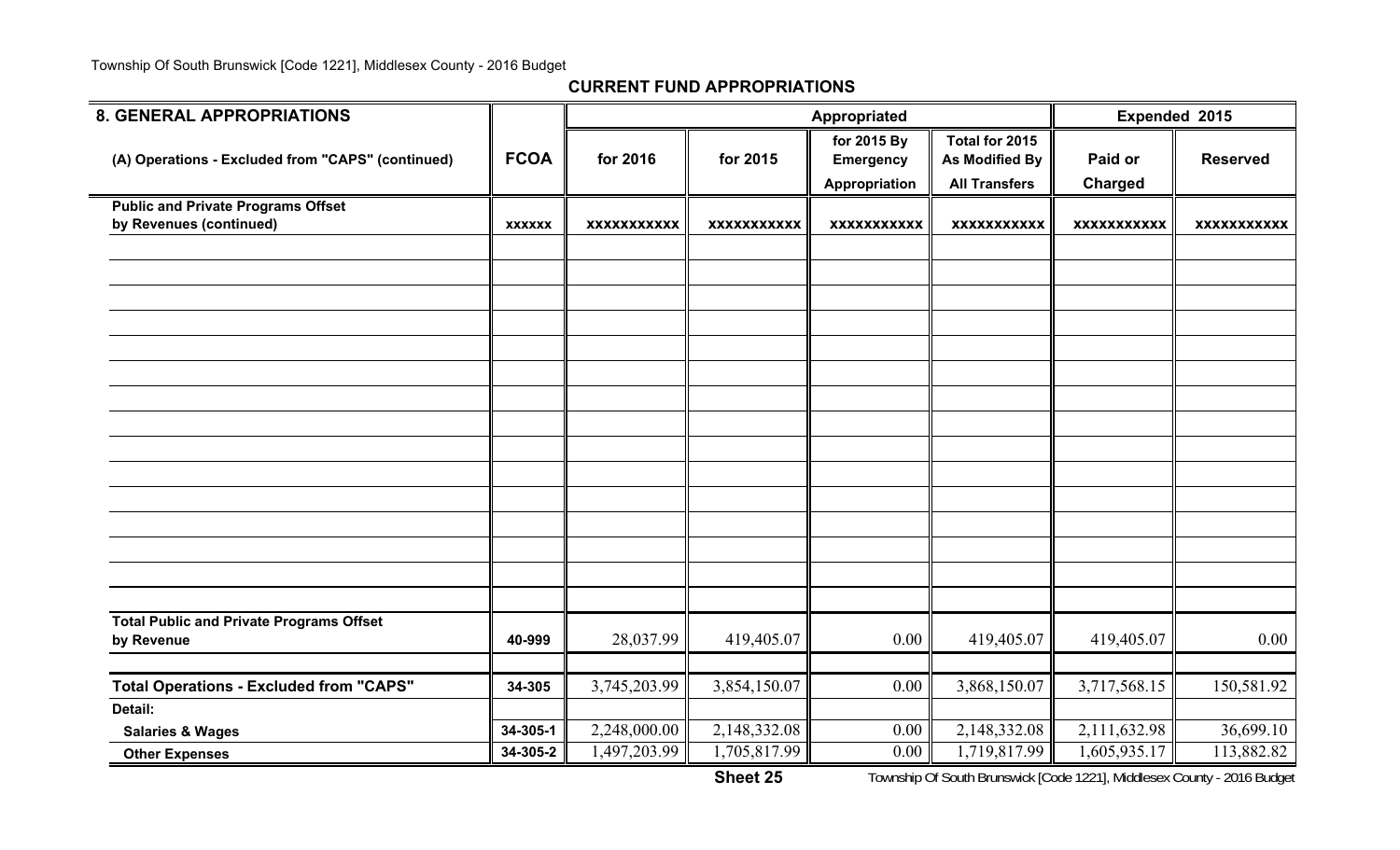| 8. GENERAL APPROPRIATIONS                       |             |            |            | Appropriated                                     |                                                                 | Expended 2015             |                 |
|-------------------------------------------------|-------------|------------|------------|--------------------------------------------------|-----------------------------------------------------------------|---------------------------|-----------------|
| (C) Capital Improvements - Excluded from "CAPS" | <b>FCOA</b> | for 2016   | for 2015   | for 2015 By<br><b>Emergency</b><br>Appropriation | Total for 2015<br><b>As Modified By</b><br><b>All Transfers</b> | Paid or<br><b>Charged</b> | <b>Reserved</b> |
| <b>Down Payments on Improvements</b>            | 44-902      |            |            |                                                  |                                                                 |                           |                 |
| <b>Capital Improvement Fund</b>                 | 44-901      | 100,000.00 | 100,000.00 | <b>XXXXXXXXXX</b>                                | 100,000.00                                                      | 100,000.00                | $0.00\,$        |
|                                                 |             |            |            |                                                  |                                                                 |                           |                 |
|                                                 |             |            |            |                                                  |                                                                 |                           |                 |
|                                                 |             |            |            |                                                  |                                                                 |                           |                 |
|                                                 |             |            |            |                                                  |                                                                 |                           |                 |
|                                                 |             |            |            |                                                  |                                                                 |                           |                 |
|                                                 |             |            |            |                                                  |                                                                 |                           |                 |
|                                                 |             |            |            |                                                  |                                                                 |                           |                 |
|                                                 |             |            |            |                                                  |                                                                 |                           |                 |
|                                                 |             |            |            |                                                  |                                                                 |                           |                 |
|                                                 |             |            |            |                                                  |                                                                 |                           |                 |
|                                                 |             |            |            |                                                  |                                                                 |                           |                 |
|                                                 |             |            |            |                                                  |                                                                 |                           |                 |
|                                                 |             |            |            |                                                  |                                                                 |                           |                 |
|                                                 |             |            |            |                                                  |                                                                 |                           |                 |
|                                                 |             |            |            |                                                  |                                                                 |                           |                 |
|                                                 |             |            |            |                                                  |                                                                 |                           |                 |
|                                                 |             |            |            |                                                  |                                                                 |                           |                 |
|                                                 |             |            |            |                                                  |                                                                 |                           |                 |
|                                                 |             |            |            |                                                  |                                                                 |                           |                 |
|                                                 |             |            |            |                                                  |                                                                 |                           |                 |
|                                                 |             |            |            |                                                  |                                                                 |                           |                 |
|                                                 |             |            |            |                                                  |                                                                 |                           |                 |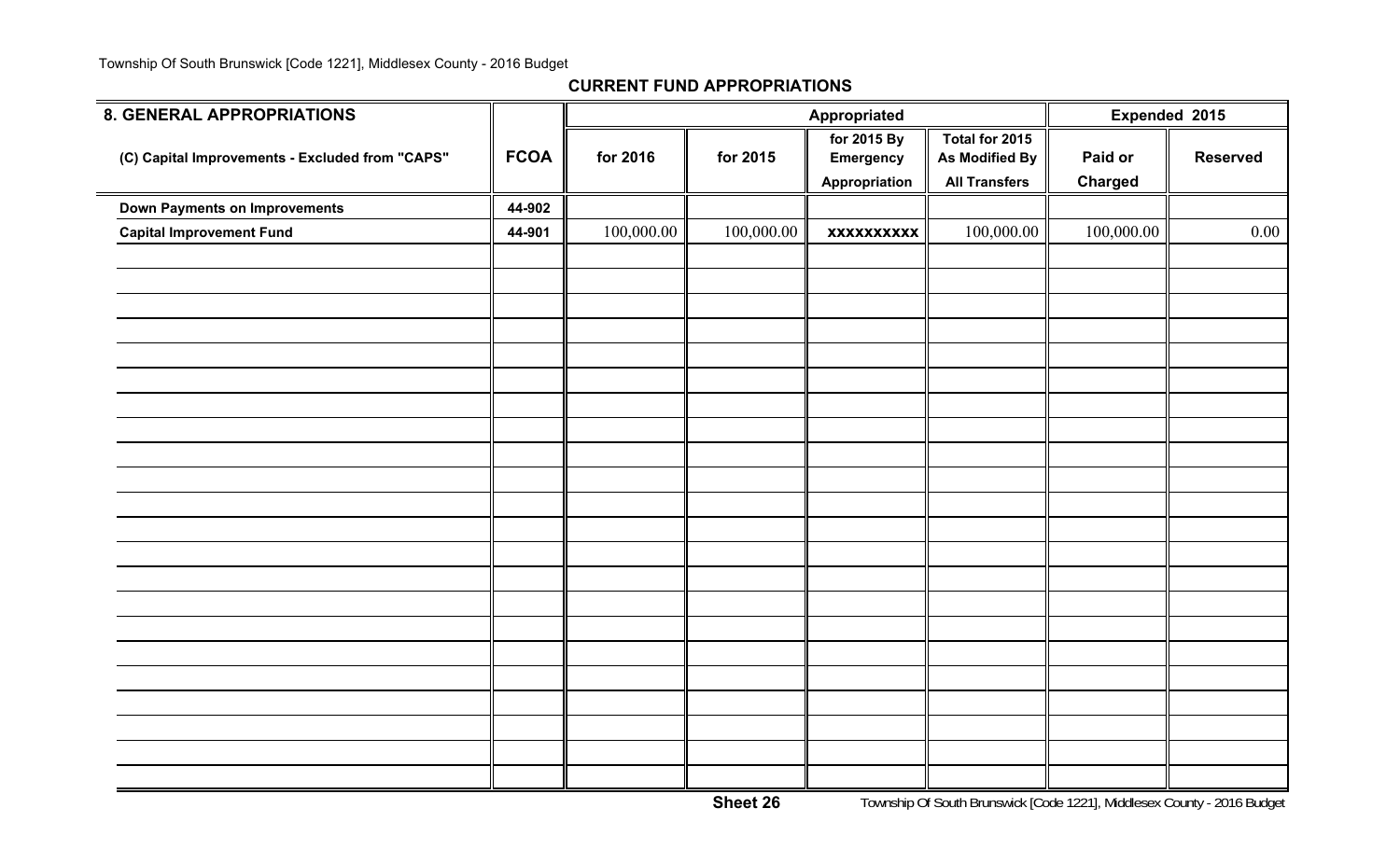| <b>8. GENERAL APPROPRIATIONS</b>                         |               |                    |                    | Appropriated                                     |                                                          |                           | Expended 2015      |
|----------------------------------------------------------|---------------|--------------------|--------------------|--------------------------------------------------|----------------------------------------------------------|---------------------------|--------------------|
| (C) Capital Improvements - Excluded from "CAPS"          | <b>FCOA</b>   | for 2016           | for 2015           | for 2015 By<br><b>Emergency</b><br>Appropriation | Total for 2015<br>As Modified By<br><b>All Transfers</b> | Paid or<br><b>Charged</b> | <b>Reserved</b>    |
|                                                          |               |                    |                    |                                                  |                                                          |                           |                    |
|                                                          |               |                    |                    |                                                  |                                                          |                           |                    |
|                                                          |               |                    |                    |                                                  |                                                          |                           |                    |
|                                                          |               |                    |                    |                                                  |                                                          |                           |                    |
| <b>Public and Private Programs Offset by Revenues:</b>   | <b>XXXXXX</b> | <b>XXXXXXXXXXX</b> | <b>XXXXXXXXXXX</b> | <b>XXXXXXXXXXX</b>                               | <b>XXXXXXXXXXX</b>                                       | <b>XXXXXXXXXXX</b>        | <b>XXXXXXXXXXX</b> |
| New Jersey DOT Trust Fund Authority Act                  | 41-865        |                    |                    |                                                  |                                                          |                           |                    |
|                                                          |               |                    |                    |                                                  |                                                          |                           |                    |
|                                                          |               |                    |                    |                                                  |                                                          |                           |                    |
|                                                          |               |                    |                    |                                                  |                                                          |                           |                    |
|                                                          |               |                    |                    |                                                  |                                                          |                           |                    |
|                                                          |               |                    |                    |                                                  |                                                          |                           |                    |
|                                                          |               |                    |                    |                                                  |                                                          |                           |                    |
|                                                          |               |                    |                    |                                                  |                                                          |                           |                    |
|                                                          |               |                    |                    |                                                  |                                                          |                           |                    |
|                                                          |               |                    |                    |                                                  |                                                          |                           |                    |
|                                                          |               |                    |                    |                                                  |                                                          |                           |                    |
|                                                          |               |                    |                    |                                                  |                                                          |                           |                    |
|                                                          |               |                    |                    |                                                  |                                                          |                           |                    |
|                                                          |               |                    |                    |                                                  |                                                          |                           |                    |
|                                                          |               |                    |                    |                                                  |                                                          |                           |                    |
| <b>Total Capital Improvements - Excluded from "CAPS"</b> | 44-999        | 100,000.00         | 100,000.00         | 0.00                                             | 100,000.00                                               | 100,000.00                | 0.00               |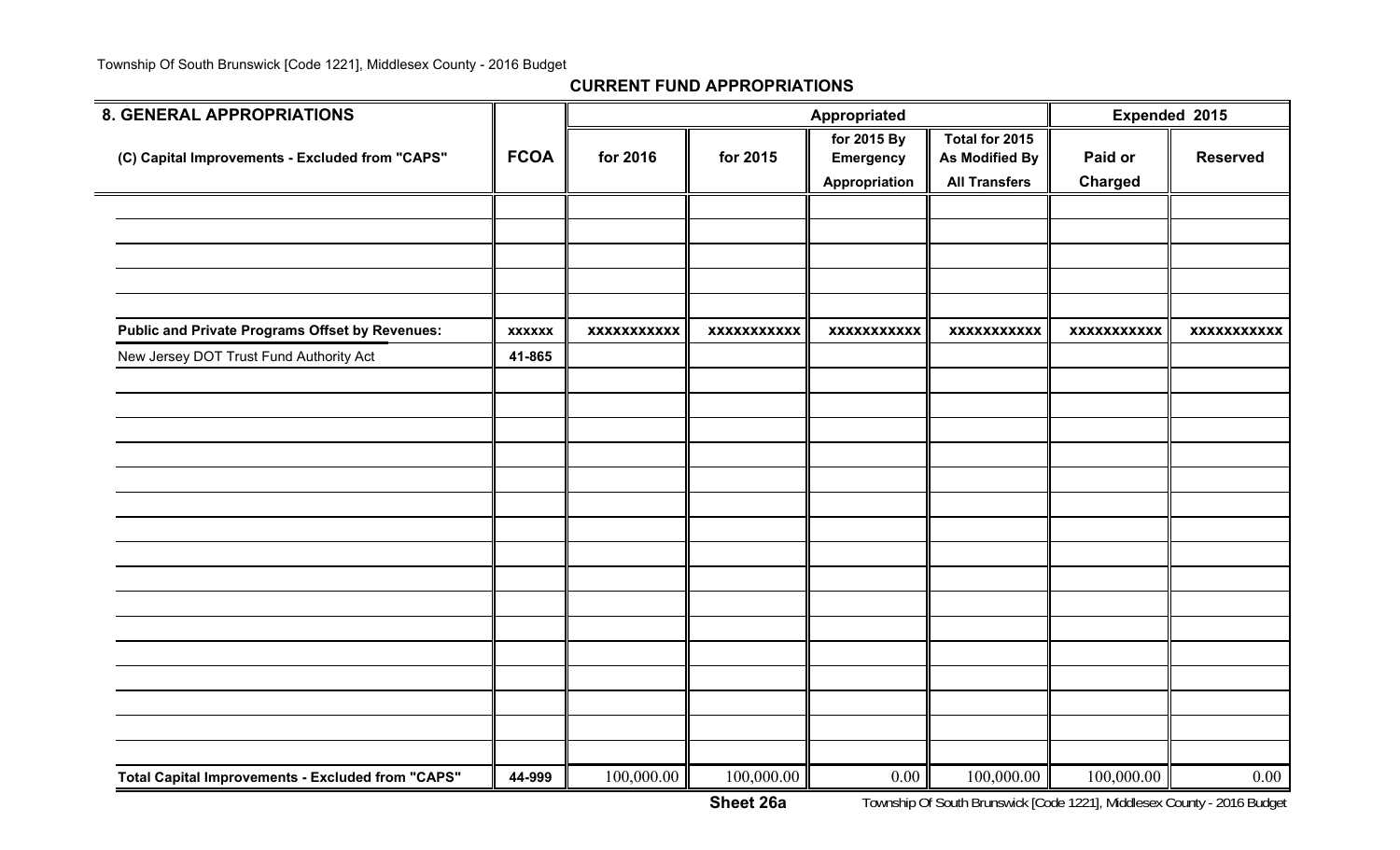| <b>8. GENERAL APPROPRIATIONS</b>                           |               |                    |                    | Appropriated       |                       | Expended 2015      |                    |
|------------------------------------------------------------|---------------|--------------------|--------------------|--------------------|-----------------------|--------------------|--------------------|
|                                                            |               |                    |                    | for 2015 By        | Total for 2015        |                    |                    |
| (D) Municipal Debt Service - Excluded from "CAPS"          | <b>FCOA</b>   | for 2016           | for 2015           | <b>Emergency</b>   | <b>As Modified By</b> | Paid or            | <b>Reserved</b>    |
|                                                            |               |                    |                    | Appropriation      | <b>All Transfers</b>  | Charged            |                    |
| Payment of Bond Principal                                  | 45-920        | 4,423,500.50       | 4,440,714.00       |                    | 4,440,714.00          | 4,440,714.00       | <b>XXXXXXXXXXX</b> |
| Payment of Bond Antic. Notes and Capital Notes             | 45-925        |                    |                    |                    |                       |                    | <b>XXXXXXXXXXX</b> |
| Interest on Bonds                                          | 45-930        | 1,052,375.00       | 1,273,750.00       |                    | 1,273,750.00          | 1,273,750.00       | <b>XXXXXXXXXXX</b> |
| Interest on Notes                                          | 45-935        | 9,015.00           | 8,970.00           |                    | 8,970.00              | 8,945.08           | <b>XXXXXXXXXXX</b> |
| <b>Green Trust Loan Program:</b>                           | <b>XXXXXX</b> | <b>XXXXXXXXXXX</b> | <b>XXXXXXXXXXX</b> | <b>XXXXXXXXXXX</b> | <b>XXXXXXXXXXX</b>    | <b>XXXXXXXXXXX</b> | <b>XXXXXXXXXXX</b> |
| Loan Repayments for Principal and Interest                 | 45-940        |                    |                    |                    |                       |                    | <b>XXXXXXXXXXX</b> |
|                                                            |               |                    |                    |                    |                       |                    | <b>XXXXXXXXXXX</b> |
|                                                            |               |                    |                    |                    |                       |                    | <b>XXXXXXXXXXX</b> |
|                                                            |               |                    |                    |                    |                       |                    | <b>XXXXXXXXXXX</b> |
|                                                            |               |                    |                    |                    |                       |                    | <b>XXXXXXXXXXX</b> |
|                                                            |               |                    |                    |                    |                       |                    | <b>XXXXXXXXXXX</b> |
|                                                            |               |                    |                    |                    |                       |                    | <b>XXXXXXXXXXX</b> |
|                                                            |               |                    |                    |                    |                       |                    | <b>XXXXXXXXXXX</b> |
|                                                            |               |                    |                    |                    |                       |                    | <b>XXXXXXXXXXX</b> |
|                                                            |               |                    |                    |                    |                       |                    | <b>XXXXXXXXXXX</b> |
|                                                            |               |                    |                    |                    |                       |                    | <b>XXXXXXXXXXX</b> |
|                                                            |               |                    |                    |                    |                       |                    | <b>XXXXXXXXXXX</b> |
|                                                            |               |                    |                    |                    |                       |                    | <b>XXXXXXXXXXX</b> |
|                                                            | 45-941        |                    |                    |                    |                       |                    | <b>XXXXXXXXXXX</b> |
|                                                            | 45-941        |                    |                    |                    |                       |                    | <b>XXXXXXXXXXX</b> |
| Capital Lease Obligations Approved After 7/1/2007          |               |                    |                    |                    |                       |                    | <b>XXXXXXXXXXX</b> |
| Principal                                                  | 45-941        | 425,980.00         | 269,811.07         |                    | 269,811.07            | 269,811.07         | <b>XXXXXXXXXXX</b> |
| Interest                                                   | 45-941        | 17,500.00          | 17,564.89          |                    | 17,564.89             | 17,564.89          | <b>XXXXXXXXXXX</b> |
| <b>Total Municipal Debt Service - Excluded from "CAPS"</b> | 45-999        | 5,928,370.50       | 6,010,809.96       | 0.00               | 6,010,809.96          | 6,010,785.04       | <b>XXXXXXXXXXX</b> |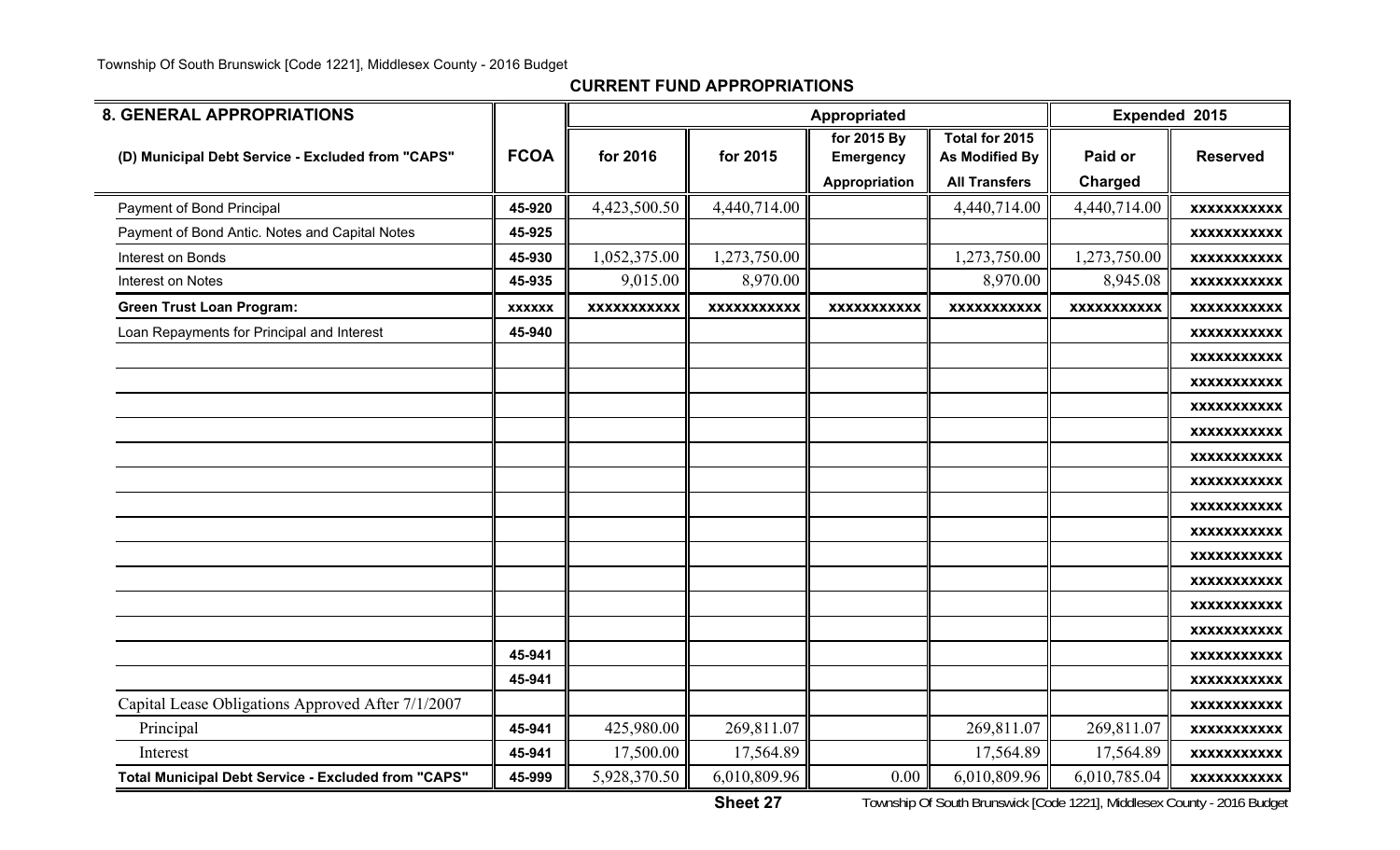**CURRENT FUND APPROPRIATIONS**

| <b>8. GENERAL APPROPRIATIONS</b>                                                               |              |                    | Appropriated       |                                                         | Expended 2015                                            |                    |                    |
|------------------------------------------------------------------------------------------------|--------------|--------------------|--------------------|---------------------------------------------------------|----------------------------------------------------------|--------------------|--------------------|
| (E) Deferred Charges - Municipal -<br><b>Excluded from "CAPS"</b>                              | <b>FCOA</b>  | for 2016           | for 2015           | for 2015 By<br><b>Emergency</b><br><b>Appropriation</b> | Total for 2015<br>As Modified By<br><b>All Transfers</b> | Paid or<br>Charged | <b>Reserved</b>    |
| (1) DEFERRED CHARGES:                                                                          | <b>XXXXX</b> | <b>XXXXXXXXXXX</b> | <b>XXXXXXXXXXX</b> | <b>XXXXXXXXXXX</b>                                      | <b>XXXXXXXXXXX</b>                                       | <b>XXXXXXXXXXX</b> | <b>XXXXXXXXXXX</b> |
| <b>Emergency Authorizations</b>                                                                | 46-870       |                    |                    | XXXXXXXXXXX                                             |                                                          |                    | XXXXXXXXXXX        |
| <b>Special Emergency Authorizations-</b><br>5 Years (N.J.S. 40A:4-55)                          | 46-875       | 430,000.00         | 835,000.00         | <b>XXXXXXXXXXX</b>                                      | 835,000.00                                               | 835,000.00         | <b>XXXXXXXXXXX</b> |
| <b>Special Emergency Authorizations-</b><br>3 Years (N.J.S. 40A:4-55.1 & 40A:4-55.13)          | 46-871       |                    |                    | XXXXXXXXXXX                                             |                                                          |                    | <b>XXXXXXXXXXX</b> |
| Defered Charges to Future Taxation Unfunded                                                    | 46-872       |                    |                    | XXXXXXXXXXX                                             |                                                          |                    | XXXXXXXXXXX        |
|                                                                                                |              |                    |                    | <b>XXXXXXXXXXX</b>                                      |                                                          |                    | <b>XXXXXXXXXXX</b> |
|                                                                                                |              |                    |                    | <b>XXXXXXXXXXX</b>                                      |                                                          |                    | <b>XXXXXXXXXXX</b> |
|                                                                                                |              |                    |                    | XXXXXXXXXXX                                             |                                                          |                    | <b>XXXXXXXXXXX</b> |
|                                                                                                |              |                    |                    | <b>XXXXXXXXXXX</b>                                      |                                                          |                    | <b>XXXXXXXXXXX</b> |
|                                                                                                |              |                    |                    | XXXXXXXXXXX                                             |                                                          |                    | <b>XXXXXXXXXXX</b> |
|                                                                                                |              |                    |                    | <b>XXXXXXXXXXX</b>                                      |                                                          |                    | <b>XXXXXXXXXXX</b> |
|                                                                                                |              |                    |                    | <b>XXXXXXXXXXX</b>                                      |                                                          |                    | <b>XXXXXXXXXXX</b> |
|                                                                                                |              |                    |                    | <b>XXXXXXXXXXX</b>                                      |                                                          |                    | <b>XXXXXXXXXXX</b> |
|                                                                                                |              |                    |                    | <b>XXXXXXXXXXX</b>                                      |                                                          |                    | <b>XXXXXXXXXXX</b> |
| Total Deferred Charges - Municipal -<br><b>Excluded from "CAPS"</b>                            | 46-999       | 430,000.00         | 835,000.00         | <b>XXXXXXXXXXX</b>                                      | 835,000.00                                               | 835,000.00         | XXXXXXXXXXX        |
| (F) Judgements (N.J.S. 40A:4-45.3cc)                                                           | 37-480       |                    |                    |                                                         |                                                          |                    | <b>XXXXXXXXXXX</b> |
| (N) Transferred to Board of Education for Use of<br>Local Schools (N.J.S.A. 40:48-17.1 & 17.3) | 29-405       |                    |                    | XXXXXXXXXXX                                             |                                                          |                    | XXXXXXXXXXX        |
|                                                                                                |              |                    |                    | XXXXXXXXXXX                                             |                                                          |                    | XXXXXXXXXX         |
| (G) With Prior Consent of Local Finance Board:<br><b>Cash Deficit of Preceeding Year</b>       | 46-885       |                    |                    | <b>XXXXXXXXXXX</b>                                      |                                                          |                    | XXXXXXXXXXX        |
|                                                                                                |              |                    |                    | <b>XXXXXXXXXXX</b>                                      |                                                          |                    | <b>XXXXXXXXXXX</b> |
| (H-2) Total General Appropriations for Municipal                                               |              |                    |                    |                                                         |                                                          |                    |                    |
| <b>Purposes Excluded from "CAPS"</b>                                                           | 34-309       | 10,203,574.49      | 10,799,960.03      | $0.00\,$                                                | 10,813,960.03                                            | 10,663,353.19      | 150,581.92         |

**Sheet 28**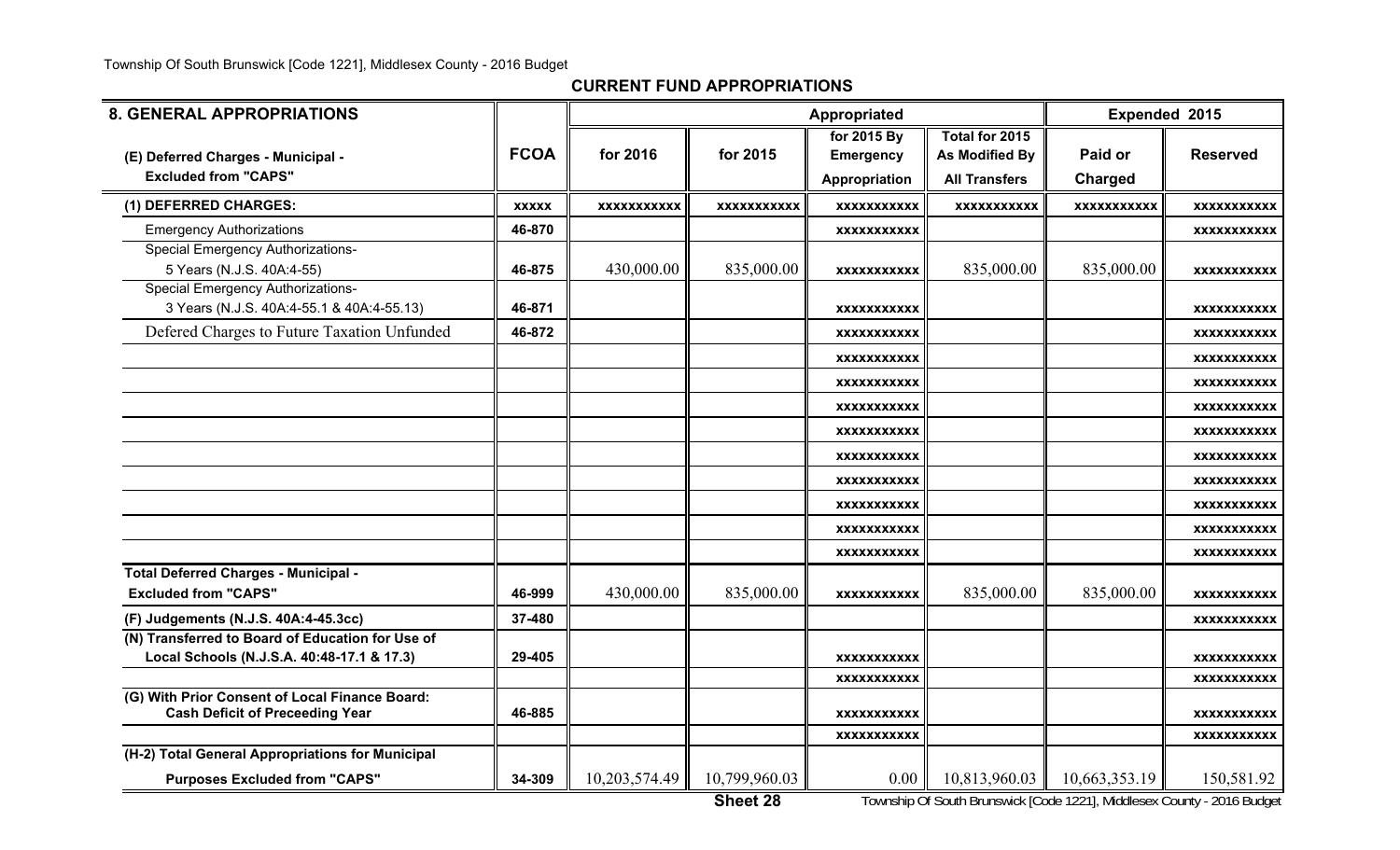| <b>8. GENERAL APPROPRIATIONS</b>                                                              |               |                    |               | Appropriated       |                       | Expended 2015 |                    |
|-----------------------------------------------------------------------------------------------|---------------|--------------------|---------------|--------------------|-----------------------|---------------|--------------------|
|                                                                                               |               |                    |               | for 2015 By        | Total for 2015        |               |                    |
|                                                                                               | <b>FCOA</b>   | for 2016           | for 2015      | <b>Emergency</b>   | <b>As Modified By</b> | Paid or       | <b>Reserved</b>    |
|                                                                                               |               |                    |               | Appropriation      | <b>All Transfers</b>  | Charged       |                    |
| For Local District School Purposes -                                                          |               |                    |               |                    |                       |               |                    |
| <b>Excluded from "CAPS"</b>                                                                   | <b>XXXXXX</b> | <b>XXXXXXXX.XX</b> | XXXXXXXX.XX   | XXXXXXXX.XX        | XXXXXXXX.XX           | XXXXXXXX.XX   | XXXXXXXX.XX        |
| (I) Type 1 District School Debt Service                                                       | <b>XXXXXX</b> | XXXXXXXX.XX        | XXXXXXXX.XX   | XXXXXXXX.XX        | XXXXXXXX.XX           | XXXXXXXX.XX   | XXXXXXXX.XX        |
| Payment of Bond Principal                                                                     | 48-920        |                    |               |                    |                       |               | XXXXXXXX.XX        |
| Payment of Bond Anticipation Notes                                                            | 48-925        |                    |               |                    |                       |               | XXXXXXXX.XX        |
| Interest on Bonds                                                                             | 48-930        |                    |               |                    |                       |               | XXXXXXXX.XX        |
| Interest on Notes                                                                             | 48-935        |                    |               |                    |                       |               | XXXXXXXX.XX        |
|                                                                                               |               |                    |               |                    |                       |               | XXXXXXXX.XX        |
|                                                                                               |               |                    |               |                    |                       |               | XXXXXXXX.XX        |
| <b>Total of Type 1 District School Debt Service</b>                                           |               |                    |               |                    |                       |               |                    |
| - Excluded from "CAPS"                                                                        | 48-999        | 0.00               | 0.00          | 0.00               | 0.00                  | 0.00          | <b>XXXXXXXX.XX</b> |
| (J) Deferred Charges and Statutory Expenditures -                                             |               |                    |               |                    |                       |               |                    |
| <b>Local School - Excluded from "CAPS"</b>                                                    | <b>XXXXXX</b> | XXXXXXXX.XX        | XXXXXXXX.XX   | XXXXXXXX.XX        | <b>XXXXXXXX.XX</b>    | XXXXXXXX.XX   | XXXXXXXX.XX        |
| <b>Emergency Authorizations - Schools</b>                                                     | 29-406        |                    |               | XXXXXXXX.XX        |                       |               | <b>XXXXXXXX.XX</b> |
| Capital Project for Land, Building or Equipment                                               |               |                    |               |                    |                       |               |                    |
| N.J.S. 18A:22-20                                                                              | 29-407        |                    |               |                    |                       |               | <b>XXXXXXXX.XX</b> |
| Total of Deferred Charges and Statutory Expen-<br>ditures-Local School - Excluded from "CAPS" | 29-409        | 0.00               | 0.00          | 0.00               | 0.00                  | 0.00          | <b>XXXXXXXX.XX</b> |
| (K) Total Municipal Appropriations for Local District School                                  |               |                    |               |                    |                       |               |                    |
| Purposes {Item (I) and (J)} - Excluded from "CAPS"                                            | 29-410        | 0.00               | 0.00          | 0.00               | 0.00                  | 0.00          | <b>XXXXXXXX.XX</b> |
| (O) Total General Appropriations - Excluded from<br>"CAPS"                                    | 34-399        | 10,203,574.49      | 10,799,960.03 | 0.00               | 10,813,960.03         | 10,663,353.19 | 150,581.92         |
|                                                                                               |               |                    |               |                    |                       |               |                    |
| (L) Subtotal General Appropriations<br>${Items (H-1) and (O)}$                                | 34-400        | 50,544,622.78      | 48,943,062.55 | 375,000.00         | 49,318,062.55         | 48,827,947.23 | 490,090.40         |
| (M) Reserve for Uncollected Taxes                                                             | 50-899        | 1,810,644.93       | 1,435,388.95  | <b>XXXXXXXX.XX</b> | 1,435,388.95          | 1,435,388.95  | <b>XXXXXXXX.XX</b> |
| 9. Total General Appropriations                                                               | 34-499        | 52, 355, 267. 71   | 50,378,451.50 | 375,000.00         | 50,753,451.50         | 50,263,336.18 | 490,090.40         |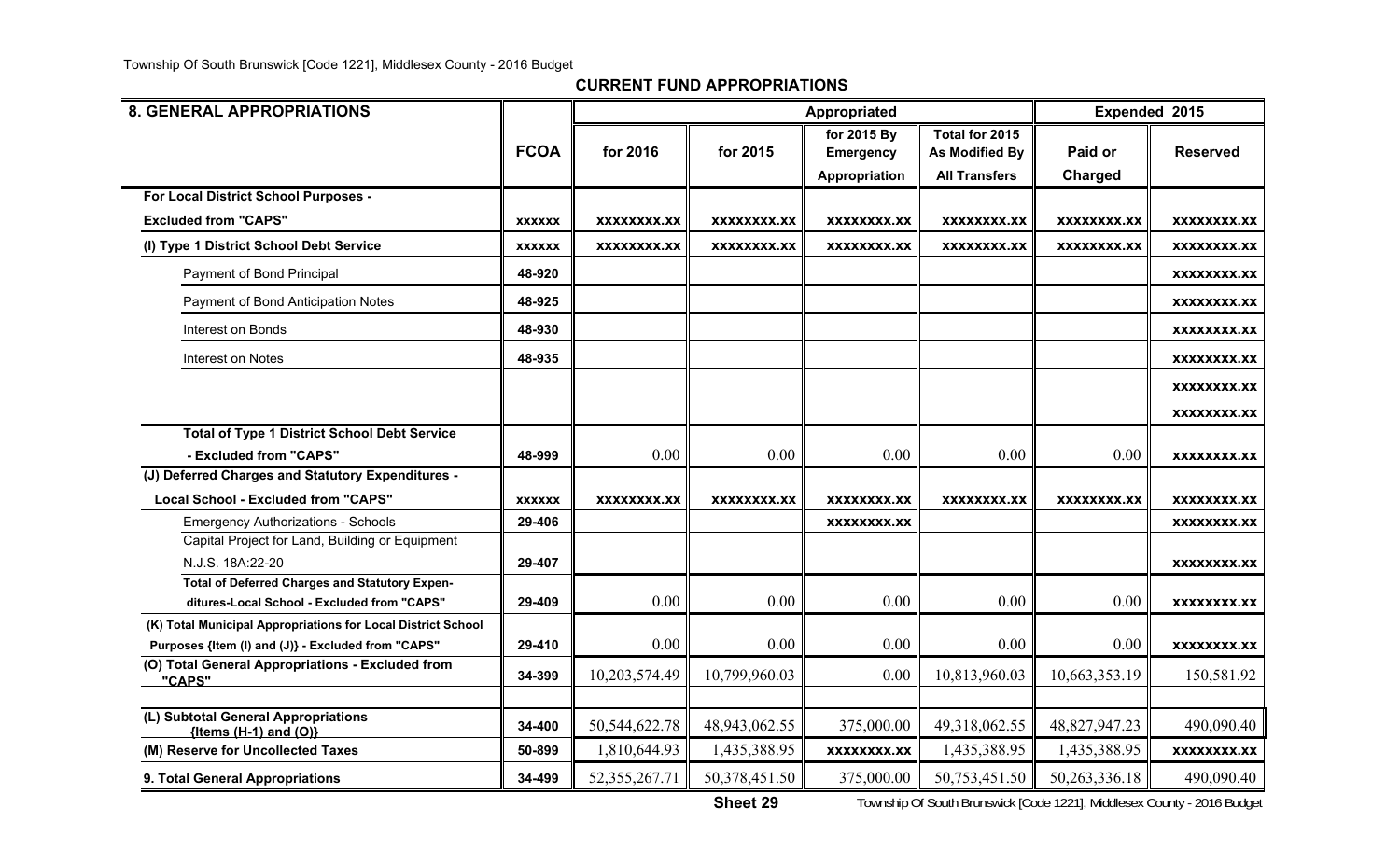| <b>8. GENERAL APPROPRIATIONS</b>                      |               |                  |                    | Appropriated                                     |                                                                 | Expended 2015      |                    |  |
|-------------------------------------------------------|---------------|------------------|--------------------|--------------------------------------------------|-----------------------------------------------------------------|--------------------|--------------------|--|
| <b>Summary of Appropriations</b>                      | <b>FCOA</b>   | for 2016         | for 2015           | for 2015 By<br><b>Emergency</b><br>Appropriation | Total for 2015<br><b>As Modified By</b><br><b>All Transfers</b> | Paid or<br>Charged | <b>Reserved</b>    |  |
| (H-1) Total General Appropriations for                |               |                  |                    |                                                  |                                                                 |                    |                    |  |
| <b>Municipal Purposes within "CAPS"</b>               | 34-299        | 40,341,048.29    | 38, 143, 102.52    | 375,000.00                                       | 38,504,102.52                                                   | 38, 164, 594.04    | 339,508.48         |  |
|                                                       | <b>XXXXXX</b> |                  |                    | <b>XXXXXXXX.XX</b>                               |                                                                 |                    | <b>XXXXXXXX.XX</b> |  |
| <b>Operations - Excluded from "CAPS"</b><br>(A)       | <b>XXXXXX</b> | XXXXXXXX.XX      | <b>XXXXXXXX.XX</b> | <b>XXXXXXXX.XX</b>                               | <b>XXXXXXXX.XX</b>                                              | <b>XXXXXXXX.XX</b> | XXXXXXXX.XX        |  |
| <b>Other Operations</b>                               | 34-300        | 3,241,166.00     | 2,958,745.00       | 0.00                                             | 2,972,745.00                                                    | 2,822,163.08       | 150,581.92         |  |
| <b>Uniform Construction Code</b>                      | 22-999        | 0.00             | 0.00               | 0.00                                             | 0.00                                                            | 0.00               | 0.00               |  |
| <b>Shared Service Agreements</b>                      | 42-999        | 476,000.00       | 476,000.00         | 0.00                                             | 476,000.00                                                      | 476,000.00         | 0.00               |  |
| <b>Additional Appropriations Offset by Revs.</b>      | 34-303        | 0.00             | 0.00               | 0.00                                             | 0.00                                                            | 0.00               | 0.00               |  |
| Public & Private Progs Offset by Revs.                | 40-999        | 28,037.99        | 419,405.07         | 0.00                                             | 419,405.07                                                      | 419,405.07         | 0.00               |  |
| <b>Total Operations - Excluded from "CAPS"</b>        | 34-305        | 3,745,203.99     | 3,854,150.07       | 0.00                                             | 3,868,150.07                                                    | 3,717,568.15       | 150,581.92         |  |
| <b>Capital Improvements</b><br>(C)                    | 44-999        | 100,000.00       | 100,000.00         | 0.00                                             | 100,000.00                                                      | 100,000.00         | 0.00               |  |
| <b>Municipal Debt Service</b><br>(D)                  | 45-999        | 5,928,370.50     | 6,010,809.96       | 0.00                                             | 6,010,809.96                                                    | 6,010,785.04       | <b>XXXXXXX.XX</b>  |  |
| <b>Total Deferred Charges (Sheets 28 only)</b><br>(E) | 46-999        | 430,000.00       | 835,000.00         | <b>XXXXXXX.XX</b>                                | 835,000.00                                                      | 835,000.00         | <b>XXXXXXXXXXX</b> |  |
| <b>Judgements</b><br>(F)                              | 37-480        | 0.00             | 0.00               | 0.00                                             | 0.00                                                            | 0.00               | 0.00               |  |
| <b>Cash Deficit</b><br>(G)                            | 46-885        | 0.00             | 0.00               | <b>XXXXXXX.XX</b>                                | 0.00                                                            | 0.00               | <b>XXXXXXX.XX</b>  |  |
| <b>Local District School Purposes</b><br>(K)          | 29-410        | 0.00             | 0.00               | 0.00                                             | 0.00                                                            | 0.00               | <b>XXXXXXX.XX</b>  |  |
| <b>Transferred to Board of Education</b><br>(N)       | 29-405        | 0.00             | 0.00               | <b>XXXXXXX.XX</b>                                | 0.00                                                            | 0.00               | <b>XXXXXXX.XX</b>  |  |
| <b>Reserve for Uncollected Taxes</b><br>(M)           | 50-899        | 1,810,644.93     | 1,435,388.95       | <b>XXXXXXX.XX</b>                                | 1,435,388.95                                                    | 1,435,388.95       | <b>XXXXXXX.XX</b>  |  |
| <b>Total General Appropriations</b>                   | 34-499        | 52, 355, 267. 71 | 50,378,451.50      | 375,000.00                                       | 50,753,451.50                                                   | 50, 263, 336. 18   | 490,090.40         |  |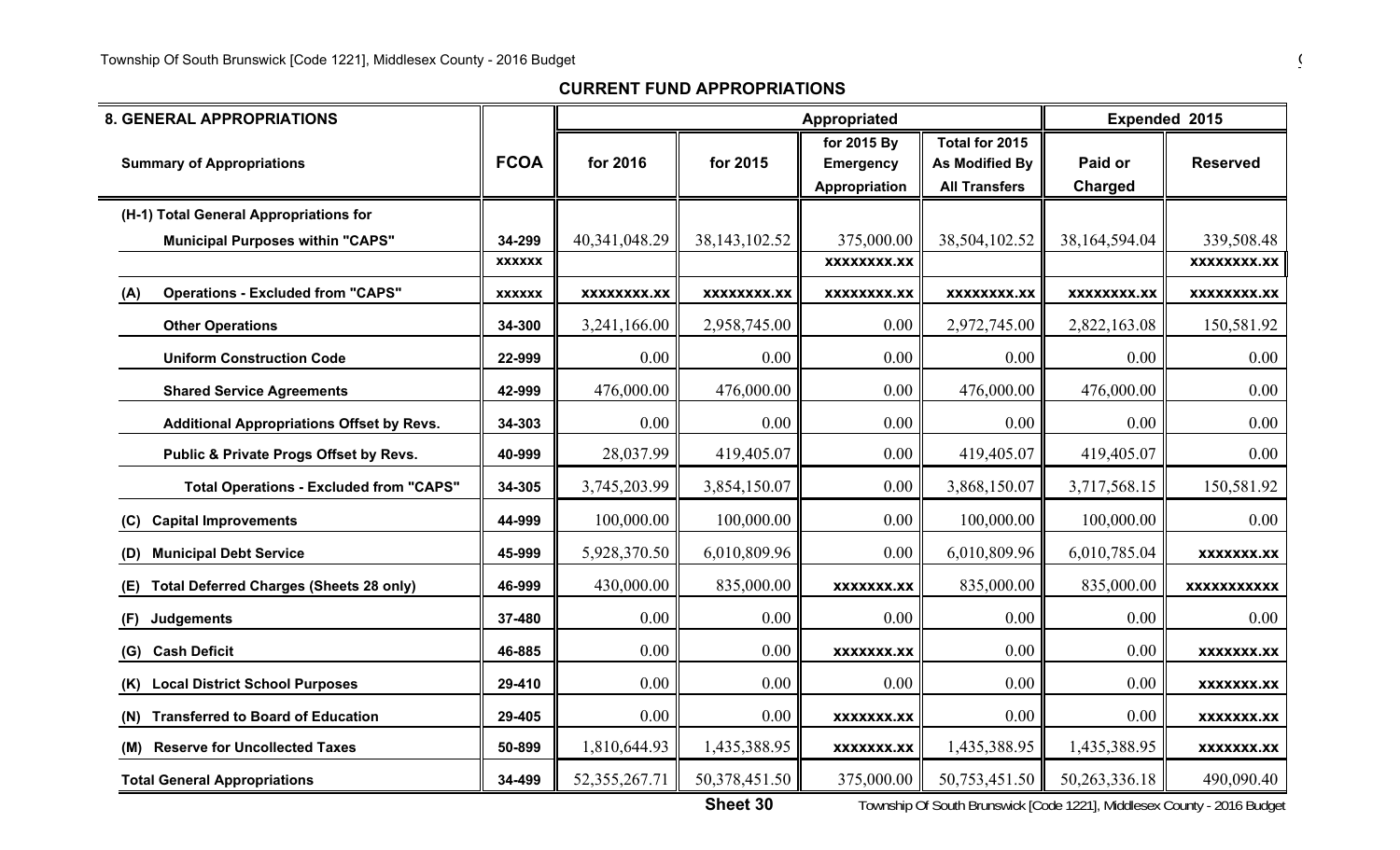## **DEDICATED WATER AND SEWER UTILITY BUDGET**

| <b>FCOA</b><br><b>10. DEDICATED REVENUES FROM WATER AND SEWER UTILITY</b><br>Anticipated                            |               |               | <b>Realized in</b> |                     |             |
|---------------------------------------------------------------------------------------------------------------------|---------------|---------------|--------------------|---------------------|-------------|
|                                                                                                                     |               | 2016          | 2015               | <b>Cash in 2015</b> |             |
| <b>Operating Surplus Anticipated</b>                                                                                | 08-501        | 1,500,000.00  | 145,000.00         | 145,000.00          |             |
| <b>Operating Surplus Anticipated with Prior Written</b><br><b>Consent of Director of Local Government Services</b>  | 08-502        |               |                    |                     |             |
| <b>Total Operating Surplus Anticipated</b>                                                                          | 08-500        | 1,500,000.00  | 145,000.00         | 145,000.00          | * Note: Us  |
| Rents                                                                                                               | 08-503        | 24,000,000.00 | 24,178,300.00      | 24,592,012.46       | for Water I |
| <b>Fire Hydrant Service</b>                                                                                         | 08-504        |               |                    |                     | All other u |
| Miscellaneous                                                                                                       | 08-505        |               |                    |                     | 35 and 36.  |
| Miscellaneous                                                                                                       | 55-506        | 0.00          | 73,000.00          | 147,081.72          |             |
| <b>Connection Fees</b>                                                                                              |               | 1,350,000.00  | 910,200.00         | 2,654,250.25        |             |
| Interest                                                                                                            |               | 0.00          | 6,800.00           | 3,057.12            |             |
|                                                                                                                     |               |               |                    |                     |             |
|                                                                                                                     |               |               |                    |                     |             |
| Special Items of General Revenue Anticipated with Prior<br>Written Consent of Director of Local Government Services | <b>XXXXXX</b> | XXXXXXXXX.XX  | XXXXXXXXX.XX       | XXXXXXXXX.XX        |             |
| Ferminich Dumping Charges                                                                                           | 55-509        | 0.00          | 10,400.00          | 10,400.00           |             |
| Interlocal with Cranbury Twp                                                                                        | 55-510        | 0.00          | 30,000.00          | 30,000.00           |             |
| <b>Reserve for Debt Service</b>                                                                                     |               | 168,394.00    |                    |                     |             |
|                                                                                                                     |               |               |                    |                     |             |
| <b>Deficit (General Budget)</b>                                                                                     | 08-549        |               |                    |                     |             |
| <b>Total Water And Sewer Utility Revenues</b>                                                                       | 08-599        | 27,018,394.00 | 25,353,700.00      | 27,581,801.55       |             |

**Total Operating Surplus Anticipated 08-500** 1,500,000.00 145,000.00 145,000.00 **\*** *Note:* **Use Pages 31, 32 and 33** for Water Utility only.

All other utilities use sheets 34,

**Sheet 31**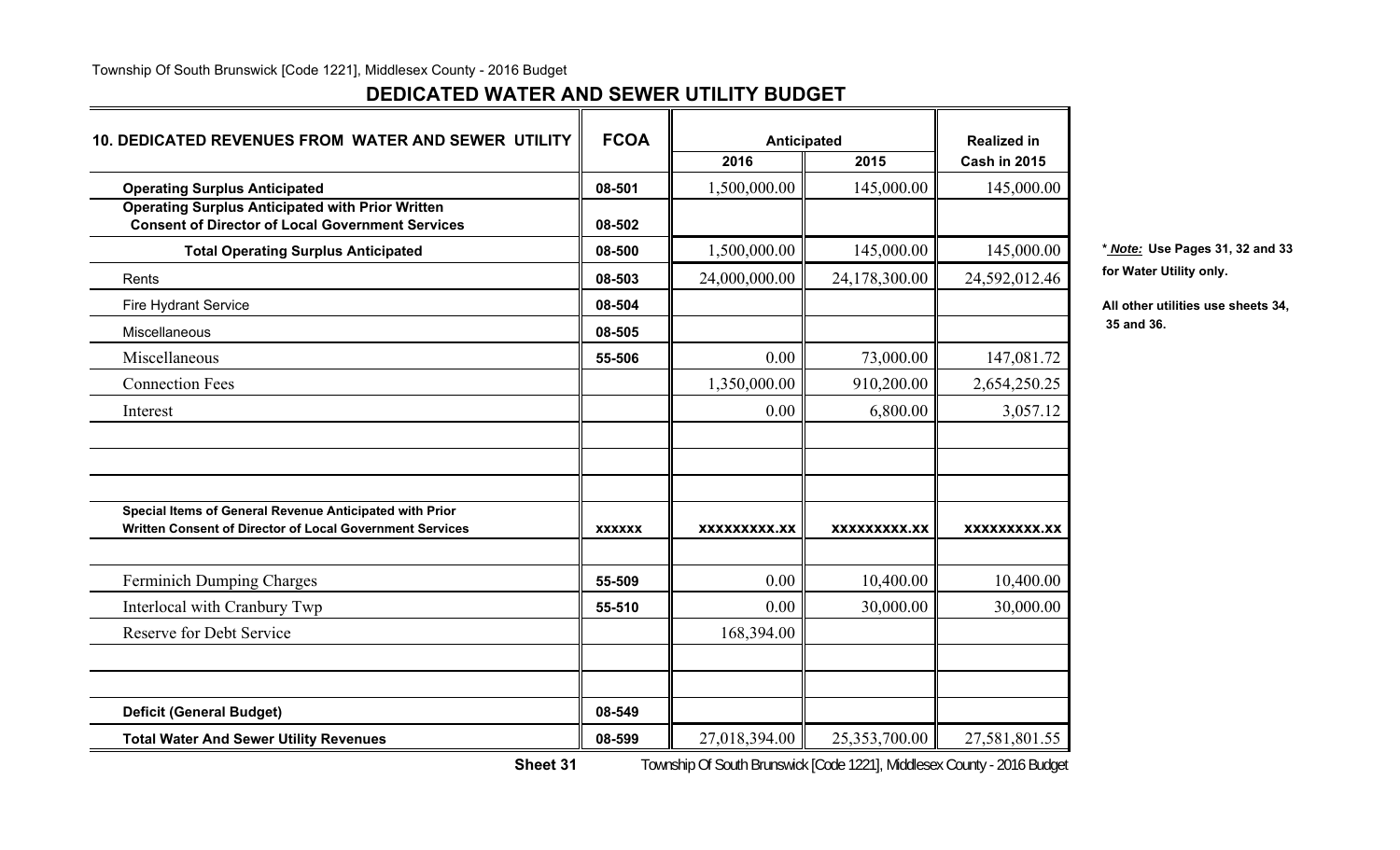## **DEDICATED WATER AND SEWER UTILITY BUDGET - (Continued) \* Note: Use sheet 32 for Water Utility only.**

|                                                                 |               |                     | Appropriated        |                                                  |                                                                 | <b>Expended 2015</b> |                     |
|-----------------------------------------------------------------|---------------|---------------------|---------------------|--------------------------------------------------|-----------------------------------------------------------------|----------------------|---------------------|
| <b>11. APPROPRIATIONS FOR</b><br><b>WATER AND SEWER UTILITY</b> | <b>FCOA</b>   | for 2016            | for 2015            | for 2015 by<br><b>Emergency</b><br>Appropriation | Total for 2015 as<br><b>Modified By All</b><br><b>Transfers</b> | Paid or<br>Charged   | <b>Reserved</b>     |
| <b>Operating:</b>                                               | <b>XXXXXX</b> | <b>XXXXXXXXX.XX</b> | <b>XXXXXXXXX.XX</b> | <b>XXXXXXXXX.XX</b>                              | <b>XXXXXXXXX.XX</b>                                             | <b>XXXXXXXXX.XX</b>  | <b>XXXXXXXXX.XX</b> |
| Salaries & Wages                                                | 55-501        | 3,798,294.00        | 3,616,928.83        |                                                  | 3,615,428.83                                                    | 3,585,029.71         | 30,399.12           |
| <b>Other Expenses</b>                                           | 55-502        | 16,285,100.00       | 15,993,700.00       |                                                  | 15,993,700.00                                                   | 15,664,281.21        | 329,418.79          |
| Prior Years Bills                                               |               |                     |                     |                                                  |                                                                 |                      |                     |
| <b>Stony Brook Sewerage Authority</b>                           |               | 0.00                | 144,255.73          |                                                  | 144,255.73                                                      | 144,255.73           | 0.00                |
| Middlesex County Utilities Authority                            |               | 0.00                | 72,625.44           |                                                  | 72,625.44                                                       | 71,873.05            | 752.39              |
| <b>Capital Improvements:</b>                                    | <b>XXXXXX</b> | XXXXXXXXX.XX        | <b>XXXXXXXXX.XX</b> | <b>XXXXXXXXX.XX</b>                              | XXXXXXXXX.XX                                                    | XXXXXXXXX.XX         | XXXXXXXXX.XX        |
| Down Payment on Improvements                                    | 55-510        |                     |                     |                                                  |                                                                 |                      |                     |
| Capital Improvement Fund                                        | 55-511        |                     |                     |                                                  |                                                                 |                      |                     |
| <b>Capital Outlay</b>                                           | 55-512        |                     |                     |                                                  |                                                                 |                      |                     |
|                                                                 |               |                     |                     |                                                  |                                                                 |                      |                     |
|                                                                 |               |                     |                     |                                                  |                                                                 |                      |                     |
| <b>Debt Service:</b>                                            | <b>XXXXXX</b> | <b>XXXXXXXXX.XX</b> | <b>XXXXXXXXX.XX</b> | <b>XXXXXXXXX.XX</b>                              | <b>XXXXXXXXX.XX</b>                                             | <b>XXXXXXXXX.XX</b>  | <b>XXXXXXXXX.XX</b> |
| Payment of Bond Principal                                       | 55-520        | 3,370,000.00        | 3,660,000.00        |                                                  | 3,660,000.00                                                    | 3,660,000.00         | XXXXXXXXX.XX        |
| Payment of Bond Anticipation Notes and                          |               |                     |                     |                                                  |                                                                 |                      |                     |
| <b>Capital Notes</b>                                            | 55-521        |                     |                     |                                                  |                                                                 |                      | <b>XXXXXXXXX.XX</b> |
| Interest on Bonds                                               | 55-522        | 1,100,000.00        | 1,250,000.00        |                                                  | 1,250,000.00                                                    | 1,220,574.12         | <b>XXXXXXXXX.XX</b> |
| Interest on Notes                                               | 55-523        | 305,000.00          | 16,190.00           |                                                  | 16,190.00                                                       | 16,187.50            | <b>XXXXXXXXX.XX</b> |
|                                                                 |               |                     |                     |                                                  |                                                                 |                      | <b>XXXXXXXXX.XX</b> |
|                                                                 |               |                     |                     |                                                  |                                                                 |                      | <b>XXXXXXXXX.XX</b> |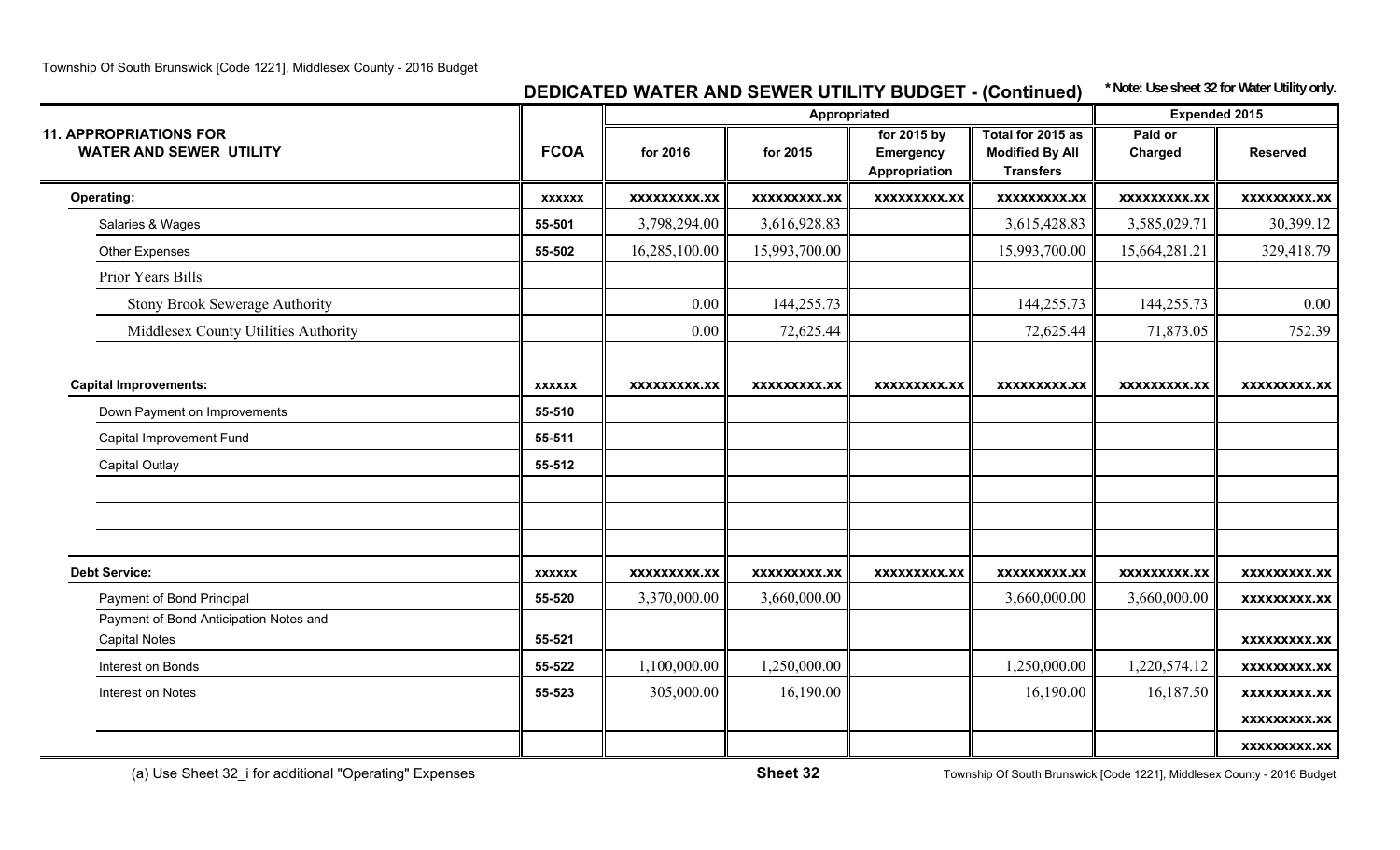## **DEDICATED WATER AND SEWER UTILITY BUDGET - (Continued)** NOTE: Use sheet 33 for Water Utility only.

|                                                                    |               |                     | Appropriated        |                                           |                                                                     | <b>Expended 2015</b> |                     |
|--------------------------------------------------------------------|---------------|---------------------|---------------------|-------------------------------------------|---------------------------------------------------------------------|----------------------|---------------------|
| <b>11. APPROPRIATIONS FOR WATER AND SEWER UTILITY</b>              | <b>FCOA</b>   | for 2016            | for 2015            | for 2015 by<br>Emergency<br>Appropriation | Total for 2015 as<br><b>Modified By All</b><br><b>All Transfers</b> | Paid or<br>Charged   | <b>Reserved</b>     |
| <b>Deferred Charges and Statutory Expenditures:</b>                | <b>XXXXXX</b> | XXXXXXXXX.XX        | <b>XXXXXXXXX.XX</b> | XXXXXXXXX.XX                              | XXXXXXXXX.XX                                                        | <b>XXXXXXXXX.XX</b>  | <b>XXXXXXXXX.XX</b> |
| <b>DEFERRED CHARGES:</b>                                           | <b>XXXXXX</b> | <b>XXXXXXXXX.XX</b> | XXXXXXXXX.XX        | XXXXXXXXX.XX                              | XXXXXXXXX.XX                                                        | XXXXXXXXX.XX         | <b>XXXXXXXXX.XX</b> |
| <b>Emergency Authorizations</b>                                    | 55-530        |                     |                     | <b>XXXXXXXXX.XX</b>                       |                                                                     |                      | XXXXXXXXX.XX        |
|                                                                    |               |                     |                     | <b>XXXXXXXXX.XX</b>                       |                                                                     |                      | <b>XXXXXXXX.XX</b>  |
| Overexpenditure                                                    |               |                     |                     | <b>XXXXXXXXX.XX</b>                       |                                                                     |                      | <b>XXXXXXXXX.XX</b> |
|                                                                    |               |                     |                     | XXXXXXXXX.XX                              |                                                                     |                      | XXXXXXXXX.XX        |
|                                                                    |               |                     |                     | <b>XXXXXXXXX.XX</b>                       |                                                                     |                      | <b>XXXXXXXXX.XX</b> |
|                                                                    |               |                     |                     | <b>XXXXXXXXX.XX</b>                       |                                                                     |                      | <b>XXXXXXXXX.XX</b> |
|                                                                    |               |                     |                     | <b>XXXXXXXXX.XX</b>                       |                                                                     |                      | <b>XXXXXXXX.XX</b>  |
| <b>STATUTORY EXPENDITURES:</b>                                     | <b>XXXXXX</b> | <b>XXXXXXXXX.XX</b> | <b>XXXXXXXXX.XX</b> | <b>XXXXXXXXX.XX</b>                       | <b>XXXXXXXXX.XX</b>                                                 | <b>XXXXXXXXX.XX</b>  | <b>XXXXXXXXX.XX</b> |
| Contribution To:<br>Public Employees' Retirement System            | 55-540        | 450,000.00          | 400,000.00          |                                           | 400,000.00                                                          | 400,000.00           | 0.00                |
| Social Security System (O.A.S.I.)                                  | 55-541        | 210,000.00          | 200,000.00          |                                           | 201,500.00                                                          | 200,000.00           | 1,500.00            |
| Unemployment Compensation Insurance<br>(N.J.S.A. 43:21-3 et. seq.) | 55-542        |                     |                     |                                           |                                                                     |                      |                     |
|                                                                    |               |                     |                     |                                           |                                                                     |                      |                     |
|                                                                    |               |                     |                     |                                           |                                                                     |                      |                     |
| <b>Judgements</b>                                                  | 55-531        |                     |                     |                                           |                                                                     |                      |                     |
| <b>Deficit in Operations in Prior Years</b>                        | 55-532        |                     |                     | <b>XXXXXXXXX.XX</b>                       |                                                                     |                      | <b>XXXXXXXX.XX</b>  |
| <b>Surplus (General Budget)</b>                                    | 55-545        | 1,500,000.00        |                     | <b>XXXXXXXXX.XX</b>                       |                                                                     |                      | <b>XXXXXXXXX.XX</b> |
| TOTAL WATER AND SEWER UTILITY APPROPRIATIONS                       | 55-599        | 27,018,394.00       | 25,353,700.00       | 0.00                                      | 25,353,700.00                                                       | 24,962,201.32        | 362,070.30          |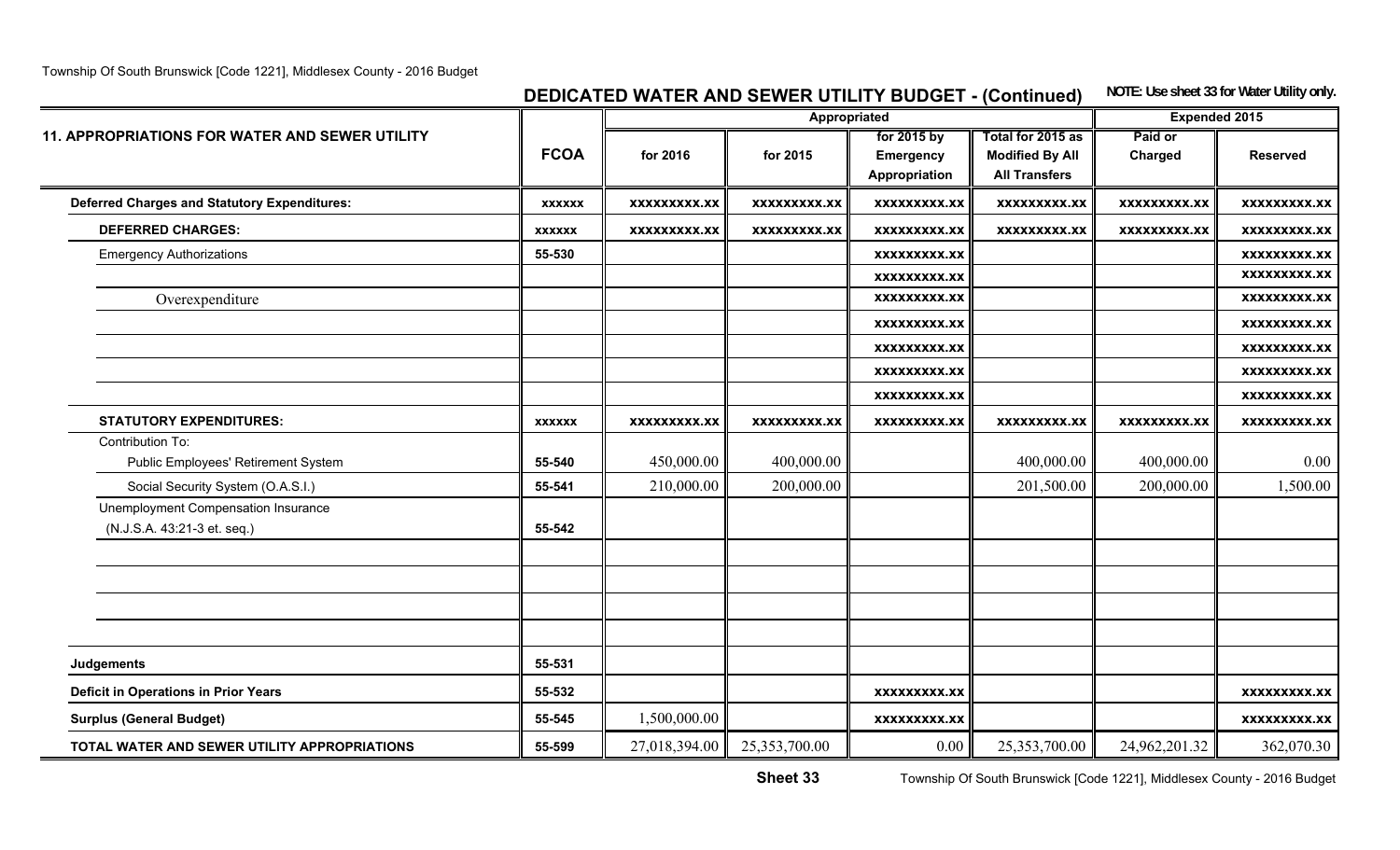### **DEDICATED SECOND UTILITY BUDGET**

| <b>10. DEDICATED REVENUES FROM</b>                                                                                 | <b>FCOA</b>   | Anticipated         |              | <b>Realized in</b>  |
|--------------------------------------------------------------------------------------------------------------------|---------------|---------------------|--------------|---------------------|
| <b>SECOND UTILITY</b>                                                                                              |               | 2016                | 2015         | <b>Cash in 2015</b> |
| <b>Operating Surplus Anticipated</b>                                                                               | 08-501        |                     |              |                     |
| <b>Operating Surplus Anticipated with Prior Written</b><br><b>Consent of Director of Local Government Services</b> | 08-502        |                     |              |                     |
| <b>Total Operating Surplus Anticipated</b>                                                                         | 08-500        | 0.00                | 0.00         | 0.00                |
|                                                                                                                    |               |                     |              |                     |
|                                                                                                                    |               |                     |              |                     |
|                                                                                                                    |               |                     |              |                     |
|                                                                                                                    |               |                     |              |                     |
|                                                                                                                    |               |                     |              |                     |
| Special Items of General Revenue Anticipated with Prior                                                            |               |                     |              |                     |
| Written Consent of Director of Local Government Services                                                           | <b>XXXXXX</b> | <b>XXXXXXXXX.XX</b> | XXXXXXXXX.XX | <b>XXXXXXXXX.XX</b> |
|                                                                                                                    |               |                     |              |                     |
|                                                                                                                    |               |                     |              |                     |
|                                                                                                                    |               |                     |              |                     |
|                                                                                                                    | 08-549        |                     |              |                     |
| <b>Deficit (General Budget)</b>                                                                                    |               |                     |              |                     |
| <b>Total Second Utility Revenues</b>                                                                               | 08-599        | 0.00                | 0.00         | 0.00                |

**Use a separate set of sheets for each separate Utility.**

**Sheet 34**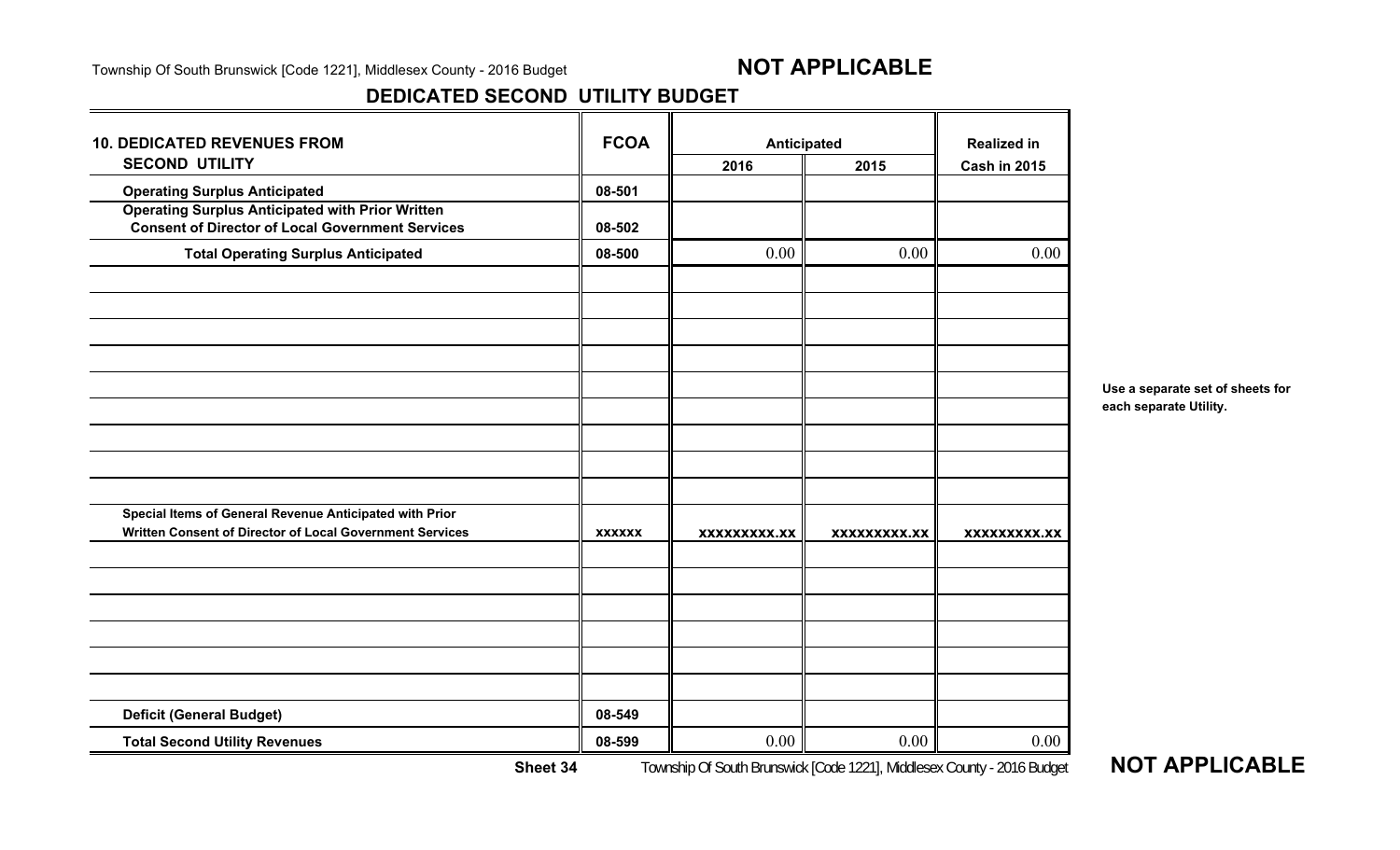**DEDICATED SECOND UTILITY BUDGET - (Continued)** \* Note: Use sheet 32 for Water Utility only.

|                                        |               |                     |                     | $\frac{1}{2}$       |                        |                      |                     |
|----------------------------------------|---------------|---------------------|---------------------|---------------------|------------------------|----------------------|---------------------|
|                                        |               |                     | Appropriated        |                     |                        | <b>Expended 2015</b> |                     |
| <b>11. APPROPRIATIONS FOR</b>          |               |                     |                     | for 2015 by         | Total for 2015 as      | Paid or              |                     |
| <b>SECOND UTILITY</b>                  | <b>FCOA</b>   | for 2016            | for 2015            | Emergency           | <b>Modified By All</b> | Charged              | <b>Reserved</b>     |
|                                        |               |                     |                     | Appropriation       | <b>Transfers</b>       |                      |                     |
| Operating:                             | <b>XXXXXX</b> | <b>XXXXXXXXX.XX</b> | <b>XXXXXXXXX.XX</b> | <b>XXXXXXXXX.XX</b> | <b>XXXXXXXXX.XX</b>    | <b>XXXXXXXXX.XX</b>  | <b>XXXXXXXXX.XX</b> |
| Salaries & Wages                       | 55-501        |                     |                     |                     |                        |                      |                     |
| Other Expenses                         | 55-502        |                     |                     |                     |                        |                      |                     |
|                                        |               |                     |                     |                     |                        |                      |                     |
|                                        |               |                     |                     |                     |                        |                      |                     |
|                                        |               |                     |                     |                     |                        |                      |                     |
|                                        |               |                     |                     |                     |                        |                      |                     |
| <b>Capital Improvements:</b>           | <b>XXXXXX</b> | XXXXXXXXX.XX        | <b>XXXXXXXXX.XX</b> | XXXXXXXXX.XX        | <b>XXXXXXXXX.XX</b>    | <b>XXXXXXXXX.XX</b>  | <b>XXXXXXXXX.XX</b> |
| Down Payment on Improvements           | 55-510        |                     |                     |                     |                        |                      |                     |
| Capital Improvement Fund               | 55-511        |                     |                     |                     |                        |                      |                     |
| <b>Capital Outlay</b>                  | 55-512        |                     |                     |                     |                        |                      |                     |
|                                        |               |                     |                     |                     |                        |                      |                     |
|                                        |               |                     |                     |                     |                        |                      |                     |
|                                        |               |                     |                     |                     |                        |                      |                     |
| <b>Debt Service:</b>                   | <b>XXXXXX</b> | <b>XXXXXXXXX.XX</b> | <b>XXXXXXXXX.XX</b> | XXXXXXXXX.XX        | <b>XXXXXXXXX.XX</b>    | XXXXXXXXX.XX         | <b>XXXXXXXXX.XX</b> |
| Payment of Bond Principal              | 55-520        |                     |                     |                     |                        |                      | <b>XXXXXXXXX.XX</b> |
| Payment of Bond Anticipation Notes and |               |                     |                     |                     |                        |                      |                     |
| <b>Capital Notes</b>                   | 55-521        |                     |                     |                     |                        |                      | <b>XXXXXXXXX.XX</b> |
| Interest on Bonds                      | 55-522        |                     |                     |                     |                        |                      | <b>XXXXXXXXX.XX</b> |
| Interest on Notes                      | 55-523        |                     |                     |                     |                        |                      | xxxxxxxxx.xx        |
|                                        |               |                     |                     |                     |                        |                      | <b>XXXXXXXXX.XX</b> |
|                                        |               |                     |                     |                     |                        |                      | <b>XXXXXXXXX.XX</b> |

**NOT APPLICABLE**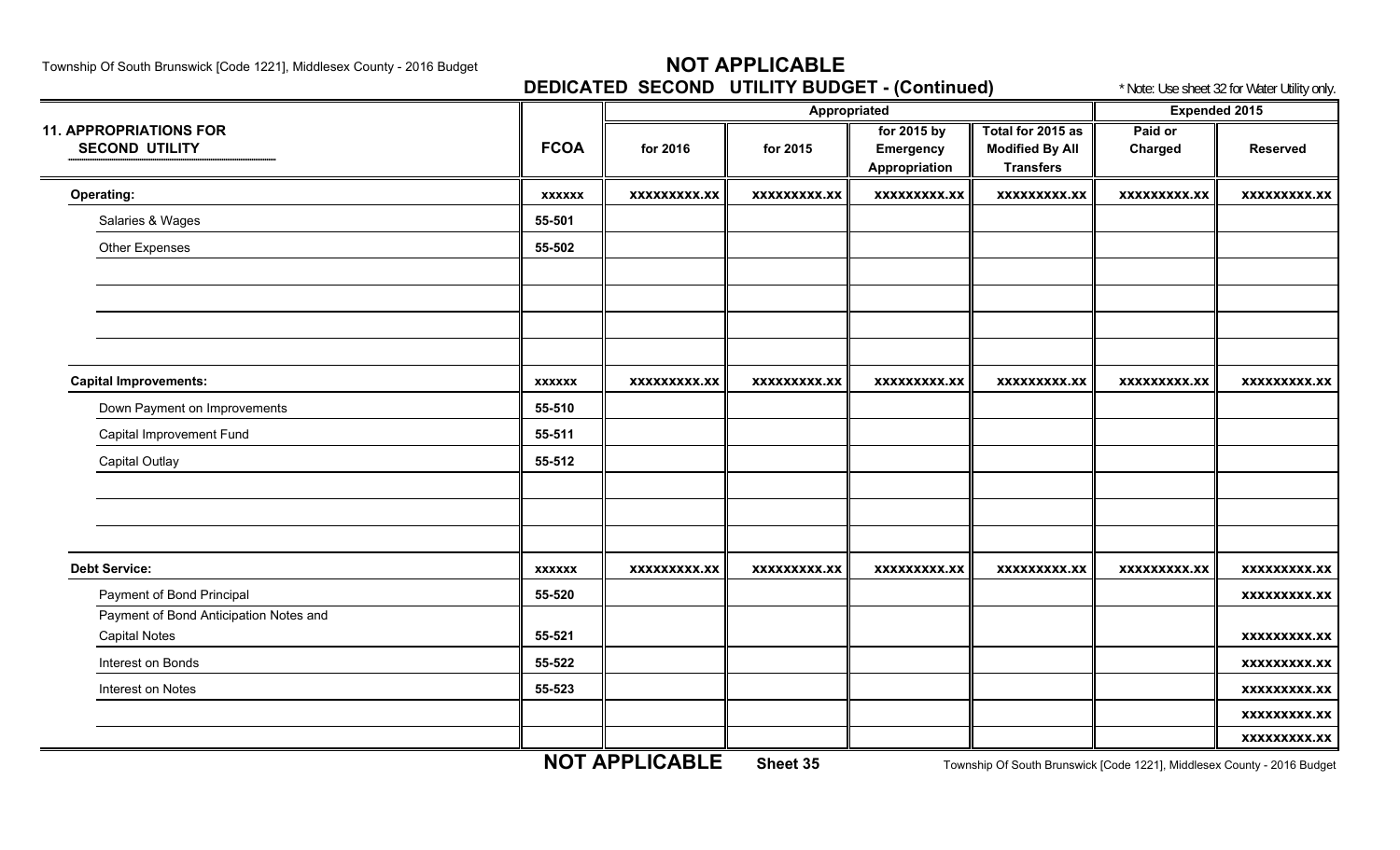# **DEDICATED SECOND UTILITY BUDGET - (Continued)**

|                                                     |               |                     | Appropriated        | <b>Expended 2015</b> |                        |                     |                     |
|-----------------------------------------------------|---------------|---------------------|---------------------|----------------------|------------------------|---------------------|---------------------|
| <b>11. APPROPRIATIONS FOR</b>                       |               |                     |                     | for 2015 by          | Total for 2015 as      | Paid or             |                     |
| <b>SECOND UTILITY</b>                               | <b>FCOA</b>   | for 2016            | for 2015            | <b>Emergency</b>     | <b>Modified By All</b> | Charged             | <b>Reserved</b>     |
|                                                     |               |                     |                     | Appropriation        | <b>All Transfers</b>   |                     |                     |
| <b>Deferred Charges and Statutory Expenditures:</b> | <b>XXXXXX</b> | <b>XXXXXXXXX.XX</b> | <b>XXXXXXXXX.XX</b> | <b>XXXXXXXXX.XX</b>  | <b>XXXXXXXXX.XX</b>    | <b>XXXXXXXXX.XX</b> | <b>XXXXXXXXX.XX</b> |
| <b>DEFERRED CHARGES:</b>                            | <b>XXXXXX</b> | <b>XXXXXXXXX.XX</b> | XXXXXXXXX.XX        | <b>XXXXXXXXX.XX</b>  | <b>XXXXXXXXX.XX</b>    | <b>XXXXXXXXX.XX</b> | <b>XXXXXXXXX.XX</b> |
| <b>Emergency Authorizations</b>                     | 55-530        |                     |                     | <b>XXXXXXXXX.XX</b>  |                        |                     | <b>XXXXXXXXX.XX</b> |
|                                                     |               |                     |                     | <b>XXXXXXXXX.XX</b>  |                        |                     | <b>XXXXXXXXX.XX</b> |
|                                                     |               |                     |                     | <b>XXXXXXXXX.XX</b>  |                        |                     | <b>XXXXXXXXX.XX</b> |
|                                                     |               |                     |                     | XXXXXXXXX.XX         |                        |                     | XXXXXXXXX.XX        |
|                                                     |               |                     |                     | <b>XXXXXXXXX.XX</b>  |                        |                     | <b>XXXXXXXXX.XX</b> |
|                                                     |               |                     |                     | <b>XXXXXXXXX.XX</b>  |                        |                     | <b>XXXXXXXXX.XX</b> |
|                                                     |               |                     |                     | <b>XXXXXXXXX.XX</b>  |                        |                     | <b>XXXXXXXXX.XX</b> |
| <b>STATUTORY EXPENDITURES:</b>                      | <b>XXXXXX</b> | <b>XXXXXXXXX.XX</b> | XXXXXXXXX.XX        | <b>XXXXXXXXX.XX</b>  | XXXXXXXXX.XX           | XXXXXXXXX.XX        | <b>XXXXXXXXX.XX</b> |
| Contribution To:                                    |               |                     |                     |                      |                        |                     |                     |
| Public Employees' Retirement System                 | 55-540        |                     |                     |                      |                        |                     |                     |
| Social Security System (O.A.S.I.)                   | 55-541        |                     |                     |                      |                        |                     |                     |
| Unemployment Compensation Insurance                 |               |                     |                     |                      |                        |                     |                     |
| (N.J.S.A. 43:21-3 et. seq.)                         | 55-542        |                     |                     |                      |                        |                     |                     |
|                                                     |               |                     |                     |                      |                        |                     |                     |
|                                                     |               |                     |                     |                      |                        |                     |                     |
|                                                     |               |                     |                     |                      |                        |                     |                     |
|                                                     |               |                     |                     |                      |                        |                     |                     |
| Judgements                                          | 55-531        |                     |                     |                      |                        |                     |                     |
| <b>Deficit in Operations in Prior Years</b>         | 55-532        |                     |                     | XXXXXXXXX.XX         |                        |                     | <b>XXXXXXXXX.XX</b> |
| <b>Surplus (General Budget)</b>                     | 55-545        |                     |                     | <b>XXXXXXXXX.XX</b>  |                        |                     | <b>XXXXXXXXX.XX</b> |
| TOTAL SECOND UTILITY APPROPRIATIONS                 | 55-599        | 0.00                | 0.00                | 0.00                 | 0.00                   | 0.00                | 0.00                |

**NOT APPLICABLE**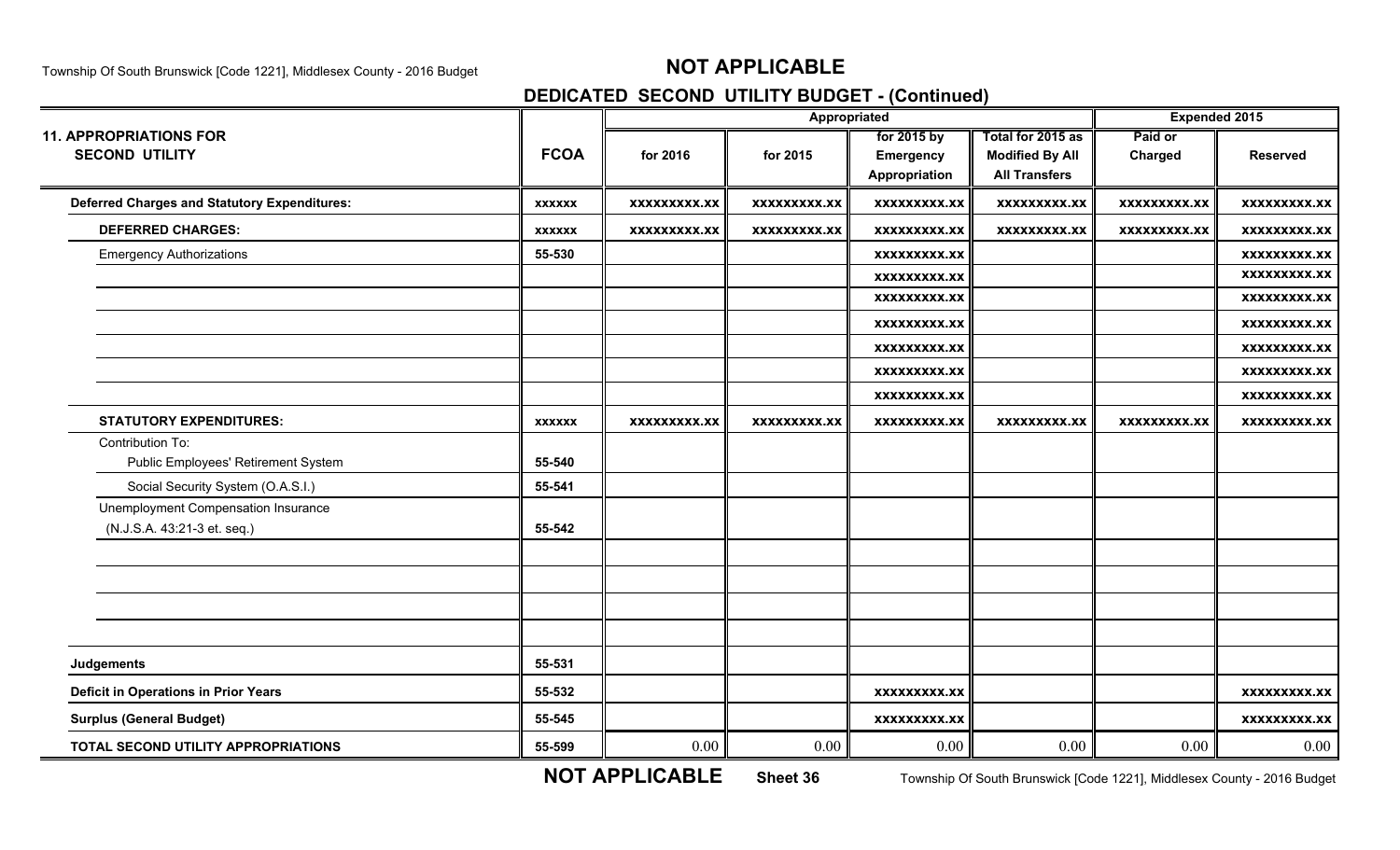## **DEDICATED ASSESSMENT BUDGET**

|                                               |             | Anticipated   | <b>Realized in</b> |                        |  |
|-----------------------------------------------|-------------|---------------|--------------------|------------------------|--|
| <b>14. DEDICATED REVENUES FROM</b>            | <b>FCOA</b> | 2016          | 2015               | <b>Cash in 2015</b>    |  |
| <b>Assessment Cash</b>                        | 51-101      |               |                    |                        |  |
|                                               |             |               |                    |                        |  |
| <b>Deficit (General Budget)</b>               | 51-885      |               |                    |                        |  |
| <b>Total Assessment Revenues</b>              | 51-899      | $0.00\degree$ | 0.00               | 0.00                   |  |
| <b>15. APPROPRIATIONS FOR ASSESSMENT DEBT</b> |             | Appropriated  |                    | Expended 2015          |  |
|                                               |             | 2016          | 2015               | <b>Paid or Charged</b> |  |
| <b>Payment of Bond Principal</b>              | 51-920      |               |                    |                        |  |
| <b>Payment of Bond Anticipation Notes</b>     | 51-925      |               |                    |                        |  |
| <b>Total Assessment Appropriations</b>        | 51-999      | $0.00\,$      | 0.00               | 0.00                   |  |

## **DEDICATED WATER AND SEWER UTILITY ASSESSMENT BUDGET**

|                                                                          |             | Anticipated  | <b>Realized in</b> |                        |
|--------------------------------------------------------------------------|-------------|--------------|--------------------|------------------------|
| <b>14. DEDICATED REVENUES FROM</b>                                       | <b>FCOA</b> | 2016         | 2015               | <b>Cash in 2015</b>    |
| <b>Assessment Cash</b>                                                   | 52-101      |              |                    |                        |
|                                                                          |             |              |                    |                        |
| <b>Deficit Water And Sewer Utility Budget</b>                            | 52-885      |              |                    |                        |
| <b>Total Water And Sewer Utility Assessment Revenues</b>                 | 52-899      | 0.00         | 0.00               | 0.00                   |
| <b>15. APPROPRIATIONS FOR ASSESSMENT DEBT</b>                            |             | Appropriated |                    | Expended 2015          |
|                                                                          |             | 2016         | 2015               | <b>Paid or Charged</b> |
| <b>Payment of Bond Principal</b>                                         | 52-920      |              |                    |                        |
| <b>Payment of Bond Anticipation Notes</b>                                | 52-925      |              |                    |                        |
| <b>Total Water And Sewer Utility Assessment</b><br><b>Appropriations</b> | 52-999      | 0.00         | 0.00               | 0.00                   |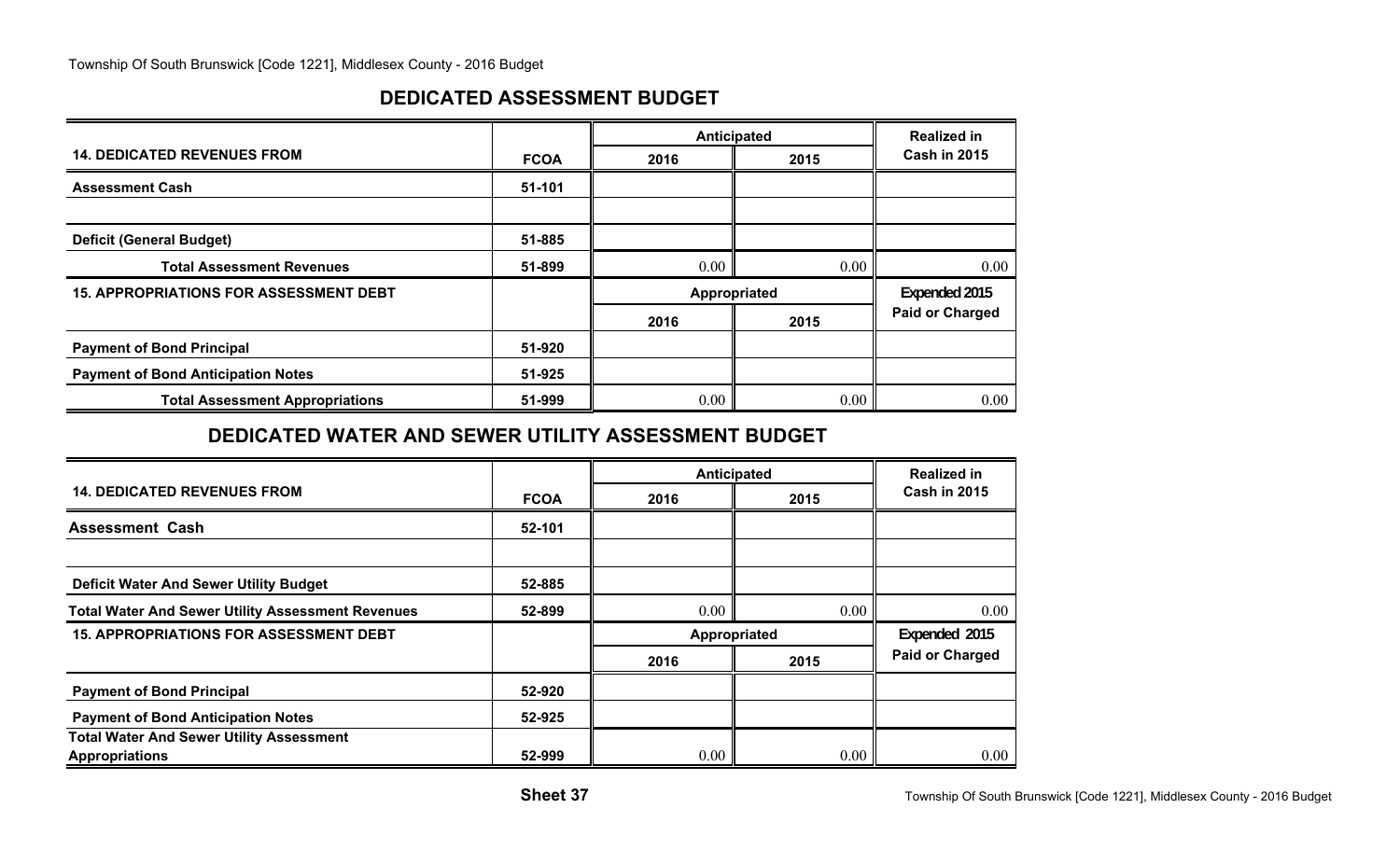## **DEDICATED ASSESSMENT BUDGET SECOND UTILITY**

## **NOT APPLICABLE**

|                                                 |             | Anticipated  | <b>Realized in</b> |                     |  |
|-------------------------------------------------|-------------|--------------|--------------------|---------------------|--|
| <b>14. DEDICATED REVENUES FROM</b>              | <b>FCOA</b> | 2016         | 2015               | <b>Cash in 2015</b> |  |
| <b>Assessment Cash</b>                          | 53-101      |              |                    |                     |  |
| <b>Deficit (Second Utility Budget)</b>          | 53-885      |              |                    |                     |  |
| <b>Total Second Utility Assessment Revenues</b> | 53-899      | 0.00         | 0.00               | $0.00\,$            |  |
|                                                 |             | Appropriated |                    | Expended 2015       |  |
| <b>15. APPROPRIATIONS FOR ASSESSMENT DEBT</b>   | <b>FCOA</b> | 2016         | 2015               | Paid or Charged     |  |
|                                                 |             |              |                    |                     |  |
| <b>Payment of Bond Principal</b>                | 53-920      |              |                    |                     |  |
| <b>Payment of Bond Anticipation Notes</b>       | 53-925      |              |                    |                     |  |
| <b>Total Second Utility</b>                     |             |              |                    |                     |  |

**Dedication by Rider - (N.J.S. 40A:4-39) "The dedicated revenues anticipated during the year 2016 from Animal Control, State or Federal Aid for Maintenance of Libraries, Bequest, Escheat; Construction Code Fees Due Hackensak Meadowlands Development Commission; Outside Employment of Off-Duty Municipal Police Officers; Unemployment Compensation Insurance; Reimbursement of Sale of Gasoline to State Automobiles; State Training Fees - Uniform Construction Code Act; Older Americans Act - Program Contributions; Municipal Alliance on Alcoholism and Drug Abuse - Program Income;** Developers Escrow, Disposal of Forfeited Property,Traffic Studies, Housing and Community Development Act, Developers Fees Housing Trust, Recreational and Historical Improvements Uniform Construction Code Fees, Elevator Fees, Bicentennial, Open Space, Recreation and Farmland and Historic Preservation,Snow Removal, NJ Route 92 Defense Fund, South Brunswick Arts Trust, Womens Task Force Donations, Susbstance Abuse Task Force, Accumulated Absence, Hurricane Katrina Relief, Uniform Fire Safety Act, Human Intervention Charitable Trust, Flemers Property Donation, Employee Memorial Fund, Sanitary Landfill Closure, Parkimng Adj, Public Defenfer, Workers Comp, Office on Aging Donations **are hereby anticipated as revenue and are hereby appropriated for the purposes to which said revenue is dedicated by statute or other legal requirement."**

*(Insert additional, appropriate titles in space above when applicable, if resolution for rider has been approved by the Director)* **NOT APPLICABLE**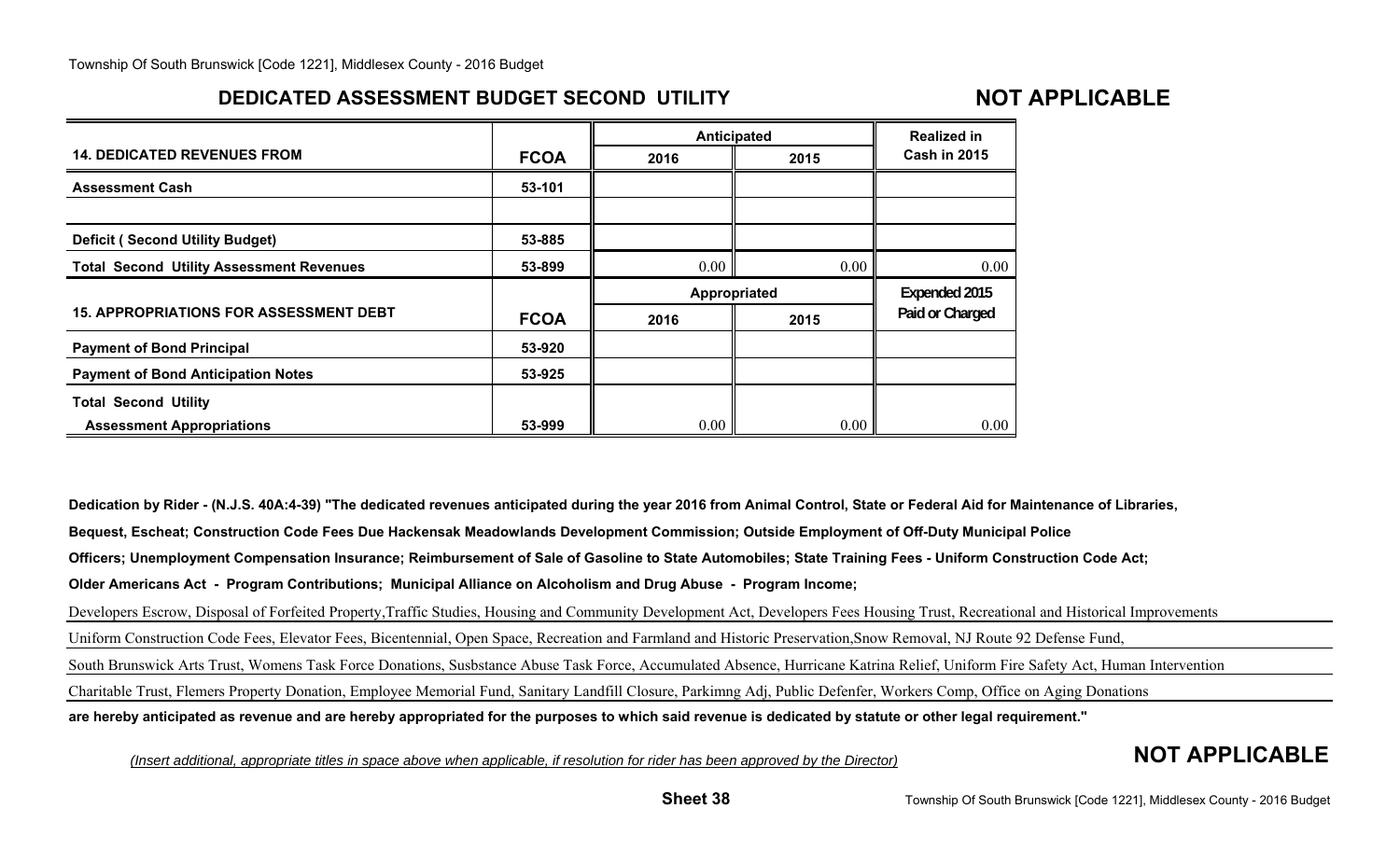## **APPENDIX TO BUDGET STATEMENTS**

#### **COMPARATIVE STATEMENT OF CURRENT FUND OPERATIONS AND CHANGE IN**

## **CURRENT FUND BALANCE SHEET - DECEMBER 31, 2015**

| <b>ASSETS</b>                                                           |                |                    |                                                                              |
|-------------------------------------------------------------------------|----------------|--------------------|------------------------------------------------------------------------------|
| Cash and Investments                                                    | 1110100        | 7,029,452.04       | <b>Surplus Balance, January 1st</b>                                          |
| Due from State of N.J. (c. 20, P.L. 1971)                               | 1111000        | 0.00               | <b>CURRENT REVENUE ON A CASH BASIS</b>                                       |
| <b>Federal and State Grants Receivable</b>                              | 1110200        | 36,916.79          | <b>Current Taxes</b><br>99.0<br>$%$ , 2014<br>*(Percentage collected: 2015   |
| <b>Receivables with Offsetting Reserves:</b>                            | <b>XXXXXXX</b> | <b>XXXXXXXX.XX</b> | <b>Delinquent Taxes</b>                                                      |
| <b>Taxes Receivable</b>                                                 | 1110300        | 1,714,299.53       | <b>Other Revenues and Additions to Income</b>                                |
| <b>Tax Title Liens Receivable</b>                                       | 1110400        | 540,441.30         | <b>Total Funds</b>                                                           |
| Property Acquired by Tax Title Lien<br>Liquidation                      | 1110500        | 771,640.00         | <b>EXPENDITURES AND TAX REQUIREMENTS:</b><br><b>Municipal Appropriations</b> |
| <b>Other Receivables</b>                                                | 1110600        | 1,004.42           | <b>School Taxes (Including Local and Reg</b>                                 |
| Deferred Charges Required to be in 2016 Budget                          | 1110700        | 430,629.14         | <b>County Taxes (Including Added Tax Am</b>                                  |
| Deferred Charges Required to be in Budgets<br><b>Subsequent to 2016</b> | 1110800        | 865,000.00         | <b>Special District Taxes</b>                                                |
| <b>Total Assets</b>                                                     | 1110900        | 11,389,383.22      | <b>Other Expenditures and Deductions fro</b>                                 |
| <b>LIABILITIES, RESERVES AND SURPLUS</b>                                |                |                    | <b>Total Expenditures and Tax Requiremer</b>                                 |
| *Cash Liabilities                                                       | 2110100        | 5,211,772.96       | Less: Expenditures to be Raised by Future                                    |
| <b>Reserves for Receivables</b>                                         | 2110200        | 3,027,385.25       | <b>Total Adjusted Expenditures and Tax Requi</b>                             |
| <b>Surplus</b>                                                          | 2110300        | 3,150,225.01       | <b>Surplus Balance - December 31st</b>                                       |
| <b>Total Liabilities, Reserves and Surplus</b>                          |                | 11,389,383.22      | * Nearest even percent may be used                                           |

| <b>School Tax Levy Unpaid</b>     | 2220100 |  |
|-----------------------------------|---------|--|
| <b>ILess: School Tax Deferred</b> | 2220200 |  |
| l*Balance Included in Above       |         |  |
| "Cash Liabilities"                | 2220300 |  |

| <b>EMBER 31, 2015</b> | <b>CURRENT SURPLUS</b> |                  |                  |
|-----------------------|------------------------|------------------|------------------|
| ⌒                     |                        | <b>YEAR 2015</b> | <b>YEAR 2014</b> |
|                       |                        |                  |                  |

| 1110100                                  | 7,029,452.04   | <b>Surplus Balance, January 1st</b>                              | 2310100 | 3,662,160.35     | 1,851,546.76                                                                 |
|------------------------------------------|----------------|------------------------------------------------------------------|---------|------------------|------------------------------------------------------------------------------|
| 1111000                                  | 0.00           | <b>CURRENT REVENUE ON A CASH BASIS</b>                           |         |                  |                                                                              |
|                                          |                | <b>Current Taxes</b>                                             |         |                  |                                                                              |
| 1110200                                  | 36,916.79      | 99.0<br>$0.0\,$<br>%)<br>*(Percentage collected: 2015<br>%, 2014 | 2310200 | 172,365,520.85   | 169,970,807.89                                                               |
| <b>XXXXXXX</b>                           | XXXXXXXX.XX    | <b>Delinquent Taxes</b>                                          | 2310300 |                  | 1,715,037.89                                                                 |
| 1110300                                  | 1,714,299.53   | <b>Other Revenues and Additions to Income</b>                    | 2310400 | 15,890,527.77    | 17, 192, 572. 46                                                             |
| 1110400                                  | 540,441.30     | <b>Total Funds</b>                                               | 2310500 | 193,251,043.33   | 190,729,965.00                                                               |
|                                          |                | <b>EXPENDITURES AND TAX REQUIREMENTS:</b>                        |         |                  |                                                                              |
| 1110500                                  | 771,640.00     | <b>Municipal Appropriations</b>                                  | 2310600 | 49,318,037.63    | 48,619,901.03                                                                |
| 1110600                                  | ,004.42        | <b>School Taxes (Including Local and Regional)</b>               | 2310700 |                  | 103,833,490.50                                                               |
| 1110700                                  | 430,629.14     | <b>County Taxes (Including Added Tax Amounts)</b>                | 2310800 | 31,905,945.92    | 31,607,601.08                                                                |
| 1110800                                  | 865,000.00     | <b>Special District Taxes</b>                                    | 2310900 | 3,475,645.97     | 3,377,721.42                                                                 |
| 1110900                                  | 11,389,383.22  | <b>Other Expenditures and Deductions from Income</b>             | 2311000 |                  | 129,090.62                                                                   |
| <b>LIABILITIES, RESERVES AND SURPLUS</b> |                | <b>Total Expenditures and Tax Requirements</b>                   | 2311100 |                  | 187, 567, 804. 65                                                            |
| 2110100                                  | 5, 211, 772.96 | Less: Expenditures to be Raised by Future Taxes                  | 2311200 |                  | 500,000.00                                                                   |
| 2110200                                  | 3,027,385.25   | <b>Total Adjusted Expenditures and Tax Requirements</b>          | 2311300 | 190, 100, 818.32 | 187,067,804.65                                                               |
| 2110300                                  | 3,150,225.01   | <b>Surplus Balance - December 31st</b>                           | 2311400 | 3,150,225.01     | 3,662,160.35                                                                 |
|                                          |                |                                                                  |         |                  | 1,332,834.36<br>105,563,611.00<br>212,577.80<br>190,475,818.32<br>375,000.00 |

#### **Proposed Use of Current Fund Surplus in 2016 Budget**

| <b>School Tax Levy Unpaid</b> | 2220100   | 0.00     | <b>Surplus Balance December 31, 2015</b>   | 2311500 | 3,150,225.01 |
|-------------------------------|-----------|----------|--------------------------------------------|---------|--------------|
|                               |           |          | <b>Current Surplus Anticipated in 2016</b> |         |              |
| Less: School Tax Deferred     | 2220200 l | $0.00\,$ | <b>Budget</b>                              | 2311600 | 3,000,000.00 |
| *Balance Included in Above    |           |          |                                            |         |              |
| "Cash Liabilities"            | 2220300 l | 0.00     | <b>Surplus Balance Remaining</b>           | 2311700 | 150,225.01   |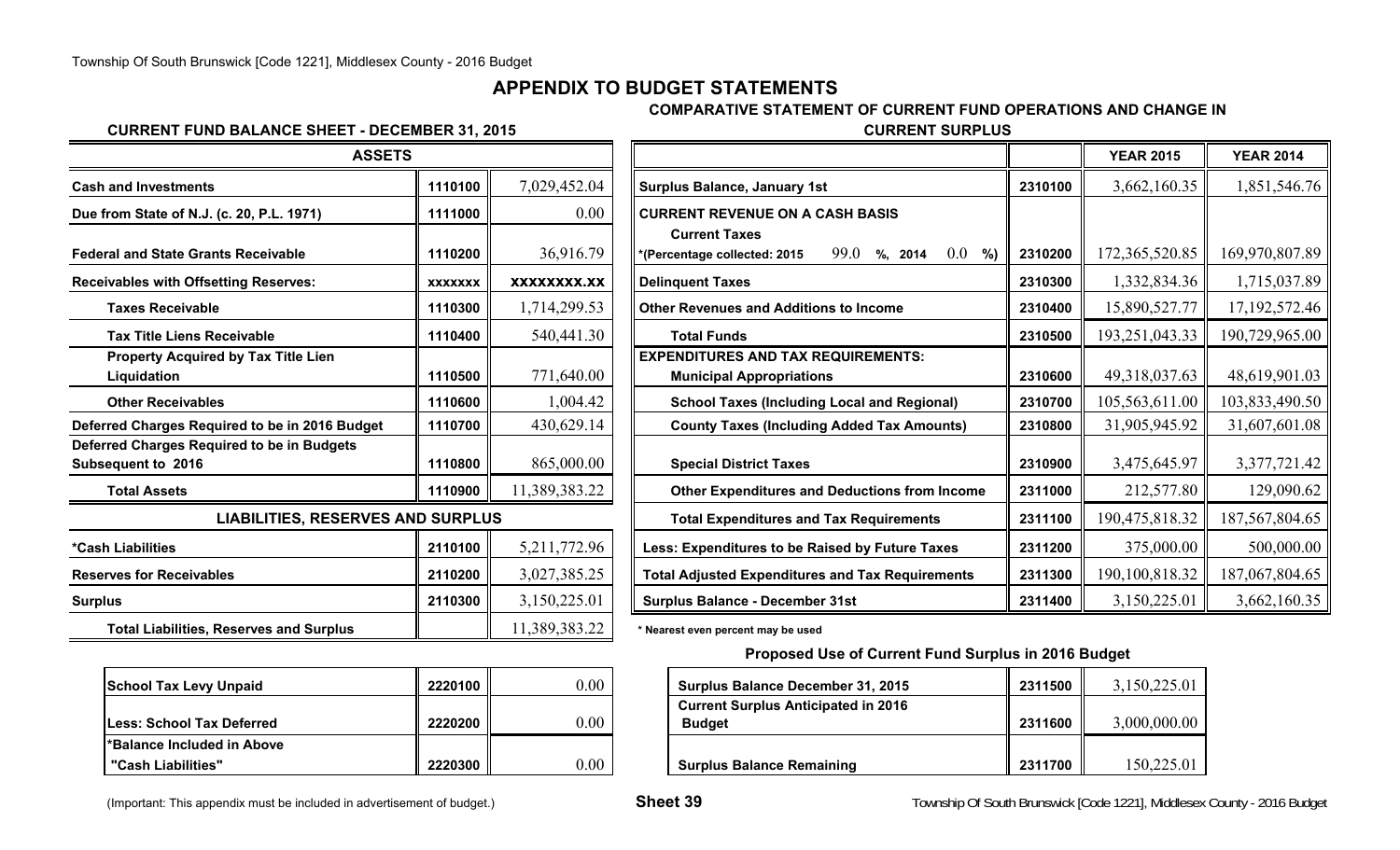|                                                                                                                                                                                                                                                                                                                                                                                                                                                                                                                                                                           | 2016<br>CAPITAL BUDGET AND CAPITAL IMPROVEMENT PROGRAM                                                                                                                       |  |  |  |  |  |  |
|---------------------------------------------------------------------------------------------------------------------------------------------------------------------------------------------------------------------------------------------------------------------------------------------------------------------------------------------------------------------------------------------------------------------------------------------------------------------------------------------------------------------------------------------------------------------------|------------------------------------------------------------------------------------------------------------------------------------------------------------------------------|--|--|--|--|--|--|
| This section is included with the Annual Budget pursuant to N.J.A.C. 5:30-4. It does not in itself confer any authorization to raise or expend funds.<br>Rather it is a document used as part of the local unit's planning and management program. Specific authorization to expend funds for purposes described<br>in this section must be granted elsewhere, by a separate bond ordinance, by inclusion of a line item in the Capital Improvement Section of this budget, by an<br>ordinance taking the money from the Capital Improvement Fund, or other lawful means. |                                                                                                                                                                              |  |  |  |  |  |  |
| <b>CAPITAL BUDGET</b>                                                                                                                                                                                                                                                                                                                                                                                                                                                                                                                                                     | - A plan for all capital expenditures for the current fiscal year.<br>If no Capital Budget is included, check the reason why:                                                |  |  |  |  |  |  |
|                                                                                                                                                                                                                                                                                                                                                                                                                                                                                                                                                                           | Total capital expenditures this year do not exceed \$25,000, including appropriations for Capital Improvement Fund,<br>Capital Line Items and Down Payments on Improvements. |  |  |  |  |  |  |
|                                                                                                                                                                                                                                                                                                                                                                                                                                                                                                                                                                           | No bond ordinances are planned this year.                                                                                                                                    |  |  |  |  |  |  |
| <b>CAPITAL IMPROVEMENT PROGRAM</b>                                                                                                                                                                                                                                                                                                                                                                                                                                                                                                                                        | - A multi-year list of planned capital projects, including the current year.<br>Check appropriate box for number of years covered, including current year:                   |  |  |  |  |  |  |
|                                                                                                                                                                                                                                                                                                                                                                                                                                                                                                                                                                           | 3 years. (Population under 10,000)                                                                                                                                           |  |  |  |  |  |  |
|                                                                                                                                                                                                                                                                                                                                                                                                                                                                                                                                                                           | Х<br>6 years. (Over 10,000 and all county governments)                                                                                                                       |  |  |  |  |  |  |
|                                                                                                                                                                                                                                                                                                                                                                                                                                                                                                                                                                           | years. (Exceeding minimum time period)                                                                                                                                       |  |  |  |  |  |  |
|                                                                                                                                                                                                                                                                                                                                                                                                                                                                                                                                                                           | Check if municipality is under 10,000, has not expended more than \$25,000 annually for capital purposes in immediately<br>previous three years, and is not adopting CIP.    |  |  |  |  |  |  |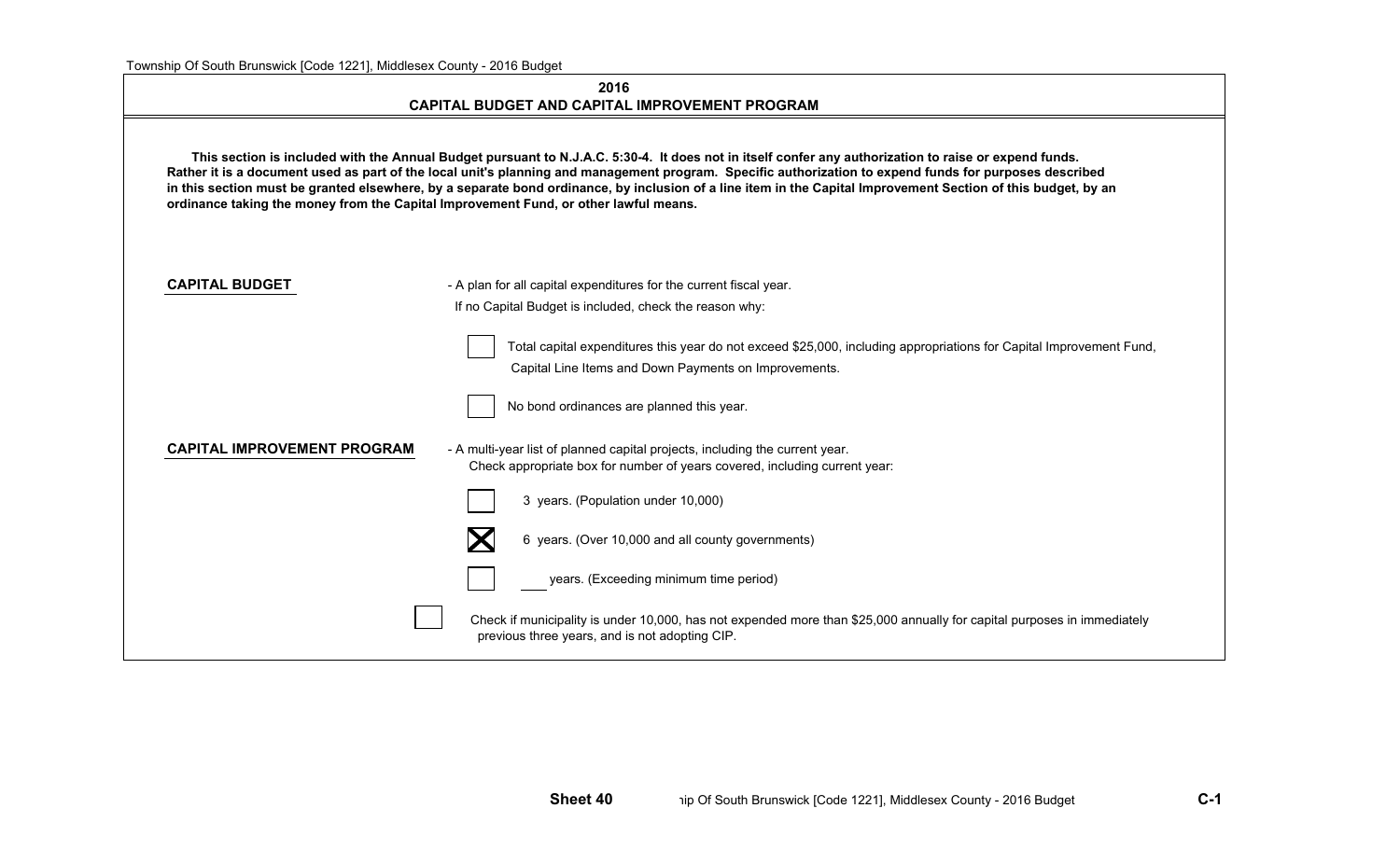**1**

#### **NARRATIVE FOR CAPITAL IMPROVEMENT PROGRAM**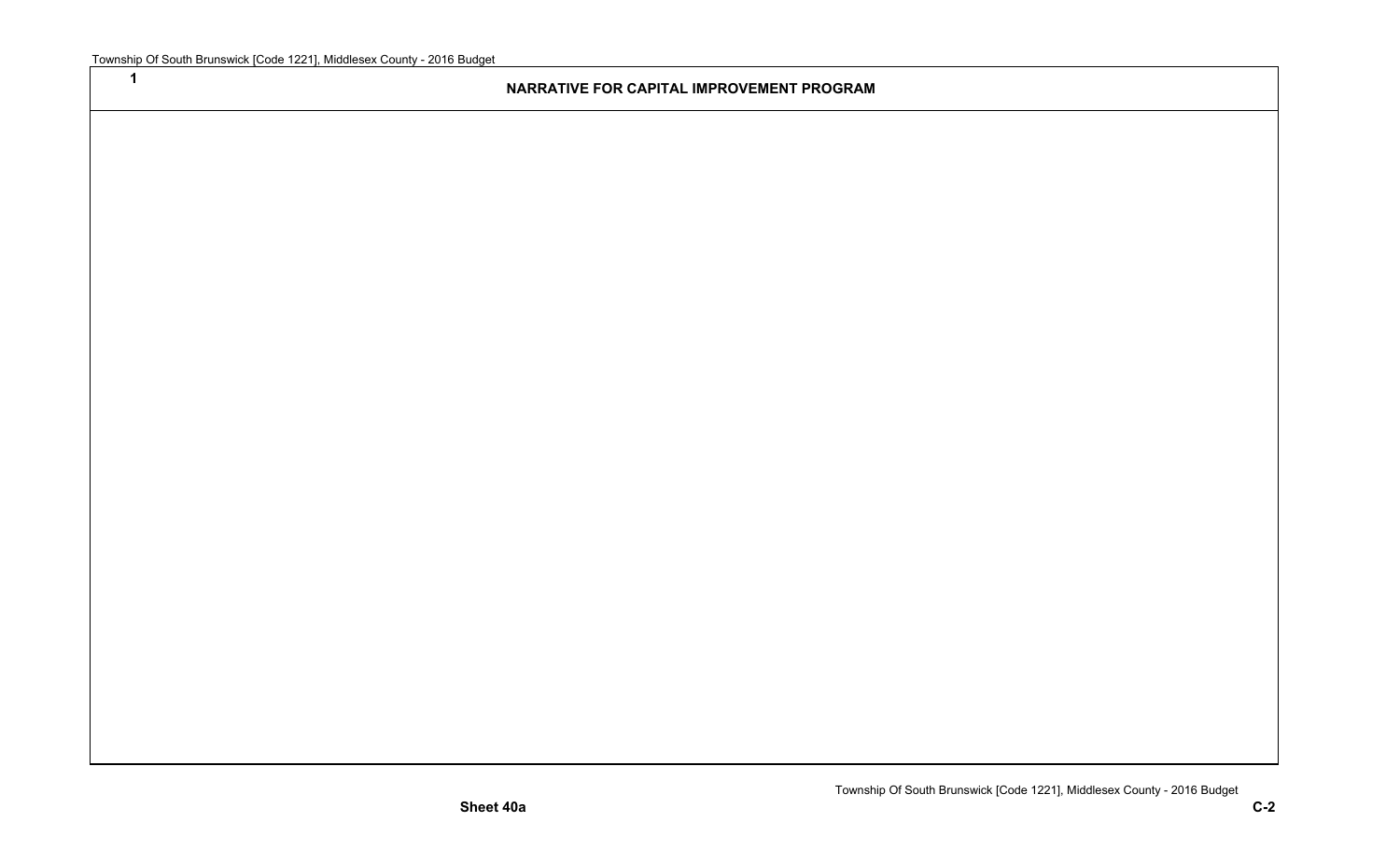#### **CAPITAL BUDGET (Current Year Action)**

**2016**

**Local Unit:** Township of South Brunswick

|                                       |                  |                  | $\overline{\mathbf{4}}$ | PLANNED FUNDING SERVICES FOR CURRENT YEAR - 2016 |                |                |                      | $6\phantom{a}$ |                            |
|---------------------------------------|------------------|------------------|-------------------------|--------------------------------------------------|----------------|----------------|----------------------|----------------|----------------------------|
| 1                                     | $\boldsymbol{2}$ | 3                | <b>AMOUNTS</b>          | 5a                                               | 5 <sub>b</sub> | 5 <sub>c</sub> | 5d                   | 5e             | TO BE                      |
| <b>PROJECT TITLE</b>                  | <b>PROJECT</b>   | <b>ESTIMATED</b> | <b>RESERVED</b>         | 2016 Budget                                      | Capital Im-    | Capital        | <b>Grants in Aid</b> | Debt           | <b>FUNDED IN</b>           |
|                                       | <b>NUMBER</b>    | <b>TOTAL</b>     | <b>IN PRIOR</b>         | Appropriations                                   | provement      | <b>Surplus</b> | and Other            | Authorized     | <b>FUTURE</b>              |
|                                       |                  | <b>COST</b>      | <b>YEARS</b>            |                                                  | Fund           |                | Funds                |                | <b>YEARS</b>               |
|                                       |                  |                  |                         |                                                  |                |                |                      |                | 0.00                       |
|                                       |                  |                  |                         |                                                  |                |                |                      |                | 0.00                       |
|                                       |                  |                  |                         |                                                  |                |                |                      |                | 0.00                       |
| Imorovements to Recreation Facilities | -1               | 1,000,000.00     |                         |                                                  | 11,750.00      |                |                      | 223,250.00     | 765,000.00                 |
| Purchase of Public Works Equipment    | $\overline{2}$   | 2,000,000.00     |                         |                                                  | 20,000.00      |                |                      | 380,000.00     | ,600,000.00                |
| Improvements to Utility System        | $\mathfrak{Z}$   | 25,000,000.00    |                         |                                                  |                |                |                      | 5,000,000.00   | 20,000,000.00              |
| Road Improvements                     | $\overline{4}$   | 10,000,000.00    |                         |                                                  | 60,000.00      |                |                      | 1,140,000.00   | 8,800,000.00               |
| <b>Building Improvements</b>          | 5                | 500,000.00       |                         |                                                  | 2,500.00       |                |                      | 47,500.00      | 450,000.00                 |
| Information Technology Improvements   | 6                | 1,000,000.00     |                         |                                                  | 5,750.00       |                |                      | 109,250.00     | 885,000.00                 |
|                                       |                  |                  |                         |                                                  |                |                |                      |                | 0.00                       |
|                                       |                  |                  |                         |                                                  |                |                |                      |                | 0.00                       |
|                                       |                  |                  |                         |                                                  |                |                |                      |                | 0.00                       |
|                                       |                  |                  |                         |                                                  |                |                |                      |                | 0.00                       |
|                                       |                  |                  |                         |                                                  |                |                |                      |                | 0.00                       |
|                                       |                  |                  |                         |                                                  |                |                |                      |                | 0.00                       |
|                                       |                  |                  |                         |                                                  |                |                |                      |                | 0.00                       |
|                                       |                  |                  |                         |                                                  |                |                |                      |                | 0.00                       |
|                                       |                  |                  |                         |                                                  |                |                |                      |                | 0.00                       |
|                                       |                  |                  |                         |                                                  |                |                |                      |                | 0.00                       |
| TOTALS - ALL PROJECTS                 | 33-199           | 39,500,000.00    | 0.00                    | 0.00                                             | 100,000.00     | 0.00           | 0.00                 |                | 6,900,000.00 32,500,000.00 |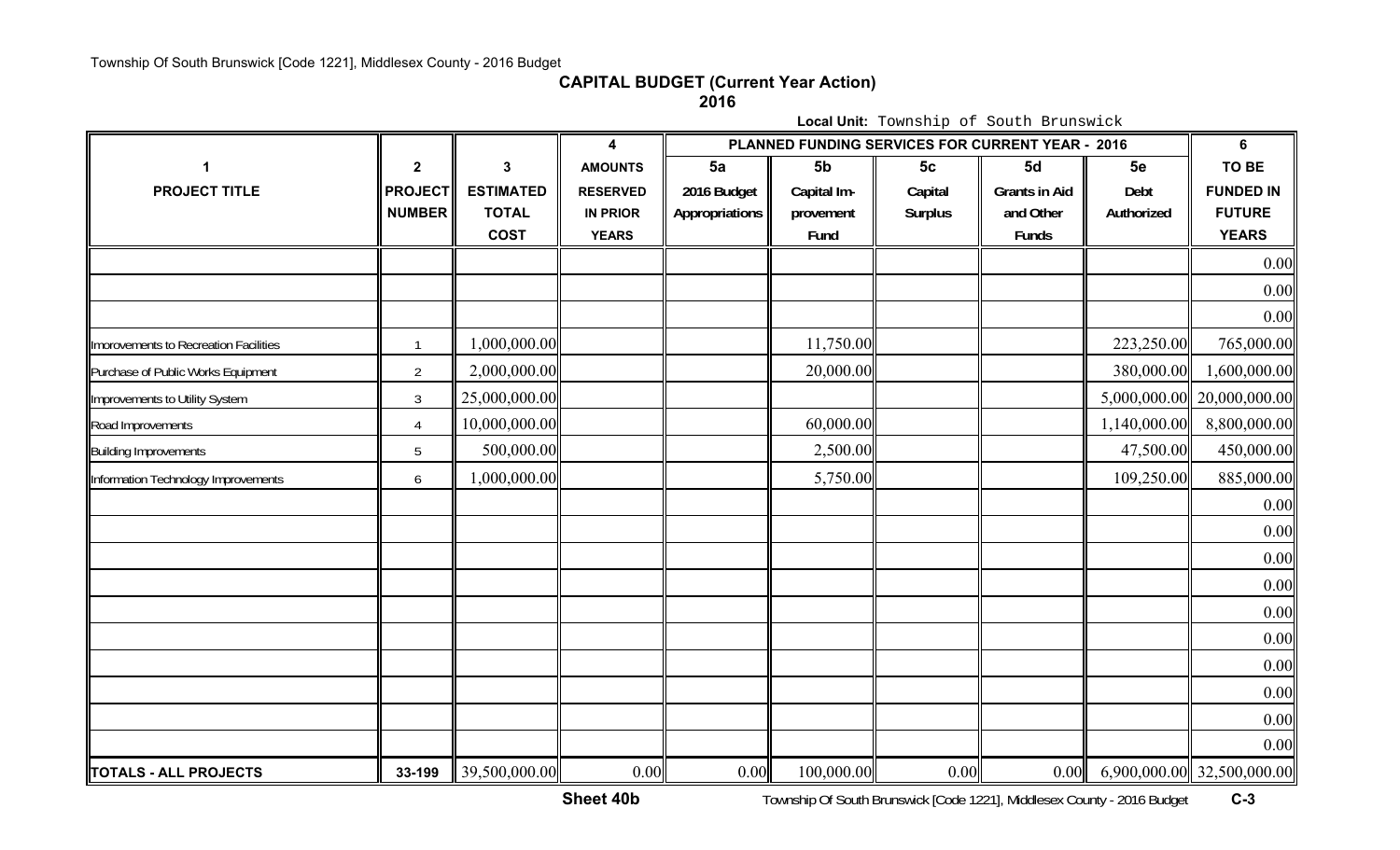### **5 YEAR CAPITAL PROGRAM 2016 - 2020**

**Anticipated Project Schedule and Funding Requirements** 

**Local Unit** Township of South Brunswick

|                                       |                                                |                                                      |                                                           | FUNDING AMOUNTS PER BUDGET YEAR |                        |                        |              |              |              |  |
|---------------------------------------|------------------------------------------------|------------------------------------------------------|-----------------------------------------------------------|---------------------------------|------------------------|------------------------|--------------|--------------|--------------|--|
| 1<br><b>PROJECT TITLE</b>             | $\mathbf 2$<br><b>PROJECT</b><br><b>NUMBER</b> | 3<br><b>ESTIMATED</b><br><b>TOTAL</b><br><b>COST</b> | 4<br><b>ESTIMATED</b><br><b>COMPLETION</b><br><b>TIME</b> | 5a<br>2016                      | 5 <sub>b</sub><br>2017 | 5 <sub>c</sub><br>2018 | 5d<br>2019   | 5e<br>2020   | 5f<br>2021   |  |
|                                       | $\cdots$                                       | $\ddotsc$                                            |                                                           |                                 |                        |                        |              |              | 0.00         |  |
|                                       | $\cdots$                                       | $\cdots$                                             |                                                           |                                 |                        |                        |              |              | 0.00         |  |
|                                       | $\cdots$                                       | $\ddots$                                             |                                                           |                                 |                        |                        |              |              | 0.00         |  |
| Imorovements to Recreation Facilities | $\mathbf{1}$                                   | 000,000.00                                           | 2019                                                      | 250,000.00                      | 250,000.00             | 250,000.00             | 250,000.00   |              | 0.00         |  |
| Purchase of Public Works Equipment    | $\overline{2}$                                 | 2,000,000.00                                         | 2019                                                      | 600,000.00                      | 600,000.00             | 600,000.00             | 200,000.00   |              | 0.00         |  |
| Improvements to Utility System        | $\mathfrak{Z}$                                 | 25,000,000.00                                        | 2020                                                      | 5,000,000.00                    | 5,000,000.00           | 5,000,000.00           | 5,000,000.00 | 5,000,000.00 | 0.00         |  |
| Road Improvements                     | $\overline{4}$                                 | 10,000,000.00                                        | 2021                                                      | 2,000,000.00                    | 1,000,000.00           | 1,000,000.00           | 2,000,000.00 | 1,000,000.00 | 3,000,000.00 |  |
| <b>Building Improvements</b>          | 5                                              | 500,000.00                                           | 2018                                                      | 500,000.00                      |                        |                        |              |              | 0.00         |  |
| Information Technology Improvements   | 6                                              | 1,000,000.00                                         | 2018                                                      | 115,000.00                      | 400,000.00             | 400,000.00             | 85,000.00    |              | 0.00         |  |
|                                       | $\cdots$                                       | $\cdots$                                             |                                                           |                                 |                        |                        |              |              | 0.00         |  |
|                                       | $\cdots$                                       | $\cdots$                                             |                                                           |                                 |                        |                        |              |              | 0.00         |  |
|                                       | $\cdots$                                       | $\ldots$                                             |                                                           |                                 |                        |                        |              |              | 0.00         |  |
|                                       | $\cdots$                                       | $\cdots$                                             |                                                           |                                 |                        |                        |              |              | 0.00         |  |
|                                       | $\cdots$                                       | $\cdots$                                             |                                                           |                                 |                        |                        |              |              | 0.00         |  |
|                                       | $\cdots$                                       | $\ldots$                                             |                                                           |                                 |                        |                        |              |              | 0.00         |  |
|                                       | $\cdots$                                       | $\cdots$                                             |                                                           |                                 |                        |                        |              |              | 0.00         |  |
|                                       | $\cdots$                                       | $\cdots$                                             |                                                           |                                 |                        |                        |              |              | 0.00         |  |
|                                       | $\cdots$                                       | $\cdots$                                             |                                                           |                                 |                        |                        |              |              | 0.00         |  |
|                                       | $\ldots$                                       | $\cdots$                                             |                                                           |                                 |                        |                        |              |              | 0.00         |  |
| <b>TOTALS - ALL PROJECTS</b>          | 33-299                                         | 39,500,000.00                                        |                                                           | 8,465,000.00                    | 7,250,000.00           | 7,250,000.00           | 7,535,000.00 | 6,000,000.00 | 3,000,000.00 |  |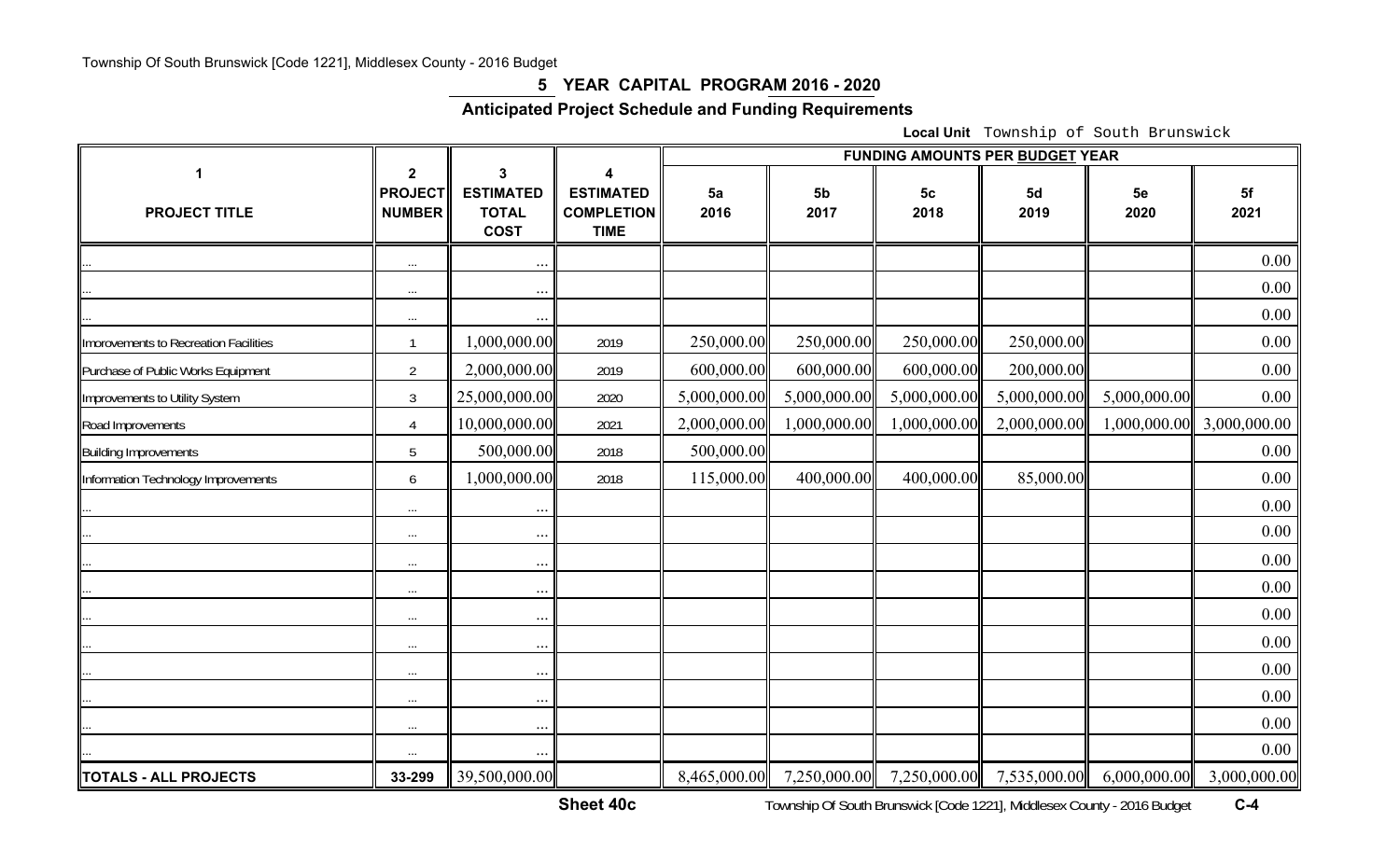#### **5 YEAR CAPITAL PROGRAM 2016 - 2020 SUMMARY OF ANTICIPATED FUNDING SOURCES AND AMOUNTS**

**Local Unit:** Township of South Brunswick

|                                       |                      |                     | <b>BUDGET APPROPRIATIONS</b> | $\overline{\mathbf{4}}$ | $5\phantom{.0}$ | $6\phantom{1}6$    |         |                |                   |               |
|---------------------------------------|----------------------|---------------------|------------------------------|-------------------------|-----------------|--------------------|---------|----------------|-------------------|---------------|
|                                       | $\overline{2}$       | 3a                  | 3 <sub>b</sub>               | Capital                 | Capital         | Grants-In-         | 7a      | 7 <sub>b</sub> | 7c                | 7d            |
| <b>Project Title</b>                  | <b>Estimated</b>     | <b>Current Year</b> | <b>Future Years</b>          | Improve-                | <b>Surplus</b>  | Aid and            |         | Self           |                   |               |
|                                       | <b>Total Cost</b>    | 2016                |                              | ment Fund               |                 | <b>Other Funds</b> | General | Liquidating    | <b>Assessment</b> | <b>School</b> |
|                                       |                      |                     |                              |                         |                 |                    |         |                |                   |               |
|                                       |                      |                     |                              |                         |                 |                    |         |                |                   |               |
|                                       | $\ldots$             | $\ldots$            |                              |                         |                 |                    |         |                |                   |               |
|                                       | $\ddots$             | $\cdots$            |                              |                         |                 |                    |         |                |                   |               |
| Imorovements to Recreation Facilities | 1,000,000.00         | $\dots$             |                              |                         |                 |                    |         |                |                   |               |
| Purchase of Public Works Equipment    | 2,000,000.00         | $\ldots$            |                              |                         |                 |                    |         |                |                   |               |
| Improvements to Utility System        | 25,000,000.00        | $\ddotsc$           |                              |                         |                 |                    |         |                |                   |               |
| Road Improvements                     | 10,000,000.00        | $\ldots$            |                              |                         |                 |                    |         |                |                   |               |
| <b>Building Improvements</b>          | 500,000.00           | $\ddotsc$           |                              |                         |                 |                    |         |                |                   |               |
| Information Technology Improvements   | 1,000,000.00         | $\ddots$            |                              |                         |                 |                    |         |                |                   |               |
|                                       | $\ddots$             | $\cdots$            |                              |                         |                 |                    |         |                |                   |               |
|                                       | $\cdots$             | $\cdots$            |                              |                         |                 |                    |         |                |                   |               |
|                                       | $\ddots$             | $\cdots$            |                              |                         |                 |                    |         |                |                   |               |
|                                       | $\ddots$             | $\ddots$            |                              |                         |                 |                    |         |                |                   |               |
|                                       | $\cdots$             | $\ldots$            |                              |                         |                 |                    |         |                |                   |               |
|                                       | $\ddots$             | $\cdots$            |                              |                         |                 |                    |         |                |                   |               |
|                                       | $\cdots$             | $\ldots$            |                              |                         |                 |                    |         |                |                   |               |
|                                       | $\ddots$             | $\cdots$            |                              |                         |                 |                    |         |                |                   |               |
|                                       | $\ldots$             | $\cdots$            |                              |                         |                 |                    |         |                |                   |               |
|                                       |                      | $\ddotsc$           |                              |                         |                 |                    |         |                |                   |               |
| <b>TOTALS - ALL PROJECTS</b>          | 33-399 39,500,000.00 | 0.00                | 0.00                         | 0.00                    | 0.00            | 0.00               | 0.00    | 0.00           | 0.00              | $0.00\,$      |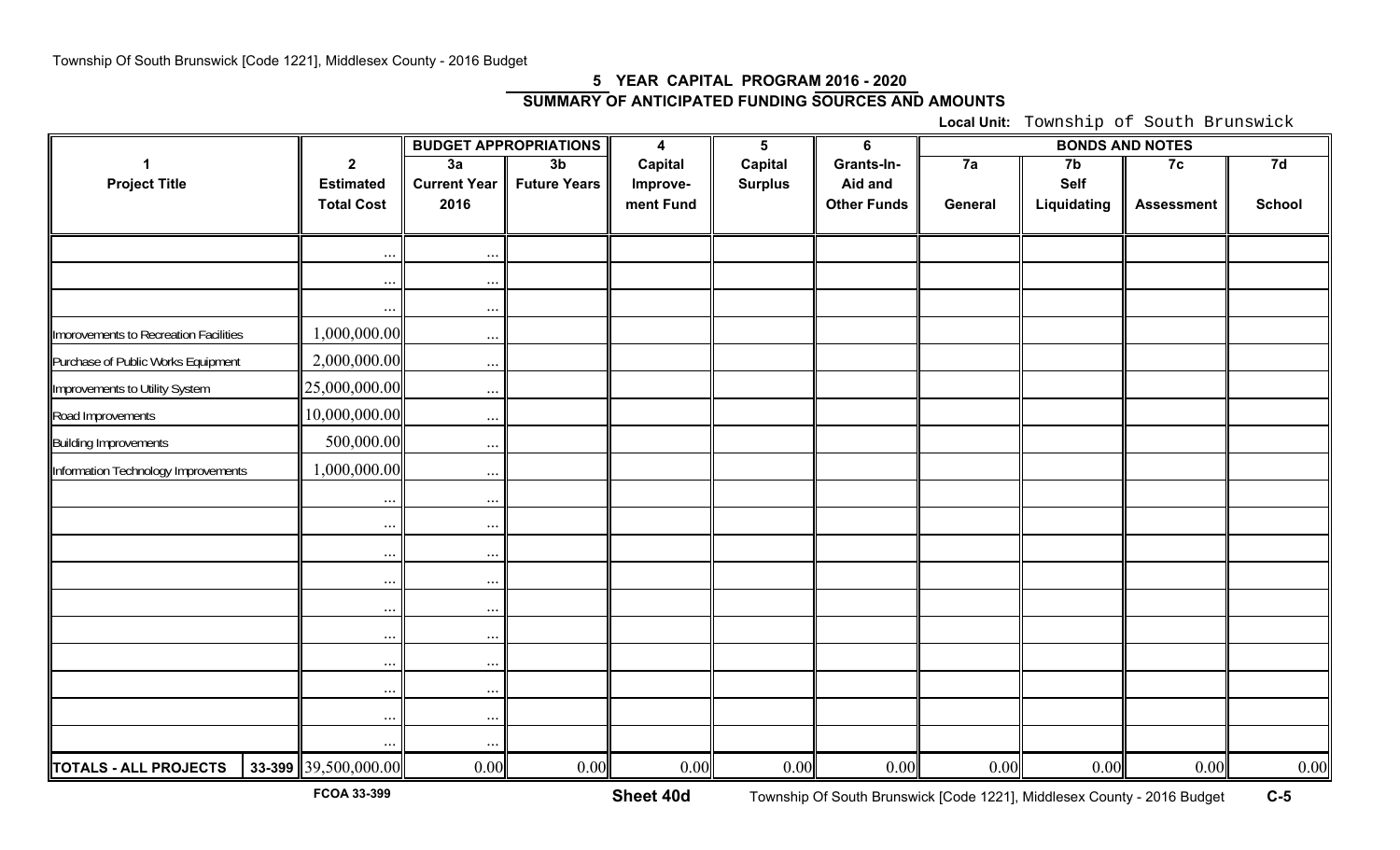#### **SECTION 2 - UPON ADOPTION FOR YEAR 2016**

**(Only to be included in the Budget as Finally Adopted)**

#### **RESOLUTION**

| <b>Be it Resolved by the</b> Township Council                                                                                                  |                                                                                                                                                                      |                                                          |                                                                                                                        | of the | Township |                                   |      |        |    |               |  |
|------------------------------------------------------------------------------------------------------------------------------------------------|----------------------------------------------------------------------------------------------------------------------------------------------------------------------|----------------------------------------------------------|------------------------------------------------------------------------------------------------------------------------|--------|----------|-----------------------------------|------|--------|----|---------------|--|
| South Brunswick<br>of                                                                                                                          |                                                                                                                                                                      | , County of Middlesex                                    | that the budget hereinbefore set forth is hereby adopted and                                                           |        |          |                                   |      |        |    |               |  |
| shall constitute an appropriation for the purposes stated of the sums therein set forth as appropriations, and authorization of the amount of: |                                                                                                                                                                      |                                                          |                                                                                                                        |        |          |                                   |      |        |    |               |  |
| $(a)$ \$                                                                                                                                       |                                                                                                                                                                      | 29,821,799.72 (Item 2 below) for municipal purposes, and |                                                                                                                        |        |          |                                   |      |        |    |               |  |
| $(b)$ \$                                                                                                                                       |                                                                                                                                                                      |                                                          | 0.00 (Item 3 below) for school purposes in Type I School Districts only (N.J.S. 18A:9-2) to be raised by taxation and, |        |          |                                   |      |        |    |               |  |
| $(c)$ \$                                                                                                                                       |                                                                                                                                                                      |                                                          | $0.00$ (Item 4 below) to be added to the certificate of amount to be raised by taxation for local school purposes in   |        |          |                                   |      |        |    |               |  |
|                                                                                                                                                | Type II School Districts only (N.J.S. 18A:9-3) and certification to the County Board of Taxation of<br>the following summary of general revenues and appropriations. |                                                          |                                                                                                                        |        |          |                                   |      |        |    |               |  |
| $(d)$ \$                                                                                                                                       |                                                                                                                                                                      |                                                          | 1,456,525.00 (Sheet 43) Open Space, Recreation, Farmland and Historic Preservation Trust Fund Levy                     |        |          |                                   |      |        |    |               |  |
| (e)\$                                                                                                                                          |                                                                                                                                                                      | 2,893,451.00 (Item 5 below) Minimum Library Levy         |                                                                                                                        |        |          |                                   |      |        |    |               |  |
|                                                                                                                                                |                                                                                                                                                                      |                                                          |                                                                                                                        |        |          |                                   |      |        |    |               |  |
| <b>RECORDED VOTE</b><br>(Insert last name)                                                                                                     | Ayes                                                                                                                                                                 | Gambatese<br>Killmurray<br>Carley<br>Hochman             | <b>Nays</b>                                                                                                            |        |          | <b>Abstained</b><br><b>Absent</b> |      |        |    |               |  |
| 1. General Revenues                                                                                                                            |                                                                                                                                                                      | <b>SUMMARY OF REVENUES</b>                               |                                                                                                                        |        |          |                                   |      |        |    |               |  |
| <b>Surplus Anticipated</b>                                                                                                                     |                                                                                                                                                                      |                                                          |                                                                                                                        |        |          |                                   |      | 08-100 | \$ | 3,000,000.00  |  |
| <b>Miscellaneous Revenues Anticipated</b>                                                                                                      |                                                                                                                                                                      |                                                          |                                                                                                                        |        |          |                                   |      | 13-099 | \$ | 15,085,016.99 |  |
| <b>Receipts from Delinguent Taxes</b>                                                                                                          |                                                                                                                                                                      |                                                          |                                                                                                                        |        |          |                                   |      | 15-499 | \$ | 1,555,000.00  |  |
| 2. AMOUNT TO BE RAISED BY TAXATION FOR MUNICIPAL PURPOSES (Item 6(a), Sheet 11)                                                                |                                                                                                                                                                      |                                                          |                                                                                                                        |        |          |                                   |      | 07-190 | \$ | 29,821,799.72 |  |
| 3. AMOUNT TO BE RAISED BY TAXATION FOR SCHOOLS IN TYPE I SCHOOL DISTRICTS ONLY:                                                                |                                                                                                                                                                      |                                                          |                                                                                                                        |        |          |                                   |      |        |    |               |  |
| Item 6, Sheet 42                                                                                                                               |                                                                                                                                                                      |                                                          |                                                                                                                        |        | 07-195   |                                   | 0.00 |        |    |               |  |

| 2. AMOUNT TO BE RAISED BY TAXATION FOR MUNICIPAL PURPOSES (Item 6(a), Sheet 11)                                     | 07-190 |  | 29,821,799.72 |        |  |               |  |  |
|---------------------------------------------------------------------------------------------------------------------|--------|--|---------------|--------|--|---------------|--|--|
| 3. AMOUNT TO BE RAISED BY TAXATION FOR SCHOOLS IN TYPE I SCHOOL DISTRICTS ONLY:                                     |        |  |               |        |  |               |  |  |
| Item 6, Sheet 42                                                                                                    | 07-195 |  | 0.00          |        |  |               |  |  |
| Item 6(b), sheet 11 (N.J.S. 40A:4-14)                                                                               |        |  |               |        |  |               |  |  |
| Total Amount to be Raised by Taxation for Schools in Type I School Districts Only                                   |        |  |               |        |  |               |  |  |
| 4. To Be Added TO THE CERTIFICATE FOR AMOUNT TO BE RAISED BY TAXATION FOR SCHOOLS IN TYPE II SCHOOL DISTRICTS ONLY: |        |  |               |        |  |               |  |  |
| 07-191<br>Item 6(b), Sheet 11 (N.J.S. 40A:4-14)                                                                     |        |  |               |        |  |               |  |  |
| 5. AMOUNT TO BE RAISED BY TAXATION MINIMUM LIBRARY LEVY                                                             |        |  |               | 07-192 |  | 2,893,451.00  |  |  |
| <b>Total Revenues</b>                                                                                               |        |  |               | 13-299 |  | 52,355,267.71 |  |  |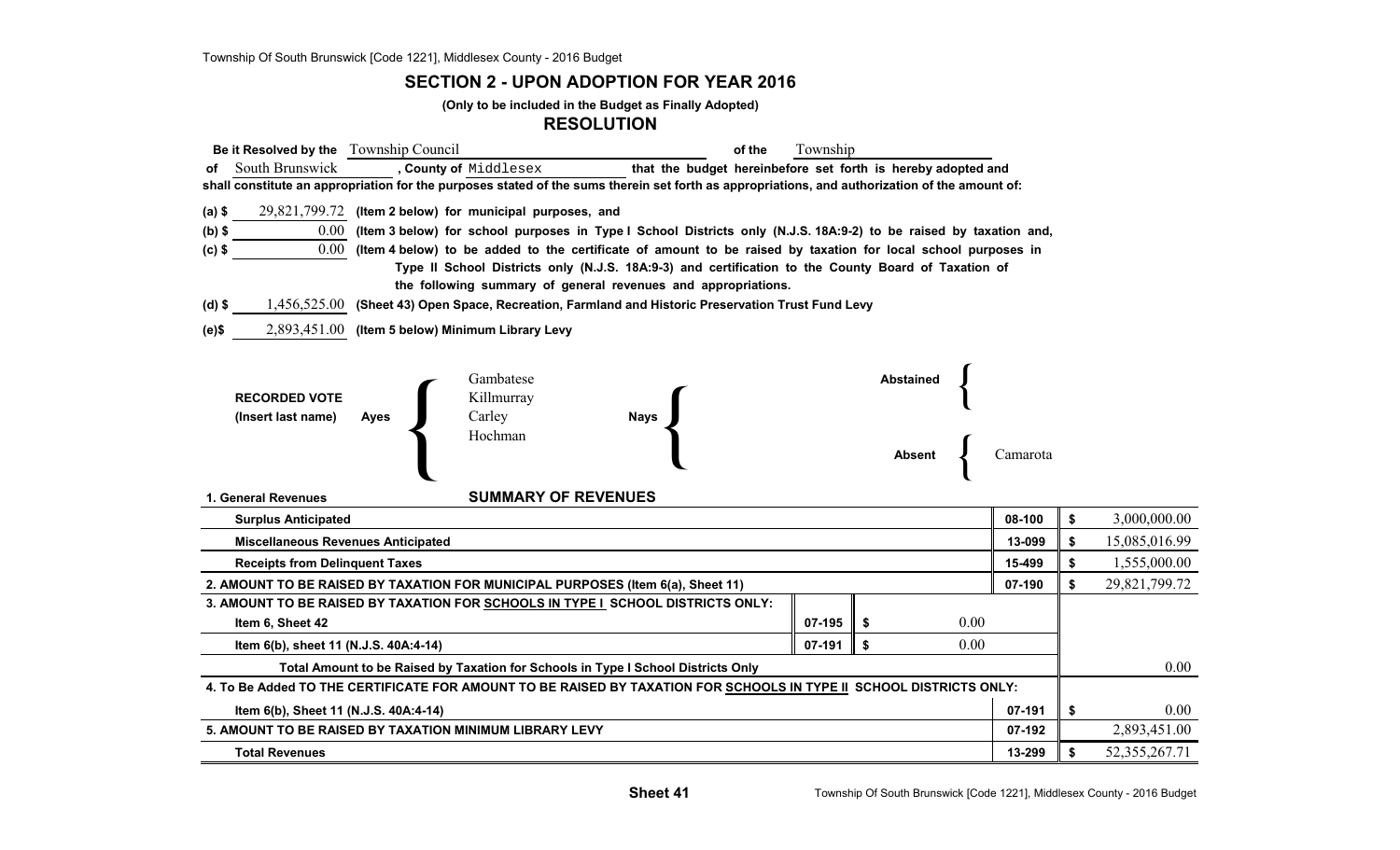#### **SUMMARY OF APPROPRIATIONS**

|                                                                                           |                 | 2016                   |
|-------------------------------------------------------------------------------------------|-----------------|------------------------|
| <b>5. GENERAL APPROPRIATIONS</b>                                                          | <b>XXXXXXXX</b> | <b>XXXXXXXXXX.XX</b>   |
| <b>Within "CAPS"</b>                                                                      | <b>XXXXXXXX</b> | <b>XXXXXXXXXX.XX</b>   |
| (a&b) Operations Including Contingent                                                     | 34-201          | \$<br>35,111,941.80    |
| (e) Deferred Charges and Statutory Expenditures - Municipal                               | 34-209          | \$<br>5,229,106.49     |
| (g) Cash Deficit                                                                          | 46-885          | \$<br>0.00             |
| <b>Excluded from "CAPS"</b>                                                               | <b>XXXXXXXX</b> | <b>XXXXXXXXXX.XX</b>   |
| (a) Operations - Total Operations Excluded from "CAPS"                                    | 34-305          | \$<br>3,745,203.99     |
| (c) Capital Improvements                                                                  | 44-999          | \$<br>100,000.00       |
| (d) Municipal Debt Service                                                                | 45-999          | \$<br>5,928,370.50     |
| (e) Deferred Charges - Municipal                                                          | 46-999          | \$<br>430,000.00       |
| (f) Judgements                                                                            | 37-480          | \$<br>0.00             |
| (n) Transferred to Board of Education for Use of Local Schools (N.J.S. 40:48-17.1 & 17.3) | 29-405          | \$<br>0.00             |
| (g) Cash Deficit                                                                          | 46-885          | \$<br>0.00             |
| (k) For Local District School Purposes                                                    | 29-410          | \$<br>0.00             |
| (m) Reserve for Uncollected Taxes (Include Other Reserves if Any)                         | 50-899          | \$<br>1,810,644.93     |
| 6. SCHOOL APPROPRIATIONS - TYPE I SCHOOL DISTRICTS ONLY (N.J.S. 40A:4-13)                 | 07-195          | \$<br>0.00             |
| <b>Total Appropriations</b>                                                               | 34-499          | \$<br>52, 355, 267. 71 |

It is hereby certified that the within budget is a true copy of the budget finally adopted by resolution of the Governing Body on the 26th day of April, 2016 **. It is further certified that each item of revenue and appropriation is set forth in the same amount and by the same title as appeared in the 2016 approved budget and all amendments thereto, if any, which have been previously approved by the Director of Local Government Services.**

| Certified by me this | 26th | day of   | April | 2016 |                                                                         |           |  | Clerk. |  |
|----------------------|------|----------|-------|------|-------------------------------------------------------------------------|-----------|--|--------|--|
|                      |      |          |       |      |                                                                         | Signature |  |        |  |
|                      |      | Sheet 42 |       |      | Township Of South Brunswick [Code 1221], Middlesex County - 2016 Budget |           |  |        |  |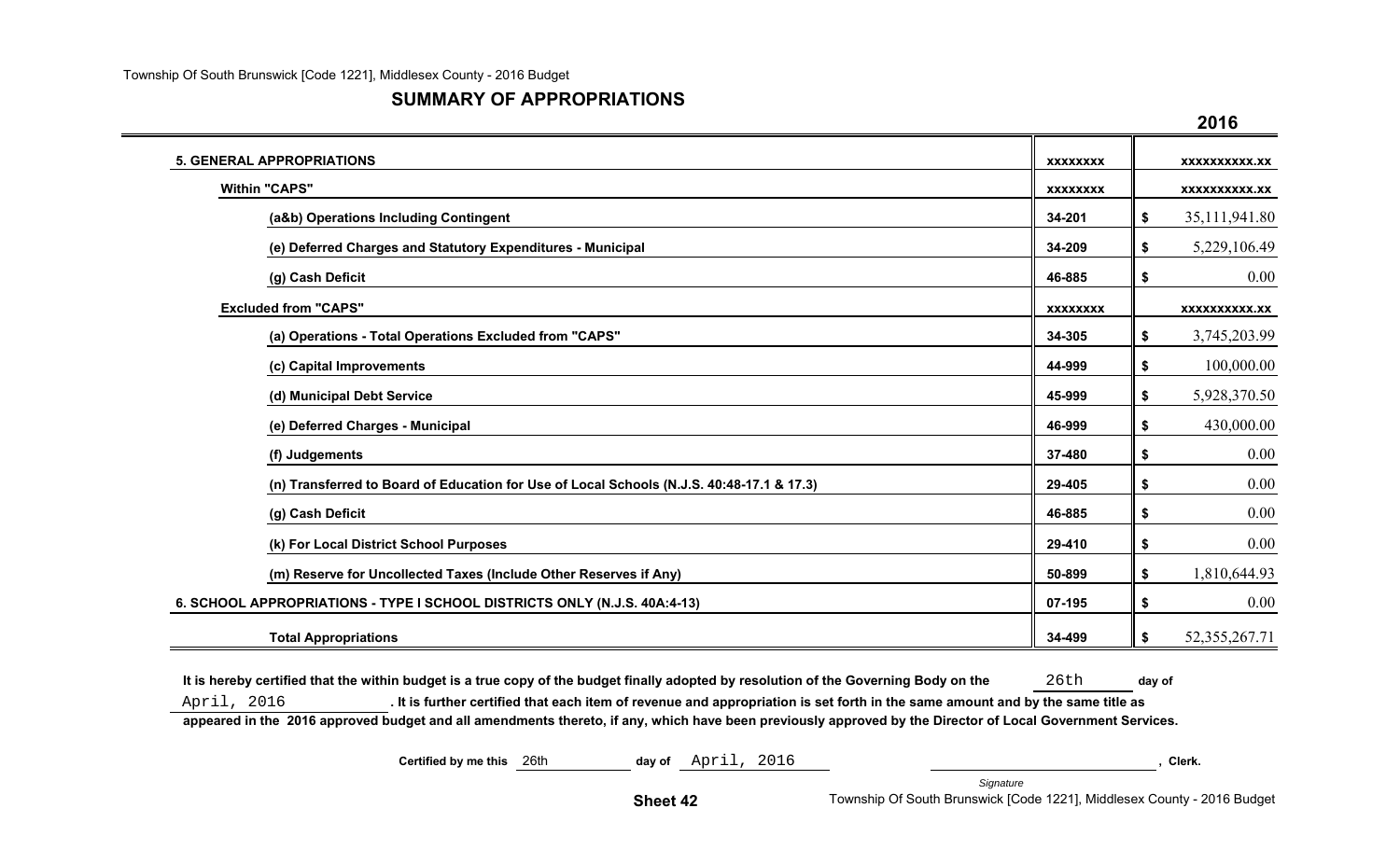## **Local Unit: TOWNSHIP OF SOUTH BRUNSWICK [CODE 1221], MIDDLESEX COUNTY -**

## **MUNICIPAL OPEN SPACE, RECREATIONAL, FARMLAND AND HISTORIC PRESERVATION TRUST FUND**

|                                                  |             |                           |                                    |                             |                                                                        |             |                   | Appropriated      | <b>Expended 2015</b> |                   |
|--------------------------------------------------|-------------|---------------------------|------------------------------------|-----------------------------|------------------------------------------------------------------------|-------------|-------------------|-------------------|----------------------|-------------------|
| <b>DEDICATED REVENUES</b>                        | <b>FCOA</b> |                           | Anticipated                        | <b>Realized in</b>          | <b>APPROPRIATIONS</b>                                                  | <b>FCOA</b> |                   |                   | Paid or              |                   |
| <b>FROM TRUST FUND</b>                           |             | 2016                      | 2015                               | Cash in 2015                |                                                                        |             | for 2016          | for 2015          | Charged              | <b>Reserved</b>   |
| <b>Amount To Be Raised</b><br><b>By Taxation</b> | 54-190      | 1,456,525.00              | ,449,585.97                        | 1,449,585.97                | <b>Development of Lands for</b><br><b>Recreation and Conservation:</b> |             | XXXXXXX.XX        | XXXXXXX.XX        | XXXXXXX.XX           | <b>XXXXXXX.XX</b> |
|                                                  |             |                           |                                    |                             | Salaries & Wages                                                       | 54-385-1    |                   |                   |                      |                   |
| <b>Interest Income</b>                           | 54-113      | 10,000.00                 | 25,000.00                          | 10,827.63                   | <b>Other Expenses</b>                                                  | 54-385-2    |                   |                   |                      |                   |
|                                                  |             |                           |                                    |                             | <b>Maintenance of Lands for</b><br><b>Recreation and Conservation:</b> |             | <b>XXXXXXX.XX</b> | XXXXXXX.XX        | XXXXXXX.XX           | XXXXXXX.XX        |
| <b>Reserve Funds:</b>                            |             | 706,673.00                | 618, 333.53                        | 531,734.42                  | Salaries & Wages                                                       | 54-375-1    |                   |                   |                      |                   |
|                                                  |             |                           |                                    |                             | <b>Other Expenses</b>                                                  | 54-375-2    | 100,000.00        | 100,000.00        | 96,724.26            | 3,275.74          |
|                                                  |             |                           |                                    |                             | <b>Historic Preservation:</b>                                          |             | <b>XXXXXXX.XX</b> | XXXXXXX.XX        | XXXXXXX.XX           | XXXXXXX.XX        |
|                                                  |             |                           |                                    |                             | Salaries & Wages                                                       | 54-176-1    |                   |                   |                      |                   |
| Dog Park                                         |             | 8,000.00                  | 8,000.00                           | 8,495.00                    | <b>Other Expenses</b>                                                  | 54-176-2    |                   |                   |                      |                   |
|                                                  |             |                           |                                    |                             |                                                                        |             |                   |                   |                      |                   |
|                                                  |             |                           |                                    |                             | <b>Acquisition of Lands for Recreation</b><br>and Conservation         | 54-915-2    |                   |                   |                      |                   |
| <b>Total Trust Fund Revenues</b>                 | $54 - 299$  | 2,181,198.00              | $\mid$ 2,100,919.50   2,000,643.02 |                             | <b>Acquisition of Farmland</b>                                         | 54-916-2    |                   |                   |                      |                   |
|                                                  |             | <b>Summary of Program</b> |                                    |                             | Down Payments on Improvements                                          | 54-906-2    |                   | <b>XXXXXXX.XX</b> |                      |                   |
| Year Referendum Passed / Implemented             |             |                           |                                    | MM/DD/YY                    | <b>Debt Service:</b>                                                   |             | <b>XXXXXXX.XX</b> | <b>XXXXXXX.XX</b> | XXXXXXX.XX           | XXXXXXX.XX        |
| <b>Rate Assessed:</b>                            |             |                           | \$                                 | (Date)<br>0.0000            | Payment of Bond Principal                                              | 54-920-2    | 1,651,500.00      | 1,454,286.00      | 1,454,286.00         | <b>XXXXXXX.XX</b> |
| <b>Total Tax Collected to date</b>               |             |                           | \$.                                | 0.00                        | Payment of Bond Anticipation<br>Notes and Capital Notes                | 54-925-2    |                   | 449,633.50        | 449,632.76           | <b>XXXXXXX.XX</b> |
| <b>Total Expended to date:</b>                   |             |                           |                                    | 0.00                        | Interest on Bonds                                                      | 54-930-2    | 429,698.00        |                   |                      | XXXXXXX.XX        |
| <b>Total Acreage Preserved to date</b>           |             |                           |                                    | 0.000                       | Interest on Notes                                                      | 54-935-2    |                   |                   |                      | XXXXXXX.XX        |
| Recreation land preserved in 2015:               |             |                           |                                    | (Acres)<br>0.000            | <b>Reserve for Future Use</b>                                          | 54-950-2    |                   | 96,996.00         |                      | 96,996.00         |
| Farmland preserved in 2015:                      |             |                           |                                    | (Acres)<br>0.000<br>(Acres) | <b>Total Trust Fund Appropriations:</b>                                | 54-499      | 2,181,198.00      | 2,100,915.50      | 2,000,643.02         | 100,271.74        |